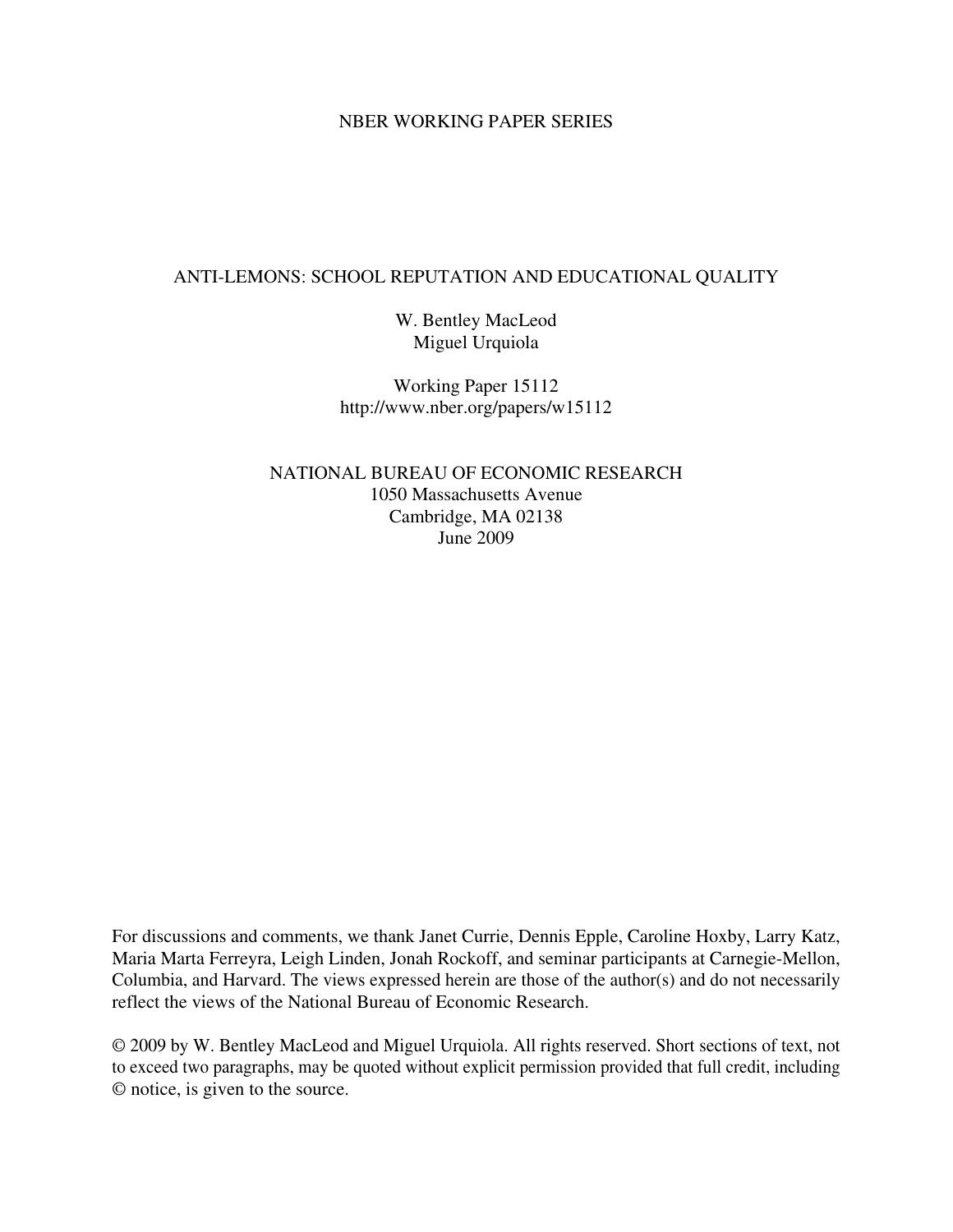Anti-Lemons: School Reputation and Educational Quality W. Bentley MacLeod and Miguel Urquiola NBER Working Paper No. 15112 June 2009 JEL No. D02,I2,J3

# **ABSTRACT**

Friedman (1962) argued that a free market in which schools compete based upon their reputation would lead to an efficient supply of educational services. This paper explores this issue by building a tractable model in which rational individuals go to school and accumulate skill valued in a perfectly competitive labor market. To this it adds one ingredient: school reputation in the spirit of Holmstrom (1982). The first result is that if schools cannot select students based upon their ability, then a free market is indeed efficient and encourages entry by high productivity schools. However, if schools are allowed to select on ability, then competition leads to stratification by parental income, increased transmission of income inequality, and reduced student effort---in some cases lowering the accumulation of skill. The model accounts for several (sometimes puzzling) findings in the educational literature, and implies that national standardized testing can play a key role in enhancing learning.

W. Bentley MacLeod Department of Economics Columbia University 420 West 118th Street, MC 3308 New York, NY 10027 and NBER bentley.macleod@columbia.edu

Miguel Urquiola Columbia University SIPA and Economics Department 1022 IAB, MC 3308 420 West 118th Street New York, NY 10027 and NBER msu2101@columbia.edu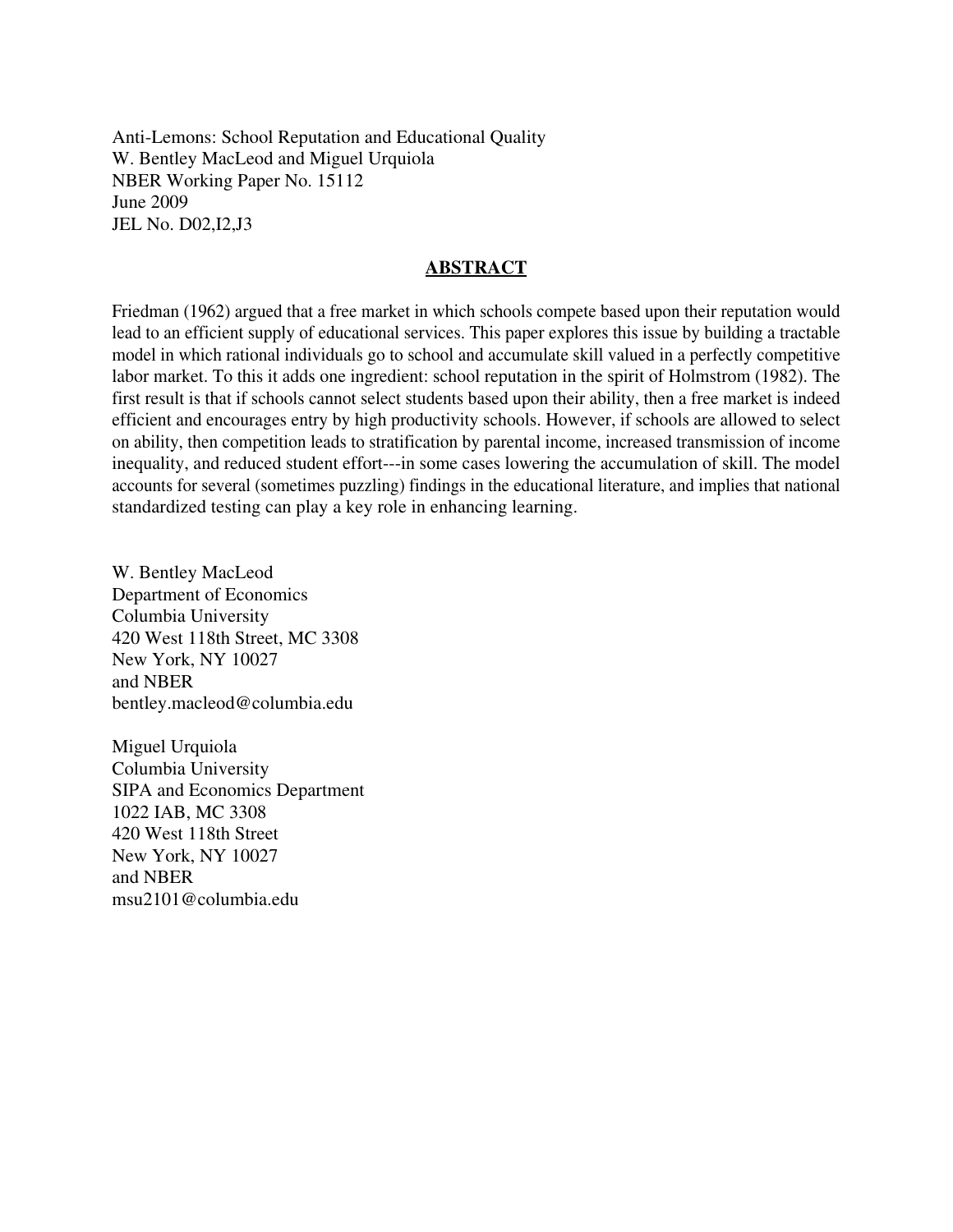Please accept my resignation. I don't want to belong to any club that will accept me as a  $member. - Groucho Marx$ 

By and large, I'm going to be picking from the law schools that basically are the hardest to get into. They admit the best and the brightest, and they may not teach very well, but you can't make a sow's ear out of a silk purse. If they come in the best and the brightest, they're probably going to leave the best and the brightest,  $O.K.^{2}$  -Antonin Scalia

### 1. INTRODUCTION

The ability of firms to acquire and maintain reputations for quality is a key ingredient for the efficient provision of complex goods and services in a market economy. Friedman (1962) further hypothesized that this ingredient is sufficient, namely, sellers' concern for their reputation ensures that an unfettered market efficiently supplies such goods.<sup>1</sup> In this paper, we study the market for educational services and show that this hypothesis is true only under the appropriate conditions. Specifically, if schools cannot select students based upon their ability, then a free market is efficient and encourages entry by high productivity schools. However, if schools use an entrance exam to select students, then competition leads to stratification by parental income, increased transmission of income inequality, and reduced student effort—in some cases lowering the accumulation of skill.

These results follow from an "anti-lemons" effect that arises when firms can influence the quality of their good by positively selecting their buyers. Specifically, Akerlof (1970) showed that if the quality of goods is difficult to observe, then sellers with high quality goods exit the market, leaving behind only low quality "lemons" for sale. In contrast, the perceived quality of a school depends upon the quality of the *buyers* who purchase its services, resulting in a tendency for selective schools to drive non-selective ones from the market*.* Analogous phenomena are observed in other markets for service goods. For example, restaurants, social clubs, and law firms are perceived to be of high quality when they serve exclusive clients. What makes education unique is that the industry's output (student achievement) depends upon both firm (school) productivity and buyer (student) effort.

This matters because Holmstrom (1999) has shown that the incentive effect of reputation depends upon the existence of uncertainty regarding ability. <sup>2</sup> When uncertainty is large, individuals have an incentive to work hard to show to the market that they are able. In contrast, if individual ability is

<sup>&</sup>lt;sup>1</sup> See MacLeod (2007) for a review of the literature on reputation and quality assurance.

<sup>&</sup>lt;sup>2</sup> This model is widely used in labor economics. See for example Gibbons and Murphy (1992), Farber and Gibbons (1996), and Altonji and Pierret (2001).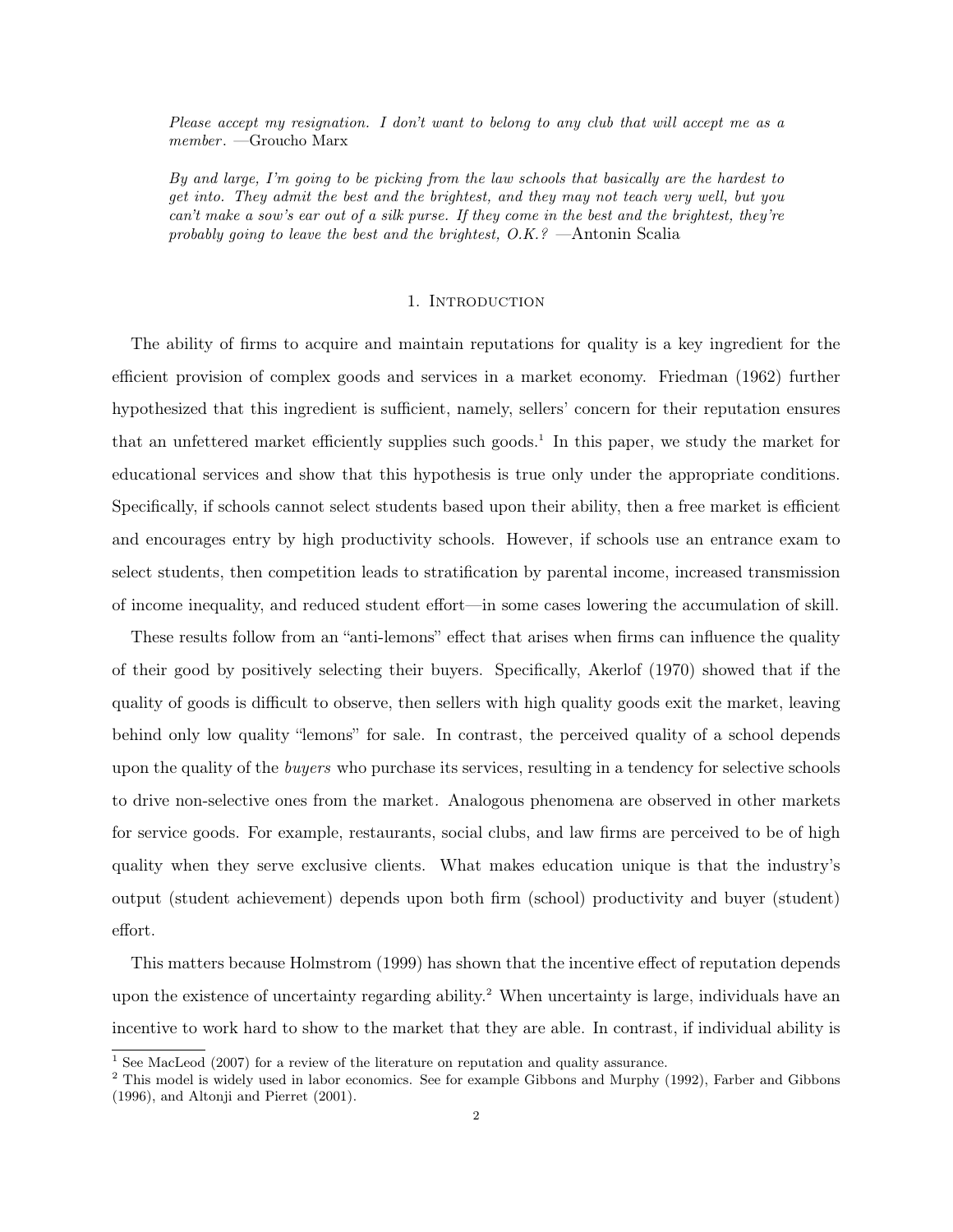known, then effort cannot affect the market's perception of one's ability, reducing effort incentives. We apply this insight to school reputation. Schools with good reputation are attractive to students because admission to such a school signals high ability, thereby raising future income. In addition, however, admission to a selective school reduces uncertainty regarding ability, resulting in lower effort.

Finally, the model illustrates that a school's reputation is a function of both the quality of its students and the school's value added. This implies that parents may select a school with lower value added if this is counterbalanced by a sufficiently high quality student population. Hence, a concern for school reputation does *not* imply that parents will always choose schools with greater value added.

These anti-lemon effects reconcile two apparently contradictory empirical findings in the school choice literature. First, there is evidence that parents value school choice and prefer higher-achieving schools (Black (1999), Hsieh and Urquiola (2006), and Hastings and Weinstein (2008)). Second, there is no consistent evidence that introducing choice substantially improves learning, or that private schools have higher value added than public ones (McEwan et al. (2008) and Neal (2008)). In the reputation model, these are in fact the expected results when there is competition between selective schools. In contrast, if cream-skimming is limited, then choice can enhance performance, consistent with recent evidence regarding charter schools (Hoxby and Murarka (2008) and Abdulkadiroglu et al. (2009)). The model also predicts that European-style systems featuring national testing and competition are likely to perform relatively well, consistent with the evidence discussed in Neal (2008).

Our agenda is as follows. In the next section we introduce a model that supposes that individuals go to school and graduate with skills that depend additively on three factors: i) innate ability, ii) effort devoted to studying as opposed to non-academic activities like sports and student government, and iii) school value added. Upon graduation, each individual is employed at a wage that reflects the market's best estimate of her skill. This estimate is based upon two signals: an individual-specific measure of skill in the form of a *graduation test*, and the *reputation* of the school she attended. A school's reputation is simply the expected skill of its graduates.

On the supply side, schools produce two outputs: educational value added and amenities. Educational value added enhances skill, while amenities are consumption goods that raise students'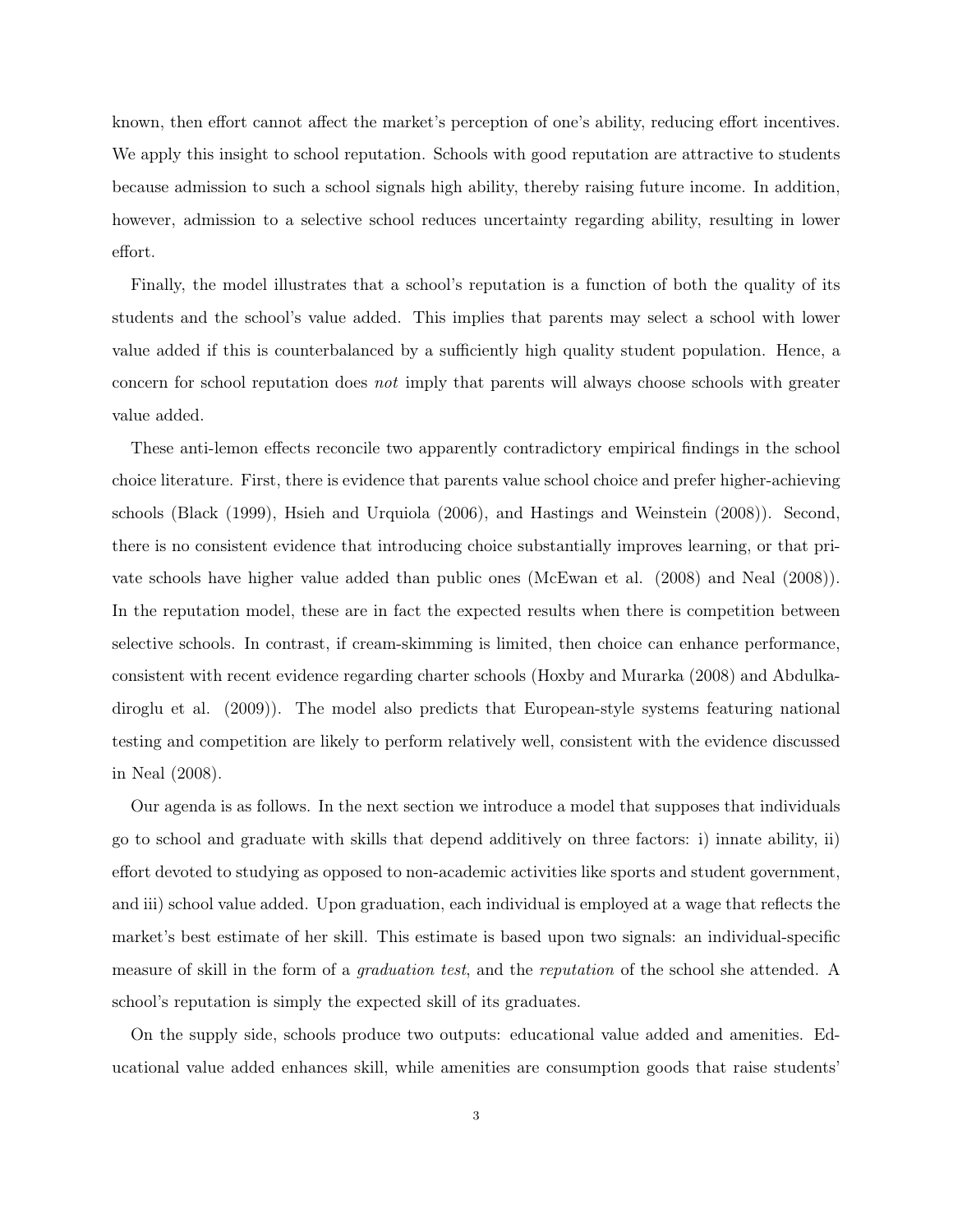welfare but not their skills. Schools are assumed to be of low or high productivity. The latter produce value added at a lower marginal cost but are initially not sufficiently numerous to supply the whole market.

Next we study three scenarios. Section 3 considers a public school system in which the median voter chooses taxes and school characteristics. Public schools are assumed to be *non-selective* in that the distribution of innate ability is the same at all of them. This would result, for example, if schools were assigned students in a randomized fashion. This benchmark scenario implies that policies seeking to improve learning have to either increase the prevalence of high productivity schools, or raise students' academic effort.

In Section 4 the base scenario is compared to one that features only for-profit schools, with the caveat that these must also be non*-*selective. For simplicity, students differ only with respect to income, which is assumed to be uncorrelated with ability. Compared to the public system, forprofit provision has two advantages. First, it allows schools to respond to consumer heterogeneity in terms of tastes for amenities; second, high productivity schools earn positive profits that provide incentives for further entry. In addition, subsidizing for-profit schools via vouchers is shown to be particularly beneficial to lower income students—not only does it increase their educational investment via redistribution, it also raises the likelihood that high productivity schools enter the market to serve them. In short, the second scenario shows that when there is no selectivity and school reputation therefore reflects only value added, the model captures Friedman's (1962) intuition: private participation raises school productivity, and vouchers enhance the outcomes of low income individuals.

Finally, Section 5 introduces a third scenario with a system of non-selective public schools in which *selective* for-profit schools are given the opportunity to enter and choose students based on an admissions test that measures innate ability. If they enter, such schools' reputation therefore varies with their productivity *and* their student composition. To highlight the effect of selectivity, this scenario makes three assumptions that would seem to foreclose for-profit entry: i) individuals differ only with respect to innate ability (thereby eliminating private schools' ability to cater to heterogeneity in the demand for amenities), ii) all schools are equally productive, and iii) for-profit schools must operate unsubsidized.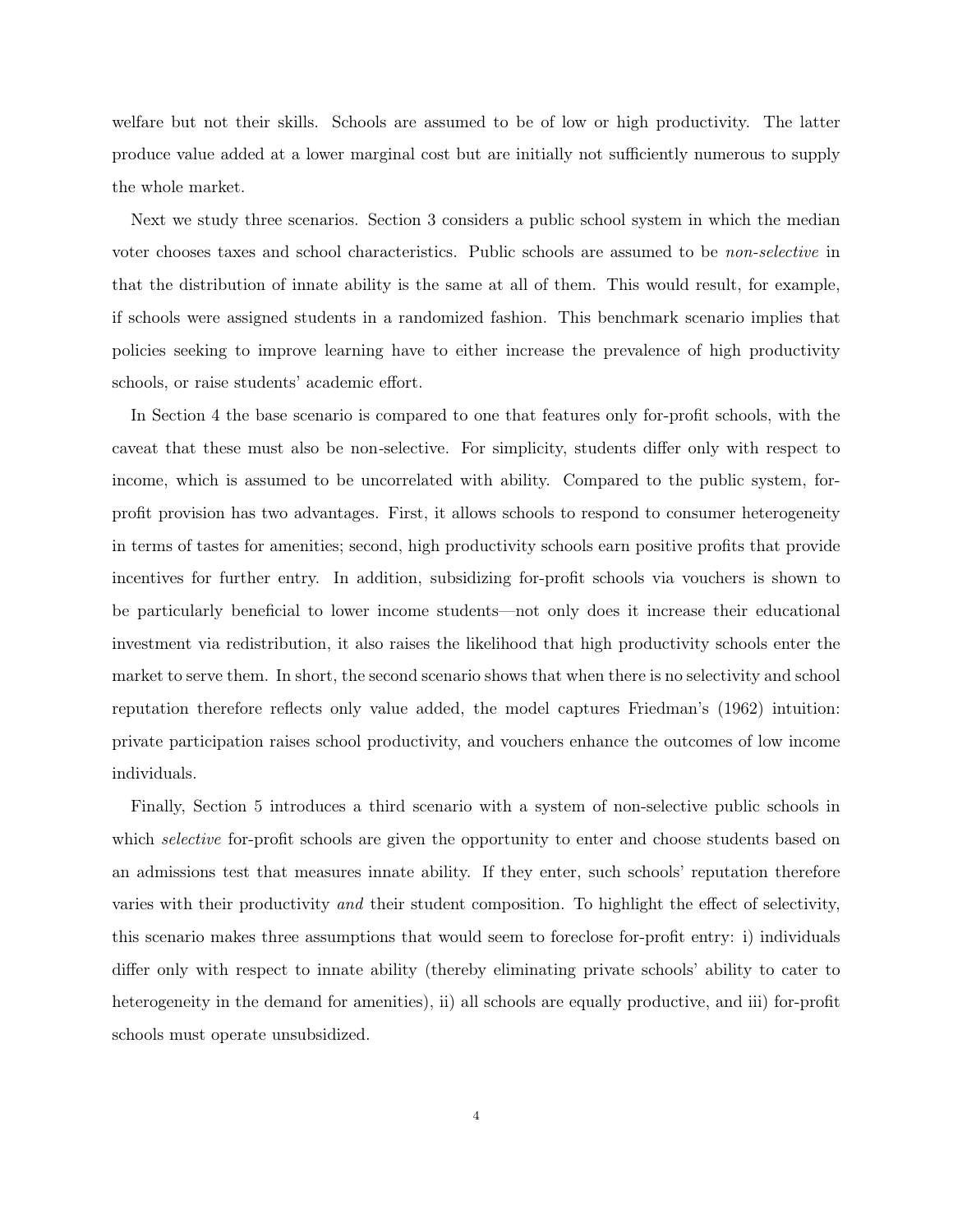For-profit entry turns out to be feasible, despite these assumptions, as long as private schools can cream skim the highest ability students from the public system. These individuals are willing to pay a premium for selective schools because employers are willing to pay higher salaries to these schools' graduates. The resulting equilibrium is characterized by a strict hierarchy of schools, with the highest ability students going to the most selective for-profit schools, and the low ability ones remaining in the non-selective public sector.

Section 6 discusses the framework's empirical and policy implications. There we note that the model abstracts from peer effects for several reasons. First, Epple and Romano (1998) have shown that peer effects lead to stratification in equilibrium. The present model also implies stratification, and hence provides an alternative hypothesis for this effect. It also makes additional predictions that can help disentangle peer effects from reputation effects. Second, peer composition can affect learning through different channels, such as lowering disruption in class (Lazear (2001)), or allowing material to be presented in an ability-appropriate manner (Duflo, Dupas, and Kremer (2008)). Rather than make a choice regarding the form that peer effects take, this paper focuses upon the implications of school reputation. Section 7 contains concluding comments.

## 2. SETUP

This section sets out four basic elements of the model: i) individual utility and skill, ii) school characteristics, iii) the labor market and signals of skill, and iv) wages and student effort. The key market imperfection is that student innate ability and student effort are not directly observable, but can only be inferred from performance on tests that provide a noisy measure of individual skill.

2.1. Individual utility and skill. Consider a two period model in which individuals first go to school, where they exert costly effort. In the second period they work, and their wages reflect the skills acquired in the first period. Utility is given by:

(2.1) 
$$
U_{is} = log(c_{is}^{0}) + \delta_{i}log(c_{is}^{1}) + \phi_{i}log(z_{is}) + \Psi(e_{is}, a_{i}),
$$

where *i* indexes individuals, and *s* stands for the school they attend.  $c^0$  and  $c^1$  denote consumption in each period, and  $\delta$  is the discount rate.  $\phi$  stands for the taste for non-educational amenities, which are labeled z and are assumed to raise student welfare directly, but to not produce skills (manicured lawns or air conditioning might be examples).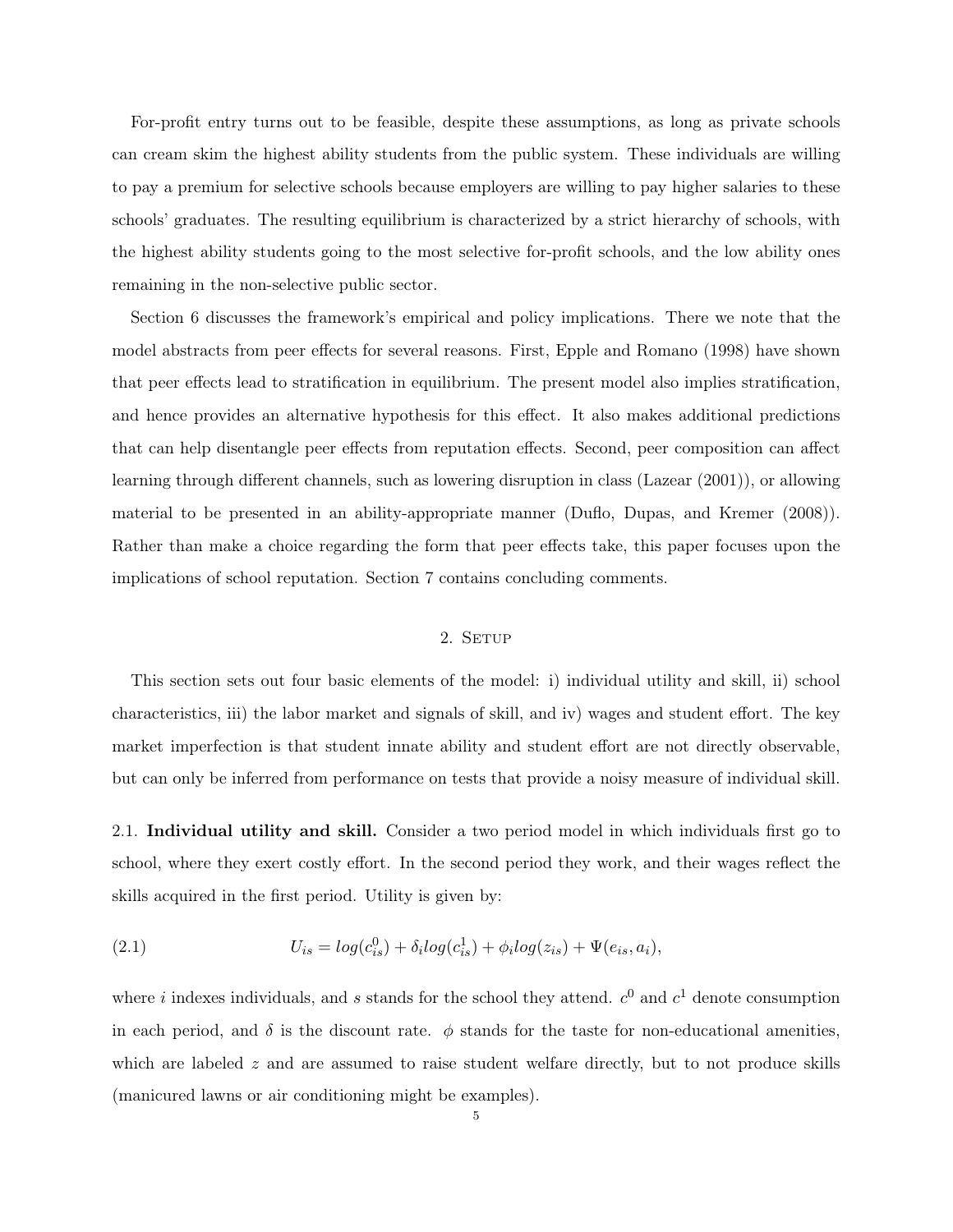The last term in (2.1) reflects that individuals must choose to allocate their effort between: i) academic effort,  $e_{is}$ , which refers to activities like doing homework and paying attention in class (more broadly, were one to consider parental actions, it could stand for time spent helping with homework, or expenditure on after-school tutoring), and ii) non-academic activities like sports, student government, watching television, or community service.<sup>3</sup>

It is assumed that academic effort improves students' skill, while non-academic activities do not raise skill but provide a return,  $\Psi(e_i, a_i) \geq 0$ , that is increasing in the taste for these activities,  $a_i$ . Academic effort is costly and is rendered more so by increases in the taste for non-scholastic activities; specifically,  $\frac{\partial \Psi}{\partial e}$  $\frac{\partial \Psi}{\partial e_{is}} < 0, \frac{\partial^2 \Psi}{\partial e_{is} \partial e}$  $\frac{\partial^2 \Psi}{\partial e_{is} \partial e_{is}}$  < 0, and  $\frac{\partial^2 \Psi}{\partial e_{is} \partial e_{is}}$  $\frac{\partial^2 \Psi}{\partial e_{is} \partial a_i} < 0$ . Finally, for most of the analysis heterogeneity in  $a_i$  does not play a role, and accordingly we write  $\Psi(e_{is})$  for simplicity.

It is assumed that individuals cannot save, and hence consumption is given by:

$$
c_{is}^0 = Y_i - p_s,
$$
  

$$
c_{is}^1 = W_{is},
$$

where  $Y$  is exogenous income (e.g., income students receive from their parents) and is divided between the expenditure students must incur to attend school,  $p$ , and other first period consumption.  $c<sup>0</sup>$ . W is the individual's market wage in the second period.

An individual's skill after attending school s is denoted by  $\theta_{is}$ , and is determined by her innate ability, her academic effort, and her school's value added. Specifically, skill is given by:

$$
\theta_{is} = \alpha_i + e_{is} + \beta_s,
$$

where  $\alpha_i$  is innate ability and is independent of the school student *i* attends;  $e_{is}$  is academic effort, and  $\beta_s$  is the value added school s provides to all the students it enrolls. Innate ability,  $\alpha_i$ , is distributed normally with zero mean and precision  $\rho^{\alpha} = \frac{1}{\sigma_{\alpha}^2}$ , the reciprocal of the variance  $\sigma_{\alpha}^2$ . Precision and variance are used interchangeably below, depending upon which one results in the simpler formula.

Two assumptions implicit in this formulation of skill deserve discussion upfront. First, academic effort and school value added enter in a separable fashion. This assumption would seem hard

<sup>3</sup> Although student effort has not been <sup>a</sup> focus of the literature, Bishop (2004) emphasizes its importance, and there is a growing empirical research on interventions to elicit effort (see Angrist, Lang, and Oreopoulos (2006), and Kremer, Miguel, and Thornton, forthcoming).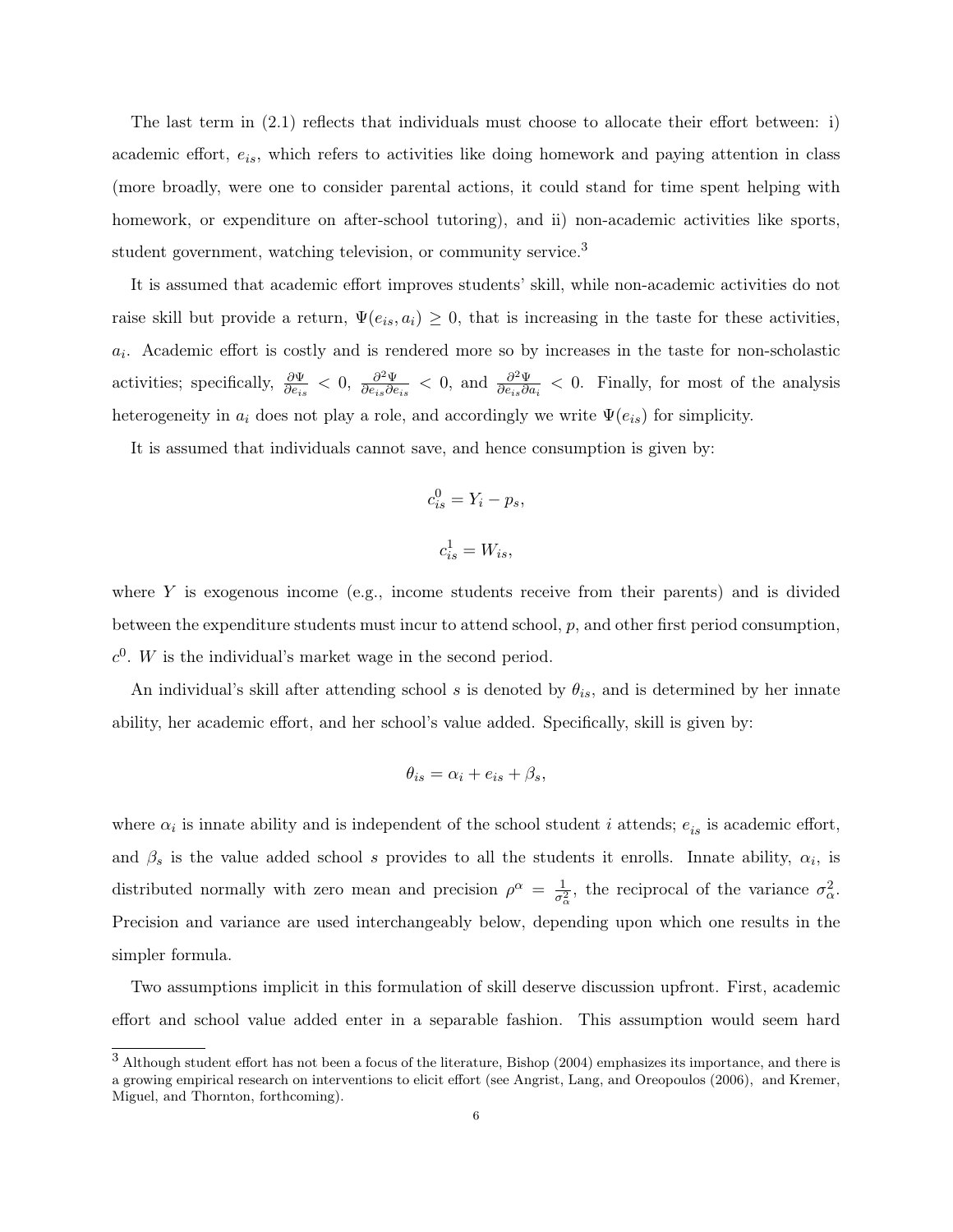to test, as this might require exposing arguably comparable students to different levels of value added, and then studying differences in their measured effort. In fact, recent randomizations in developing countries, although not focused on the issue, achieve this to a large extent. Specifically, Banerjee, Cole, Duflo, and Linden (2007) and He, Linden, and MacLeod (2008) evaluate a series of interventions (e.g. targeted tutoring) and find them to significantly raise test scores. At the same time, these interventions are *not* associated with changes in attendance, a key measure of student effort in developing countries. Second, in contrast to seminal models in the literature (e.g., Epple and Romano, 1998) the specification of skill features no peer effects. We make this assumption for simplicity and return to a discussion of it later in the paper.

2.2. School characteristics. In providing instructional value added,  $\beta_s$ , and non-academic amenities,  $z_s$ , schools incur costs on a per-capita basis given by:

$$
(2.2) \t\t Cs(\betas, zs) = qsC(\betas) + zs
$$

where  $C(\cdot)$  is a twice differentiable cost function satisfying  $C', C'' > 0$ , and  $C(0) = 0$ . School productivity, parametrized by  $q_s > 0$ , takes on two values corresponding to low and high productivity,  $q_L$  and  $q_H$  respectively, where  $q_L > q_H$ . Given that the marginal cost of providing value added is lower in the high productivity schools, these will generally supply greater value added.

The size of the student population is normalized to 1, and  $n > 1$  is the number of schools. It is assumed that each school has one student.<sup>4</sup>This implies that not all schools will be utilized, and hence there is real competition between schools. In addition, the initial fraction of schools that are of high productivity is fixed at  $\lambda \in (0,1)$ , such that  $\lambda n < 1$  and high productivity schools cannot serve the whole market. The question will be whether in equilibrium all high productivity schools enter the market, and whether these earn positive profits that provide an incentive for further high productivity entry. Per-student profit at school s is:

$$
\Pi_s = p_s - q_s C(\beta_s) - z_s.
$$

<sup>&</sup>lt;sup>4</sup>These assumptions are merely for simplicity. What is crucial is that the number of students is large, and that schools have limited capacity.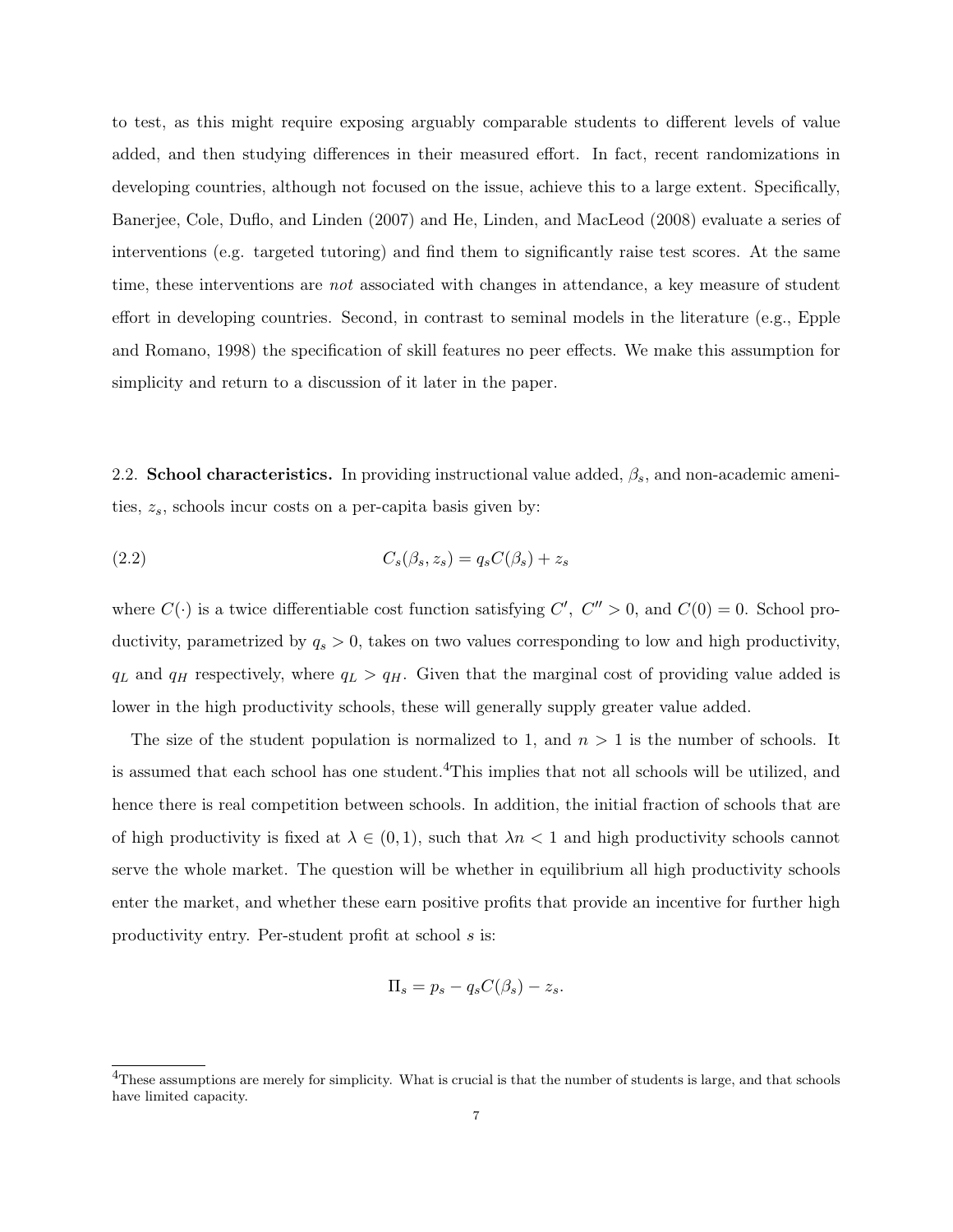Under perfect competition low productivity schools earn zero profit, while high productivity schools earn positive profits, the magnitude of which depends on market structure.<sup>5</sup> Finally, let  $I_s$  denote the resources schools devote to value added:

$$
I_s = p_s - z_s - \Pi_s = q_s C(\beta_s),
$$

i.e., value added is tuition minus expenditures on amenities and profits, all in per-student terms.

2.3. The labor market and signals of skill. Individuals are employed in a perfectly competitive labor market where they are paid a wage equal to the market's best estimate of their skill. Following Jovanovic (1979) and Harris and Holmström (1982), we suppose information regarding worker ability is symmetric; workers and firms have the same beliefs regarding individual skill, and both efficiently use the available information to estimate it.

The market receives two signals of individual skill. First, it observes an individual-specific measure of learning called a *graduation test*. Its existence can be motivated by reference to the standardized high school graduation or university admissions exams in existence in countries including Germany, Malaysia, Romania, South Korea, and Turkey. <sup>6</sup> Performance in these tests strongly influences college admissions and, eventually, job market success. Analogous motivation at a higher educational level comes from the "job market papers" that Economics Ph.D. students distribute as they enter the labor market. These provide an individual-specific signal of skill, and significantly influence students' labor market outcomes.

Formally, the graduation test reflects an individual's innate ability, her academic effort, her school's value added, and an error term*:*

$$
t_{is} = \alpha_i + e_{is} + \beta_s + \epsilon_{is}^t,
$$

where  $\epsilon_{is}^t \sim N(0, \sigma_t^2)$ , and hence the test has precision  $\rho^t = \frac{1}{\sigma_t^2}$  $\frac{1}{\sigma_t^2}$ . Precision intuitively corresponds to test quality. When a test is uninformative, its precision is zero; greater precision implies a more accurate measure of skill. Precision is assumed to be finite, such that the graduation test never perfectly measures skill.

<sup>5</sup> The expression for profit highlights one role for amenities. Specifically, in many jurisdictions schools operate under a zero profit constraint, and one way for schools to dissipate rents is through expenditures on amenities like nice grounds, field trips, and so forth. 6 In some cases like Germany, these exams are not national but jurisdiction-specific.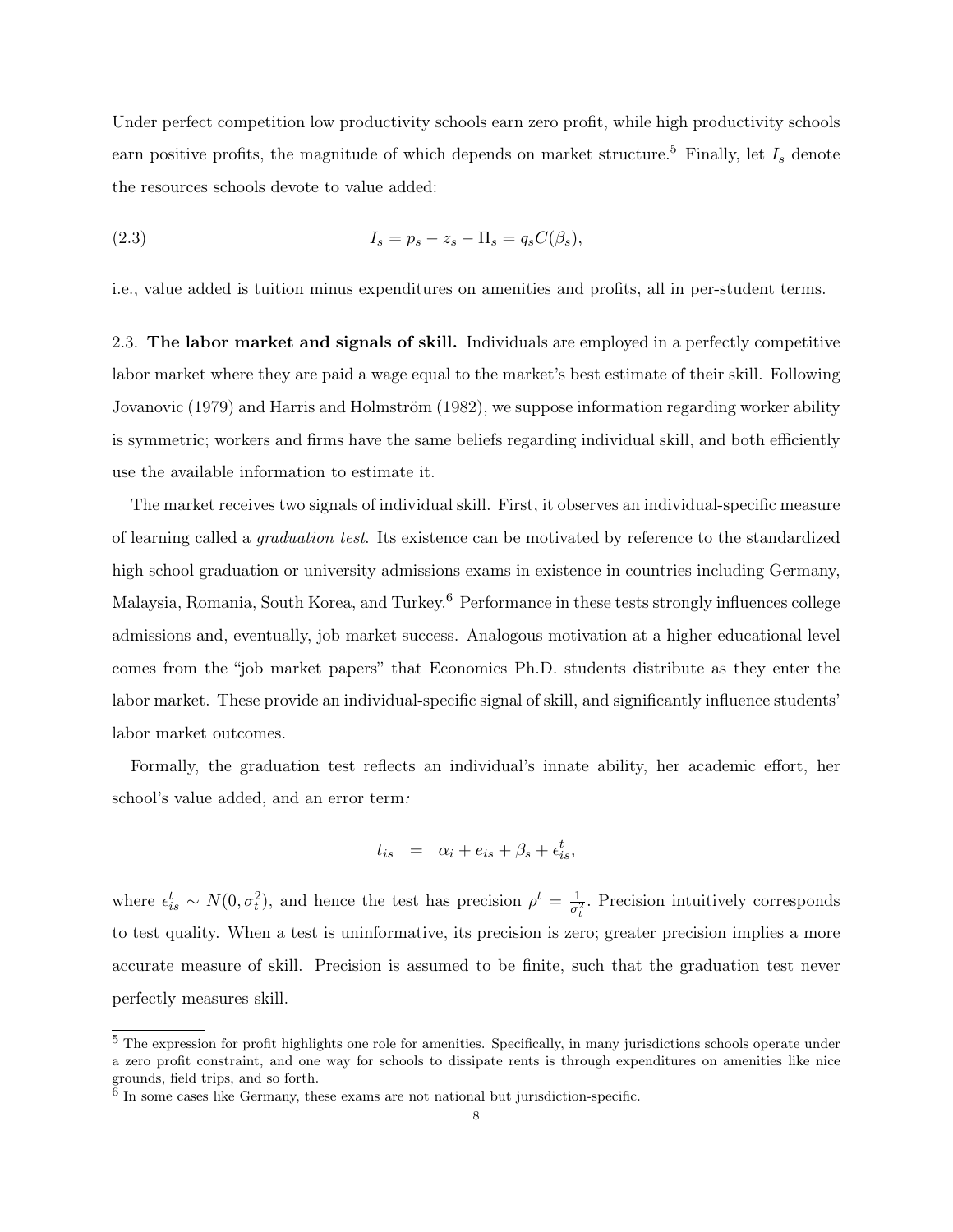The second signal the market observes is the identity and therefore the *reputation* of the school each student attended.<sup>7</sup> This is defined to be the expected skill of the school's graduates:

(2.4) 
$$
R_s = E\{\theta_i | i \in s\} = E\{\alpha_i | i \in s\} + \hat{e}_s + \beta_s.
$$

Thus, a school's reputation depends on its own value added,  $\beta_s$ , on the average innate ability of its students,  $E\{\alpha_i|i\in s\}$ , and on their average academic effort,  $\hat{e}_s$ . This effort is determined as an equilibrium outcome that depends upon the structure of the school system, as discussed below. Market participants are assumed to be able to anticipate the effect of the school system upon incentives, and hence they have correct expectations regarding the average effort,  $\hat{e}_s$ , and value added,  $\beta_s$  at each school.

Finally, suppose that each school has a large number of students, and hence any given individual's effort has a negligible impact upon her school's reputation. For simplicity, this effect is set to zero,  $\partial R_s$  $\frac{\partial R_s}{\partial e_{is}} = 0$ . In contrast, a student is able to raise her graduation test score; formally,  $\frac{\partial t_{is}}{\partial e_{is}}$  $\frac{\partial t_{is}}{\partial e_{is}}=1.$ 

2.4. Wages and student effort. Log wages in the second period,  $w$ , are equal to expected skill:

(2.5) 
$$
w_{is} = log(W_{is}) = E\{\theta_{is}|t_{is}, R_s\},\
$$

(2.6) 
$$
= E\{\alpha_i + e_{is} + \beta_{is}|t_{is}, R_s\}.
$$

Given that the cost of academic effort is separable from consumption, utility maximizing students who anticipate the effect of academic effort upon future wages choose effort to satisfy:

(2.7) 
$$
-\Psi'(e_{is}) = \delta \frac{\partial E\{w_{is}|i \in s\}}{\partial e_{is}}.
$$

where  $E\{w_{is}|i \in s\}$  is the expected wage when admitted to school s.

For later reference, it is useful to note the effort that would exist if skill were observable. In this case, the market would simply set wages equal to skill:  $w_{is} = \theta_{is} = \alpha_i + e_{is} + \beta_s$ , such that  $\frac{\partial w}{\partial e} = 1$ , and  $(2.7)$  implies that efficient effort, denoted by  $e^*$ , would satisfy:

(2.8) 
$$
-\Psi'(e^*) = \delta \frac{\partial w_{is}}{\partial e_{is}},
$$

$$
= \delta.
$$

<sup>7</sup> We will assume that the identity of <sup>a</sup> student's school of origin influences her compensation, as suggested by Hoekstra (2009) and Saavedra (2008), though Dale and Krueger (2002) find mixed evidence in this regard.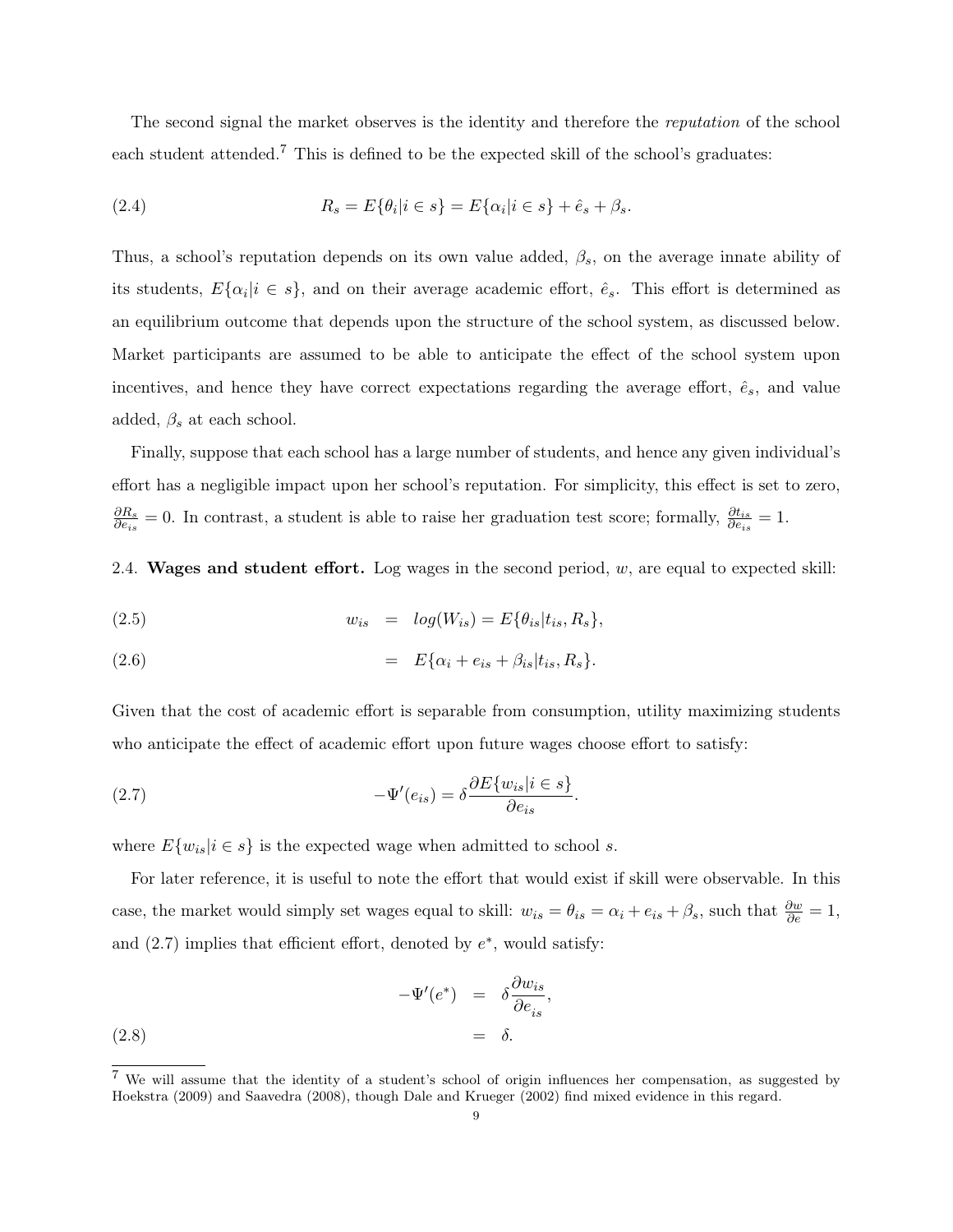In this case students' academic effort is independent of the school they attend. In general, since skill is imperfectly observed this level of effort will not be attainable. Rather, the incentive to study will vary with the structure of the market for educational services.

#### 3. A system of non-selective public schools

The benchmark scenario is a public school system consisting of only *non-selective* schools. This means that the distribution of student innate ability is the same at every school, which would result, for instance, if students were randomly assigned to schools. It would also hold if students attended the school closest to them, and there were no spatial segregation in student ability. Such extreme non-selectivity is probably not observed in practice, but it provides an analytically useful benchmark. Further, this assumption is consistent with the lack of explicit ability-based admissions policies observed among public schools in many countries.

The lack of competition in the market for public schools is assumed to imply that expected school productivity is the mean productivity of all available schools:  $\overline{q} = \lambda q_H + (1 - \lambda) q_L$ . For simplicity, suppose also that: i) all individuals have the same preferences and differ only by income (such that  $a_i = a, \delta_i = \delta$ , and  $\phi_i = \phi$  for all i), and ii) income,  $Y_i$ , is independent of innate ability,  $\alpha_i$ . These assumptions are not essential for the analysis of the public sector, but they simplify the comparison with for-profit schools below. Next we consider individual behavior in this setting.

3.1. **Individual effort.** Recall that skill is given by  $\theta_{is} = \alpha_i + e_{is} + \beta_s$ , and that innate ability,  $\alpha$ , is not observed. The market sets workers' wages equal to their expected skill, and its beliefs are determined by two signals. First, the market observes the reputation of the schools students attend. Since in this scenario schools are not selective—all have an innate ability distribution  $\alpha_i \sim N(0, 1/\rho^{\alpha})$ —school reputation is only a function of average student academic effort and school value added:  $R_s = E\{\theta_i | i \in s\} = \hat{e}_s + \beta_s$ . Second, the market observes students' graduation test,  $t = \alpha_i + e_{is} + \beta_s + \epsilon_{is}^t = R_s + \alpha_i + \epsilon_{is}^t$ , measured with precision  $\rho^t$ .

In the perfectly competitive labor market considered, an individual's wage is set equal to her expected skill conditional upon these signals. From Bayes' rule one has that the wage is a weighted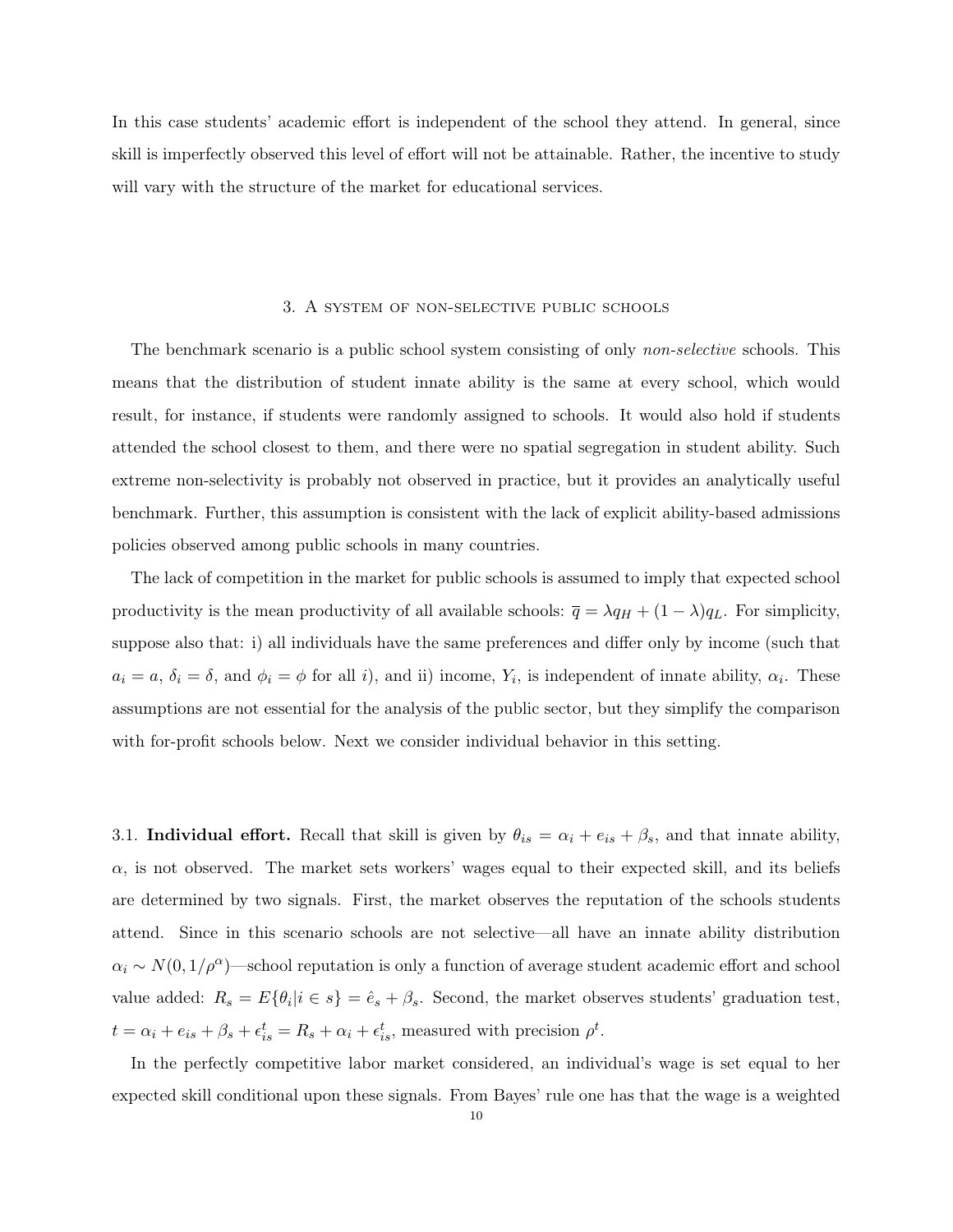average of the two signals: $8<sup>8</sup>$ 

$$
(3.1) \t\t w_{is} = \pi^{(t)\alpha} t_{is} + \pi^{(\alpha)t} R_s
$$

(3.2) 
$$
= R_s + \pi^{(t)\alpha}(t_{is} - R_s)
$$

where  $\pi^{(t)}{}^{\alpha} = \frac{\rho^t}{\rho^{\alpha}+}$  $\frac{\rho^t}{\rho^{\alpha}+\rho^t} \in [0,1]$  is the weight assigned to the graduation test, and  $\pi^{(\alpha)t} = \frac{\rho^{\alpha}}{\rho^{\alpha}+1}$  $\frac{\rho^{\alpha}}{\rho^{\alpha}+\rho^t}\in [0,1]$ is the weight attached to school reputation.<sup>9</sup>

Expression (3.1) illustrates that an individual's wage can be expressed as a convex combination of the two signals of skill, where the weight assigned to each signal depends upon its relative precision. Alternately, expression (3.2) shows that each individual's wage is set equal to her school's reputation plus an adjustment,  $\pi^{(t)\alpha}(t_{is} - R_s)$ . This adjustment reflects the information contained in the graduation test score. If  $t_{is} > R_s$  then the student has performed better than the average student at school s, and the market adjusts her wage upwards; if a student does poorly on the graduation test, the market adjusts its expectation downwards.

These expressions make clear that the benchmark scenario does not provide first best incentives for academic effort. The reason is that while a student's effort can affect her test score,  $\left(\frac{\partial t_{is}}{\partial e}\right)$  $\frac{\partial t_{is}}{\partial e_{is}}=1\Big),$ its effect on her school's reputation is negligible  $\left(\frac{\partial R_s}{\partial e_i}\right)$  $\frac{\partial R_s}{\partial e_{is}} = 0$ . A rational individual anticipates this, and the level of academic effort in a non-selective school system,  $e^{NS}$ , therefore satisfies:

(3.3) 
$$
-\Psi'(e^{NS}, a) = \delta \frac{\partial w_{is}}{\partial e_{is}} = \delta \frac{\partial w_{is}}{\partial t_{is}} \frac{\partial t_{is}}{\partial e_{is}}
$$

$$
(3.4) \qquad \qquad = \delta \pi^{(t)\alpha}.
$$

While academic effort is increasing in the precision of the graduation test, it is lower than the first best (given by  $-\Psi'(e^*, a) = \delta$ ). The following proposition summarizes and expands these results.

Proposition 1. *In a non-selective school system, students choose academic effort* e NS *satisfying*  $(3.4)$ . This effort is lower than the first best, e<sup>\*</sup>, given by (2.8). Academic effort is increasing in *the precision of the graduation test, and decreasing in* a*, the taste for alternative activities.*

 $8$  See DeGroot (1972), Theorem 1, Section 9.5.

<sup>&</sup>lt;sup>9</sup> This is a notation we will use henceforth, namely, the term  $\pi^{(x)yz} = \frac{\rho^x}{\rho^x + \rho^y + \rho^z}$  is the weight attached to signal x in a situation in which signals y, and z are also present. Similarly, we will denote  $\pi^{(xy)z} = \frac{\rho^x + \rho^y}{\rho^x + \rho^y + \rho^z}$ .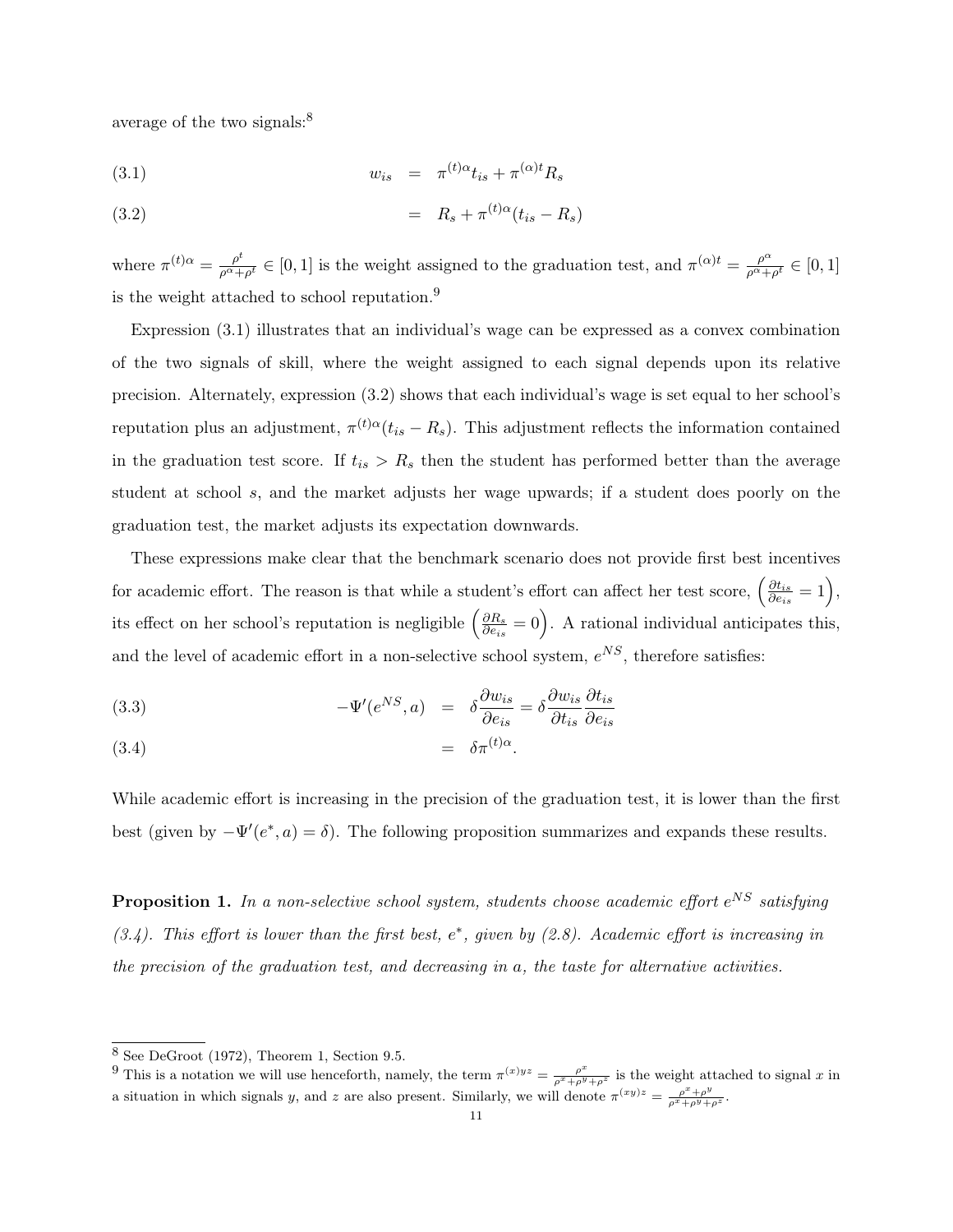*Proof.* The first result follows from first order conditions,  $-\Psi'(e^{NS}, a) = \delta \pi^{(t)a} < \delta = -\Psi'(e^*, a)$ , and from the fact that  $\Psi$  is concave in effort. The second follows from  $\frac{d(\Psi'(e^{NS},a) + \delta \pi^{(t)}\alpha)}{da} = 0$ , from which we get  $\frac{de^{NS}}{da} = -\frac{\Psi_{ea_i}}{\Psi_{ee}}$  $\frac{\Psi_{ea_i}}{\Psi_{ee}} < 0.$ 

 $\Box$ 

Proposition 1 highlights that while ultimately a school system may be judged by the performance of its students, some of the factors that determine their outcomes are at least partially beyond schools' control. In particular, while schools can improve their value added, students' performance also depends upon how students allocate their time between academic and alternative activities.<sup>10</sup>

This also suggests that the broader institutional settings in different jurisdictions can make a difference. If a neighborhood or country has in place institutions that reward non-academic endeavors like sports, student government, or gang activity, this will detract from academic effort. Second, if an educational system has poor measures of individual performance, then the market will set wages using other observable characteristics, such as the identity of the school or the district a student attended. In such cases, superior students from under-performing schools have no way to signal their skill, and will therefore rationally divert effort toward non-academic activities.

3.2. Public school characteristics. Consider the characteristics that schools in a non-selective public system would have if these were controlled by a median voter who selects the level of funding per student,  $p<sub>s</sub>$ , and the level of amenities,  $z<sub>s</sub>$ , to be provided by school s. The focus is on these two characteristics as the primary control variables because they are directly observable by parents. Further, along with schools' equilibrium profit levels, these choices determine value added,  $\beta$ , via the expression  $I_s = p_s - z_s - \Pi_s = q_s C(\beta_s)$ .

In choosing these parameters, voters know that school productivity is uncertain and has expected value  $\overline{q} = \lambda_s q_H + (1 - \lambda_s) q_L$ , where  $\lambda_s$  is the probability that school s is of high productivity. Their formal problem is therefore:

(3.5) 
$$
max_{p_s,z_s} U(p_s,z_s,\Pi_s,e_s|\gamma_i,\lambda_s)
$$

 $10$  This provides one explanation for why boarding schools are sometimes preferred by parents. These schools have better control over activities both within and out of the classroom. If appropriately designed, this environment may enhance performance relative to a day-school where outside activities are less strictly regulated.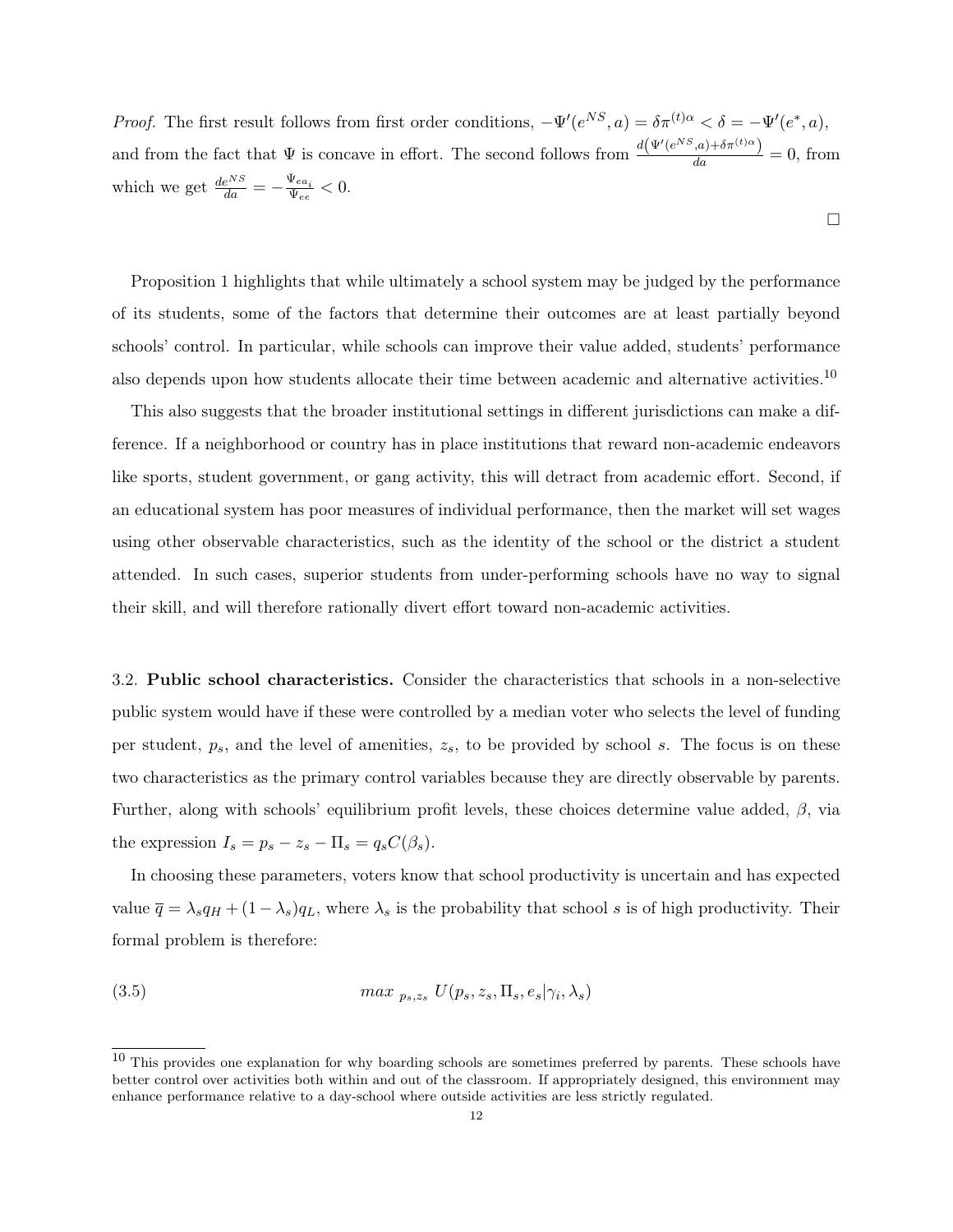where an individual's utility, given characteristics  $\gamma_i = \{Y_i, \phi, a, \delta\}$ , is defined by:

$$
(3.6) \qquad U(p_s, z_s, \Pi_s, e_s | \gamma_i, \lambda_s) = \log(Y_i - p_s) + \delta[\beta(p_s - z_s - \Pi_s, \lambda_s) + e_s] + \phi \log(z_s) + \Psi(e_s, a),
$$

and school value added is given by:

(3.7) 
$$
\beta(I, \lambda_s) = \lambda_s \beta_H(I) + (1 - \lambda_s) \beta_L(I)
$$

$$
= \lambda_s C^{-1} \left( \frac{I}{q_H} \right) + (1 - \lambda_s) C^{-1} \left( \frac{I}{q_L} \right).
$$

This problem can be simplified by noting two facts. First, in a public system like that in this benchmark scenario, voters will always set profits equal to zero. Second, the level of academic effort at school  $s, e_s$ , is chosen by students as a function of school selectivity and expected returns in the labor market. Given than in the present scenario schools are non-selective, individuals will choose effort  $e^{NS}$  as defined in Proposition 1. These facts imply that problem (3.5) can be written as  $max \, p_{s}, z_s U(p_s, z_s, 0, e^{NS}|\gamma_i, \lambda_s).$ 

To work out the expenditure on value added and amenities, it is useful to define the marginal benefit from additional expenditure on value added:

$$
MB(I_s, \lambda_s) = \delta \frac{\partial \beta(I_s, \lambda_s)}{\partial I}.
$$

This represents the marginal *future* income gain from investing in educational value added today. It falls with increases in expenditure on value added  $(\frac{\partial MB}{\partial I} < 0)$ , and rises with increases in the level of amenities, profits, and, importantly, productivity  $\left(\frac{\partial MB}{\partial z} > 0, \frac{\partial MB}{\partial \Pi} > 0, \frac{\partial MB}{\partial \lambda} > 0\right)$ . With this definition, the solution to the optimal school choice problem is summarized as follows:

**Proposition 2.** In a non-selective public school system, student effort is  $e^{NS}$ , as defined by  $(3.4)$ . *The per capita expenditure on value added,*  $I(Y, \phi, \lambda_s)$ *, as a function of income,* Y, *the taste for amenities,* φ*, and school productivity,* λ*, is the unique solution to:*

(3.8) 
$$
\frac{1}{MB(I_s, \lambda_s)} = \frac{Y - I_s}{(1 + \phi)}
$$

*Moreover, the expenditure on value added is increasing in income*  $\left(\frac{\partial I}{\partial Y} > 0\right)$  *and school productivity,*  $(\frac{\partial I}{\partial \lambda} > 0)$ , but decreasing in the taste for amenities,  $(\frac{\partial I}{\partial \phi} < 0)$ .<sup>11</sup> *The first order conditions imply* 

<sup>11</sup> *See* <sup>A</sup>*ppendix <sup>A</sup> for the proof.*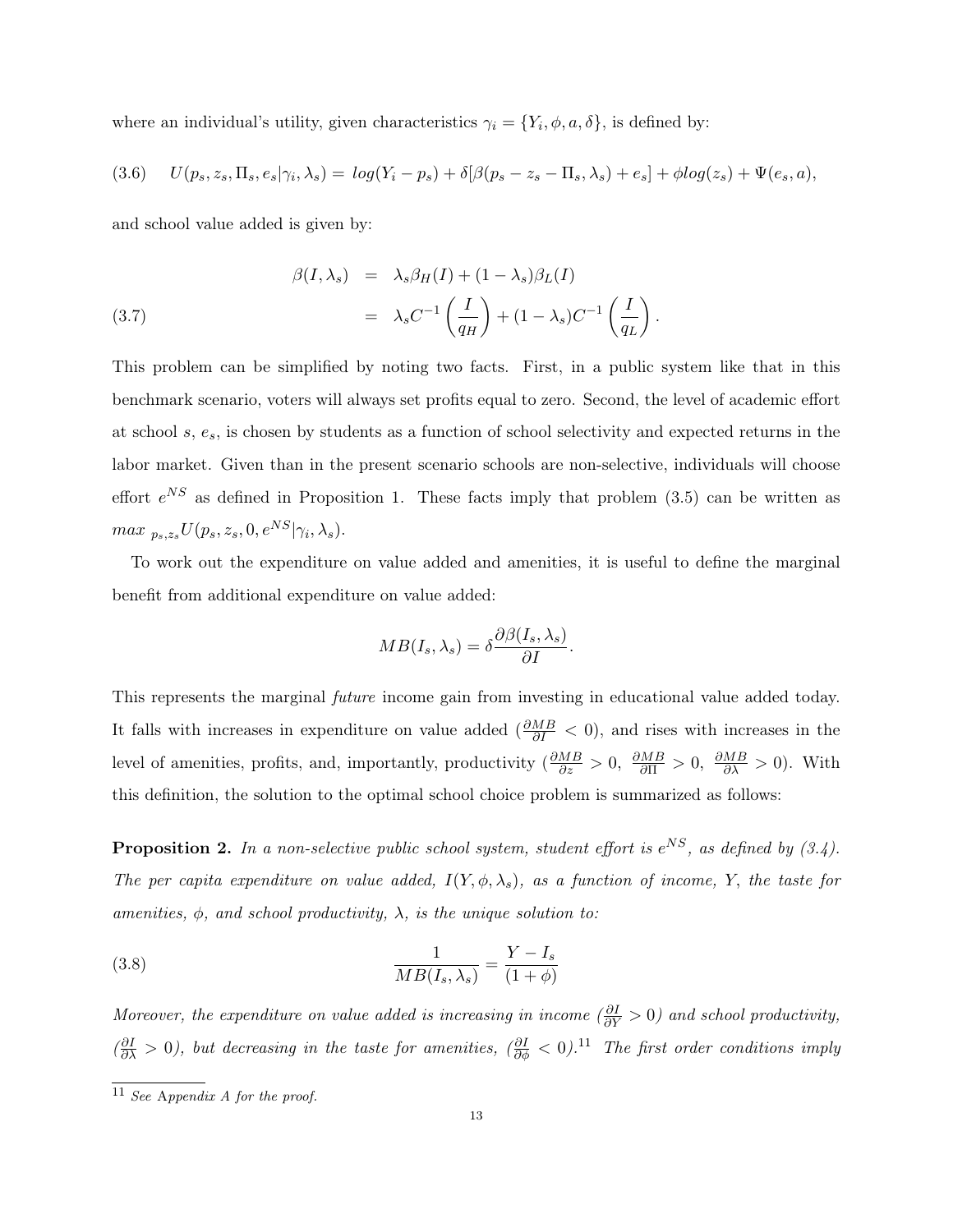*that the optimal first period consumption,*  $c^0$ , *amenities,*  $z_s$  *and tuition,*  $p_s$  *satisfy:* 

(3.9) 
$$
c_s^0 = G(Y, \phi, \lambda_s) = \frac{Y - I(Y, \phi, \lambda_s)}{(1 + \phi)},
$$

(3.10) 
$$
z_s = Z(Y, \phi, \lambda_s) = \frac{\phi[Y - I(Y, \phi, \lambda_s)]}{(1 + \phi)},
$$

(3.11) 
$$
p_s = P(Y, \phi, \lambda_s) = \frac{\phi Y + I(Y, \phi, \lambda_s)}{(1 + \phi)},
$$

*From this we get:*

*where* as stated  $I(Y, \phi, \lambda_s)$  denotes the equilibrium investment on value added. The other functions, G( $\cdot$ ),  $Z(\cdot)$ , and  $P(\cdot)$  define the equilibrium level of consumption, amenities and tuition as a function *of* the exogenous parameters. Importantly, an increase in school productivity,  $\lambda_s$ , results in greater school expenditure,  $p_s$ , less consumption,  $c^0$ , and a lower level of amenities,  $z^{12}$ 

In summary, the analysis of a non-selective public school system highlights two margins along which school systems' performance might be enhanced. The first is by increasing student academic effort, which could be achieved, for example, by raising the precision of an individual-specific measure of learning like the graduation test (or creating one, if it does not exist), or by reducing the benefits of non-academic activities. Second, school productivity could be increased. In particular, as we have set it up, in a purely public system not all high productivity schools are utilized, and without profits there are no rewards to further entry by high productivity institutions.

$$
\frac{I_1 - I_0}{1 + \phi} = \frac{1}{MB(I(Y, \phi, \lambda_s^0), \lambda_s^0)} - \frac{1}{MB(I(Y, \phi, \lambda_s^1), \lambda_s^1)} > 0.
$$
  

$$
c_{s1}^1 - c_{s0}^1 = \frac{I_0 - I_1}{1 + \phi} < 0,
$$
  

$$
z_{s1} - z_{s0} = I_0 - I_1 + \frac{I_1 - I_0}{1 + \phi} = \frac{\phi}{1 + \phi}(I_0 - I_1) < 0,
$$
  

$$
p_{s1} - p_{s0} = \frac{I_1 - I_0}{1 + \phi} > 0.
$$

The effect of amenities is a straightforward substitution effect, while the effect of income follows from the fact that all *goods are normal.*

<sup>&</sup>lt;sup>12</sup>Additionally, an increase in the taste for amenities,  $\phi$ , results in more amenities, z, greater school expenditure, p. *and less consumption. An increase in income results in more consumption and more expenditure on amenities. To* prove these, consider first the effect of productivity. If  $\lambda_s^0$  increases to  $\lambda_s^1$ , from Proposition 2 we have: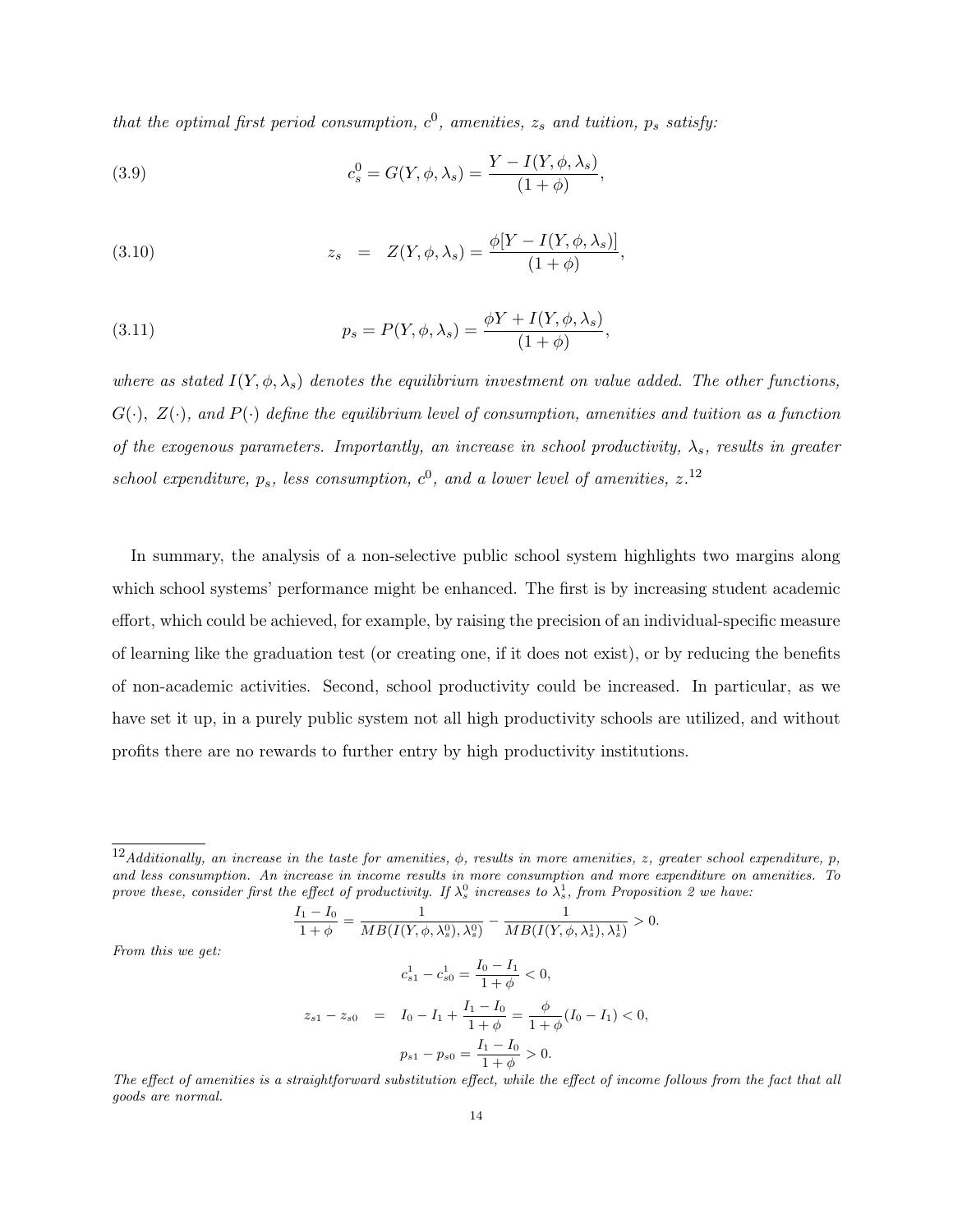#### 4. Introducing competition via non-selective, for-profit schools

One widely discussed way of improving school system performance is by allowing competition by for-profit schools. Our framework illustrates that to be effective, such a reform needs to raise student academic effort and/or improve school productivity. To highlight the distinction between these margins, this section considers a fully private market in which for-profit schools are also required to be *non-selective* (selective schools are analyzed in the next section)*.* The bottom line is that in this case our framework is consistent with Friedman's (1962) intuition: competition raises average school productivity and improves learning. In short, a first result in this section reaffirms that school productivity is one of the factors that can drive competition in educational markets, with beneficial effects.

On the other hand, a purely private system also tends to exacerbate inequality because wealthier students purchase more education, and hence future income depends upon both students' innate ability *and* the income of their parents. To address this issue, Friedman recommended the introduction of a voucher system that would ensure that all individuals purchase a minimum level of educational services. A second result in this section is that aside from achieving greater equality, a voucher system increases the incentive for high productivity schools to enter and serve students at the lower end of the income distribution.

To illustrate these points, this section continues to assume that students vary only with respect to income,  $Y \in (0, Y^{max})$ , which is assumed to have a continuous distribution,  $F(\cdot)$ , with  $F(Y^{max}) =$ 1. Income is assumed to be independent of ability, such that even if there is sorting by income, the distribution of innate ability is the same at all schools. Given that schools are non-selective, combined with the separability of academic effort and skill, implies that the introduction of forprofit suppliers provides no additional information regarding an individual's innate ability. Hence, the equilibrium effort will still be  $e^{NS}$  as given by Proposition 1.

4.1. Unsubsidized for-profit schools. Consider a market consisting of  $n$  unsubsidized for-profit schools, with  $n_H < 1$  high productivity schools, and hence  $n - n_H$  low productivity schools. The fact that high productivity institutions are in short supply implies they earn positive profits  $\Pi(n_H) \geq 0$ , while low productivity schools' are (normalized to) zero. When  $\Pi(n_H) > 0$  there is an incentive for high productivity schools to enter the market; the level of profits provides a measure of its intensity.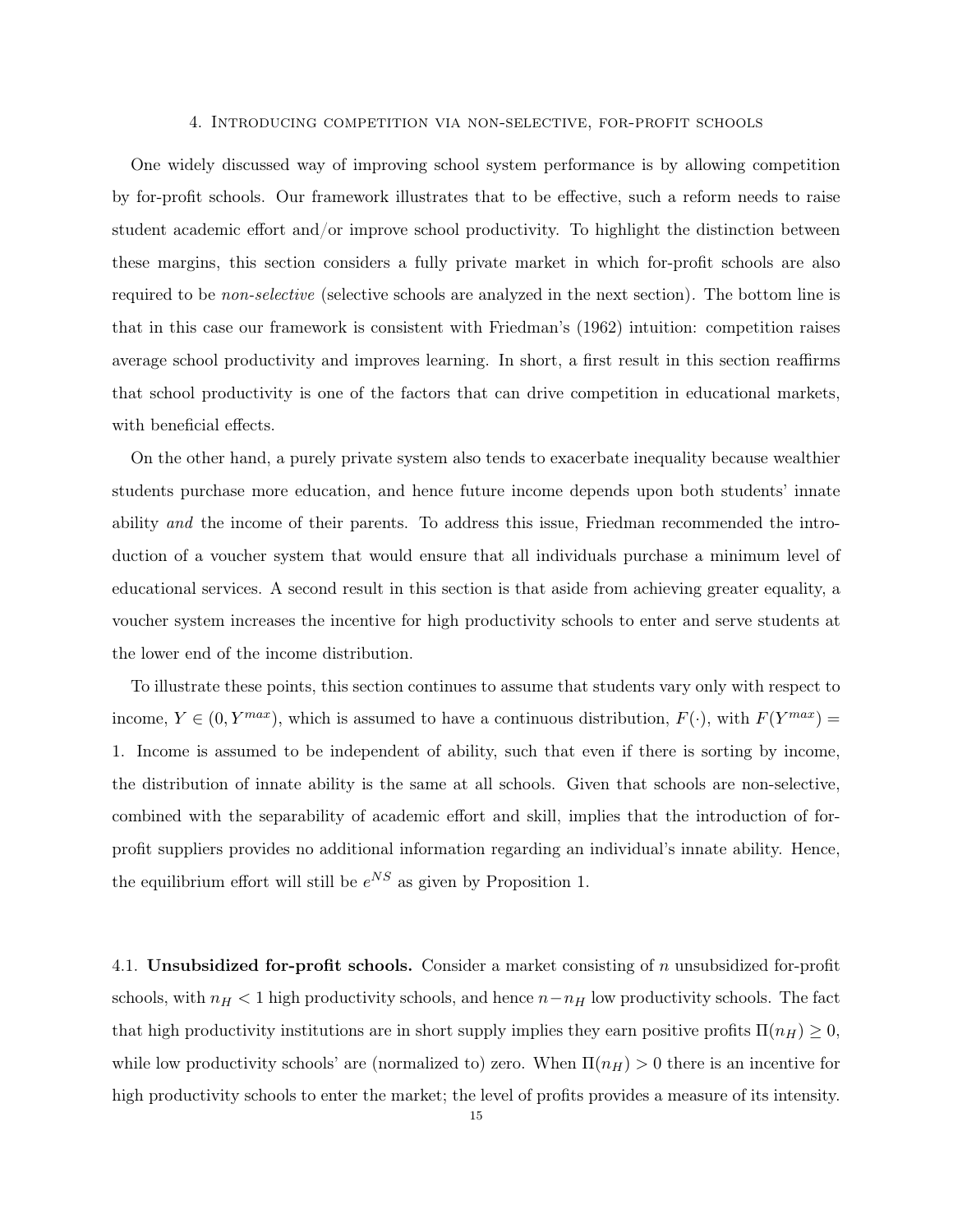Since value added and amenities are normal goods, higher income individuals desire more of these, and schools will therefore be segregated by income. Further, since high productivity schools can provide more value added, higher income students will outbid lower income ones for these. This implies that the scarce supply of high productivity schools will serve high income individuals first, namely all individuals with income  $Y \geq \tilde{Y}$ , where:

$$
(4.1) \t\t n_H = 1 - F(\tilde{Y}).
$$

The low productivity schools serve students with income  $Y < \tilde{Y}$ . For this to be an equilibrium, it must be the case that the individual with income  $\tilde{Y}(n_H)$ , who is on the margin between a high and a low productivity school, is indifferent between the two. The utility of this student at a low productivity school (from expression 3.5) is given by:

$$
U_L(n_H) = \max_{p,z} U(p,z,0,e^{NS}|\tilde{Y}(n_H),0).
$$

Her utility at a high productivity school is:

(4.2) 
$$
U_H(n_H, \Pi) = max_{p,z} U(p,z,\Pi, e^{NS} | \tilde{Y}(n_H), 1).
$$

If profits were zero in both cases, utility would clearly be higher at the high productivity school  $(U_H(n_H, 0) > U_L(n_L))$ . Since utility is monotonically decreasing with profit, there exists a unique profit function,  $\Pi(n_H) \geq 0$ , such that:

(4.3) 
$$
U_L(n_H) = U_H(n_H, \Pi(n_H)).
$$

Furthermore, as  $n_H$  increases,  $\Pi(n_H)$  falls until  $\Pi(1) = 0$ , and hence high productivity schools' profits decrease with the entry of more high productivity schools, reaching zero when they cover the market. The properties of this equilibrium are summarized in Proposition 3.

Proposition 3. *Suppose individuals vary only with respect to income, and that income is uncorrelated with ability. Then, there exists an equilibrium for privately supplied schooling where:*

(1) All students with income  $\tilde{Y}(n_H)$  or greater attend the high productivity schools, where  $\tilde{Y}(n_H)$ *is determined such that*  $n_H = 1 - F(\tilde{Y}(n_H))$ *. The equilibrium profit of high productivity schools,*  $\Pi(n_H)$ *, satisfies* (4.3) and *is strictly decreasing with*  $n_H$ *, with*  $\Pi(1) = 0$  *(the top*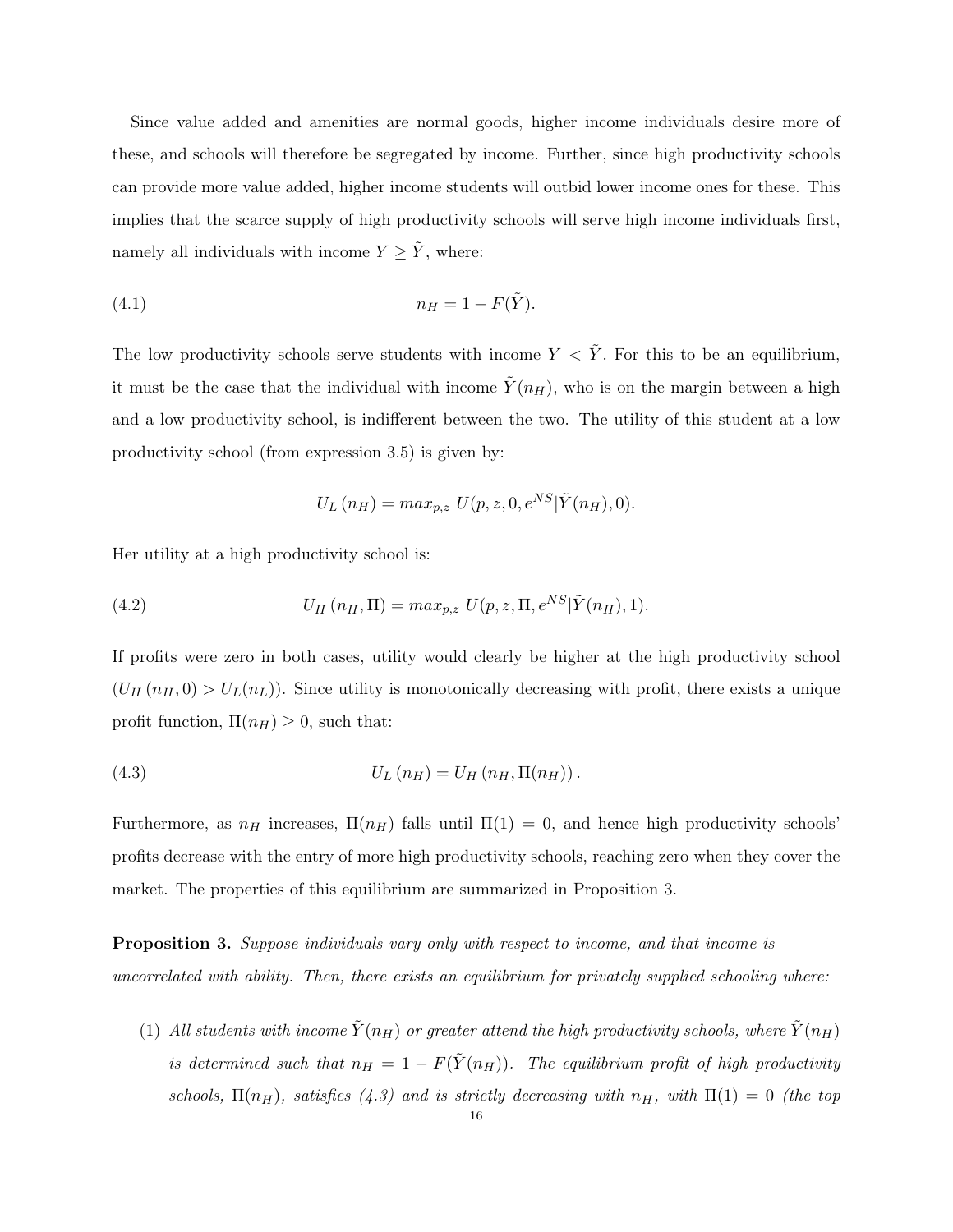

Figure 4.1. Profit as a Function of Entry by High Productivity Schools

*segment in Figure 4.1 illustrates that profits are monotonically decreasing with the number of high productivity schools).*

- (2) An *individual* with *income* Y *chooses* the *school* that *charges* price  $p<sub>Y</sub>$ *, offers amenities*  $z<sub>Y</sub>$ *, and supplies value added*  $\beta_Y$  *satisfying:*
- (4.4)  $z_Y = Z(Y \pi_Y, \phi, \lambda_Y),$

(4.5) 
$$
p_Y = P(Y - \pi_Y, \phi, \lambda_Y)
$$

$$
\beta_Y = \beta(I(Y - \pi_Y, \phi, \lambda_Y), \lambda_Y)
$$

*where*  $\lambda_Y = 1$  *and*  $\pi_Y = \Pi(n_H)$  *if*  $Y \ge \tilde{Y}(n_H)$ *, and both equal to zero if not.* 

In contrast to the fully public system, therefore, the private system entails the efficient use of all available high productivity schools. While the rents in this system take away resources from amenities and value added, these would be dissipated with the entry of high productivity schools.

In addition, as in Epple and Romano (1998), the market is stratified by income, with higher income individuals consuming more amenities and value added. In the case of amenities, which are pure consumption goods, this may not be a major concern. However, in the case of value added, stratification by income implies that if two individuals have the same innate ability, then the one with wealthier parents will consume more value added and have higher future income. Thus, a fully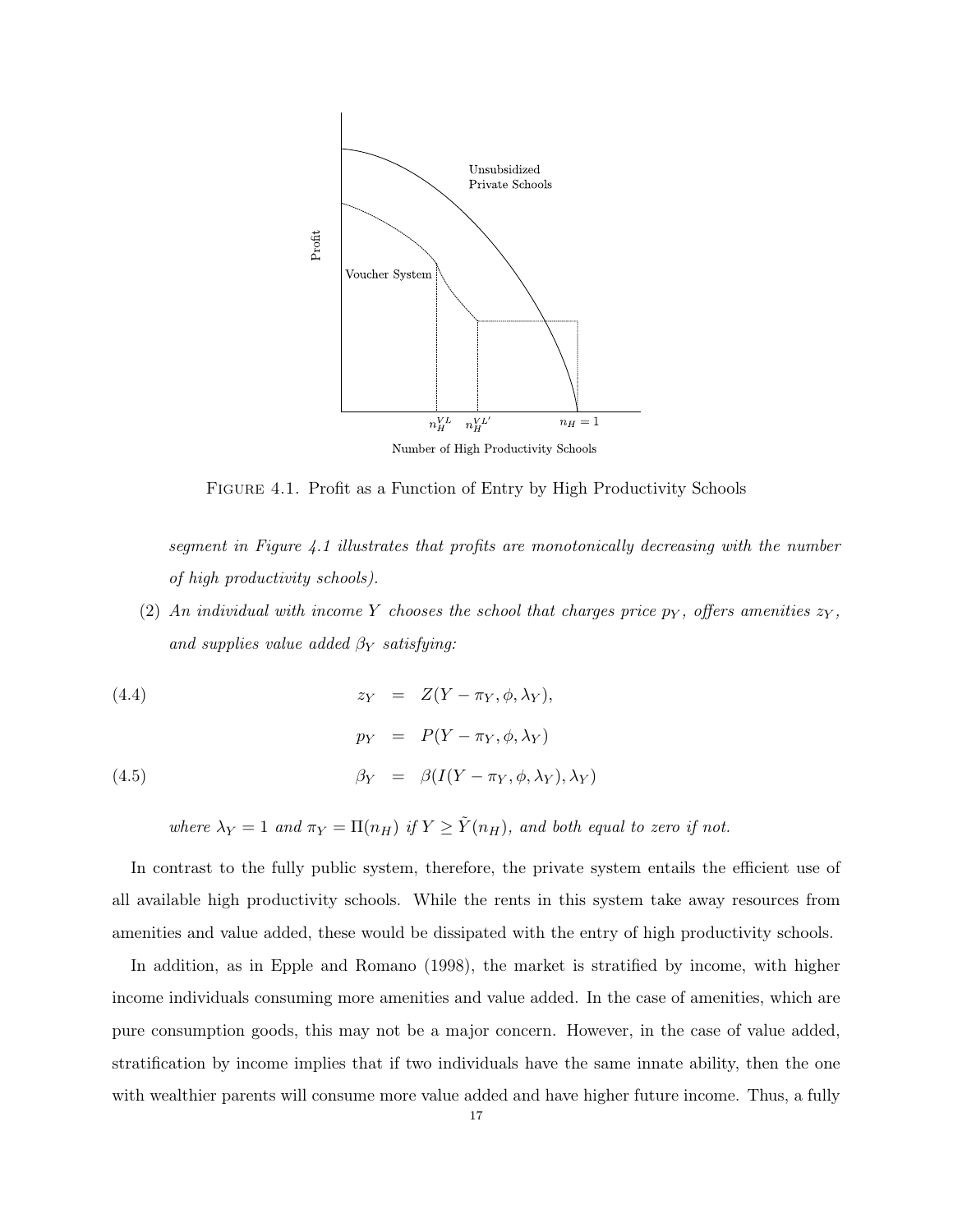private system tends to reinforce the inter-generational transmission of inequality. Friedman (1962) recognized this problem, and recommended that all students be offered vouchers that could be used only for the purchase of educational services.

4.2. Vouchers. To explore the consequences of this, consider a system in which each student is given a voucher of value V that can only be used to buy school services from a private provider. The system raises revenues via a constant marginal tax,  $v$ , distributing them equally such that the voucher per student is (recall the student population is normalized to 1):

$$
V = \int_0^{Y^{max}} v \times y \times f(y) dy = v\overline{Y},
$$

where  $\overline{Y} = E{Y}$  is mean income.<sup>13</sup> In practice voucher systems sometimes require that schools run only on the voucher subsidy, and sometimes they allow them to charge supplementary tuition. We consider a case in which tuition payments are allowed; it will be clear how our results apply to the case with no add-ons.

In comparison to a fully private system, a voucher scheme thus has two effects. First, it constrains some lower income individuals to consume more education than they would otherwise; second, it redistributes income toward the less wealthy. Formally, the notional income of an individual as a function of her exogenous income  $Y$  and the voucher amount is:

$$
Y^{v}(Y,V) = V + \left(1 - \frac{V}{\overline{Y}}\right)Y
$$

$$
= Y + V\left(1 - \frac{Y}{\overline{Y}}\right).
$$

To work out the effect of vouchers, consider first the case where there are *only* low productivity schools. Figure 4.2 illustrates the relationship between income, notional income and tuition in this case. The pre-voucher scheme income, Y, appears as the 45 degree line, with  $Y^v(Y, V)$  having an intercept at  $V$ , the value of the voucher, and a flatter slope due to the redistribution of income toward individuals with  $Y < \bar{Y}$ . Let  $P(Y^v(Y, V), \phi, 0)$  be the willingness to pay under vouchers, which Figure 4.2 illustrates is likewise flatter than  $P(Y, \phi, 0)$ , due to redistribution. Denote  $Y^{VL}$ the pre-redistribution income at which an individual would voluntarily pay a tuition equal to the

<sup>&</sup>lt;sup>13</sup> One could also consider voucher amounts that vary by student income rather than being uniform, both are observed in practice. For a treatment of ability-contingent vouchers, see Epple and Romano (2002).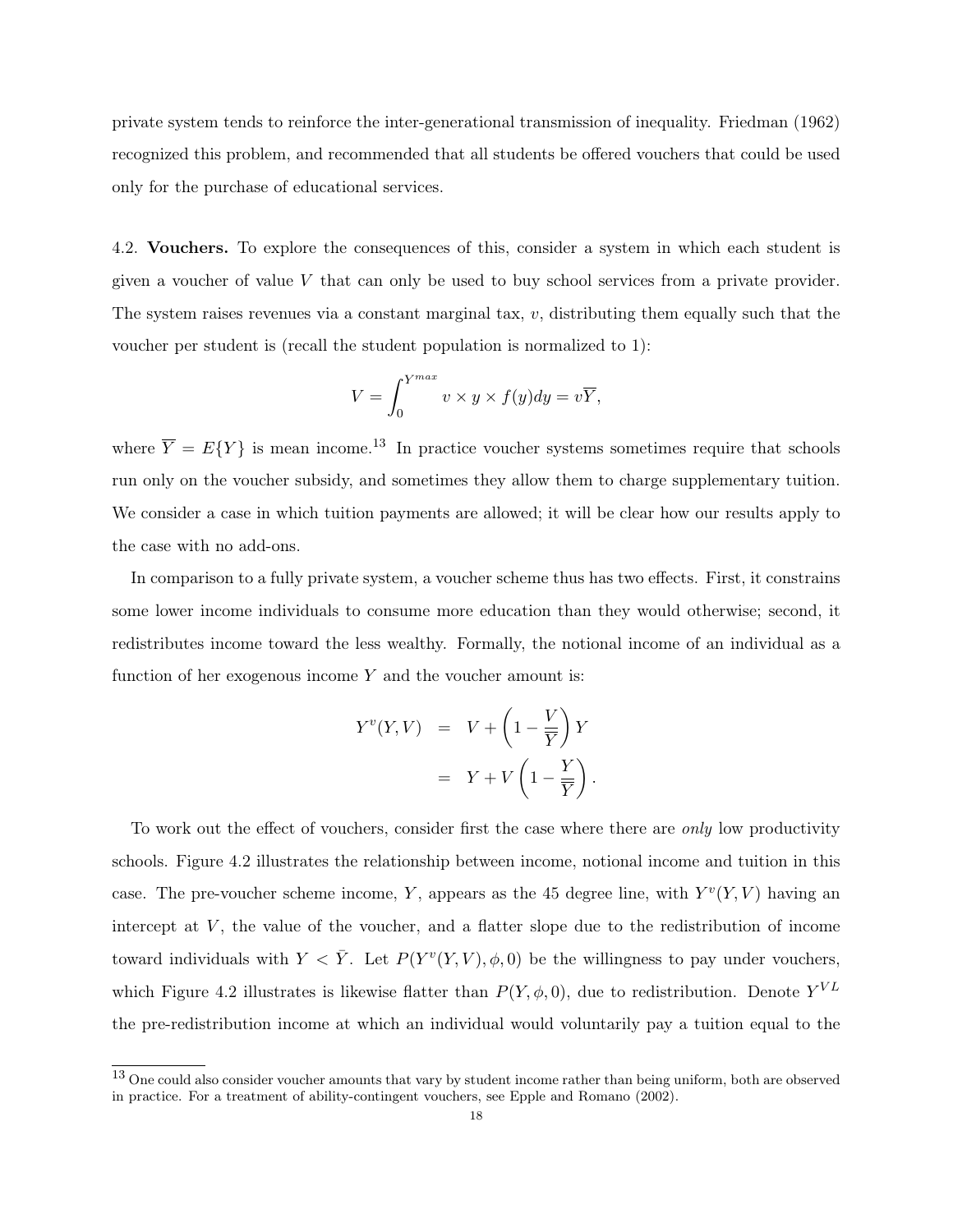

Figure 4.2. Income versus Tuition: Private versus Voucher System

voucher at a low productivity school:

(4.6) 
$$
P(Y^{v}(Y^{VL}, V), \phi, 0) = V,
$$

i.e., an individual with income  $Y^{VL}$  would be willing to pay tuition equal to the voucher even without voucher funding (though net of the redistribution). Hence, even though low income individuals would choose more education than they would without redistribution  $(P(Y^v(Y, V), \phi, 0) > P(Y, \phi, 0)$ for incomes below the mean), at the lowest income levels given by  $Y < Y^{VL}$ , individuals would still prefer to consume less education than  $V$ . Thus, to address inter-generational inequality, vouchers necessarily constrain the choices of the lowest income individuals.

The separability assumption also implies that individuals with incomes  $Y < Y^{VL}$  consume the same level of amenities and value added, given by:

$$
z^{VL} = Z(Y^v(Y^{VL}, V), \phi, 0),
$$
  
\n
$$
\beta^{VL} = \beta(I(Y^v(Y^{VL}, V), \phi, 0), 0).
$$

In short, at low incomes parents consume more education under vouchers, partially due to redistribution (the difference between  $P(Y, \phi, 0)$  and  $P(Y^v(Y, V), \phi, 0)$  in Figure 4.2), and partially due to the minimum expenditure constraint. For incomes above  $Y^{VL}$ , individuals are willing to pay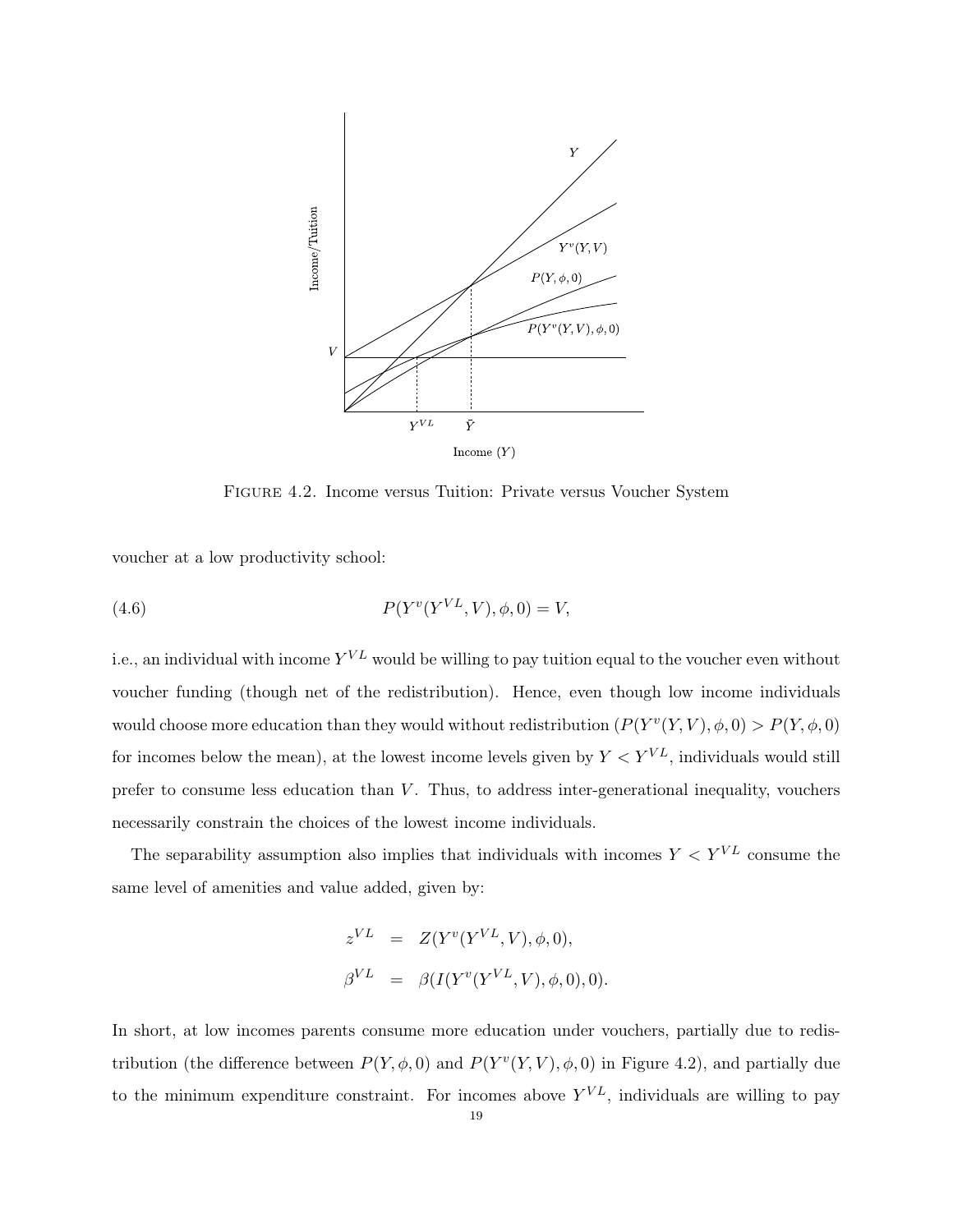

FIGURE 4.3. Tuition at High and Low Productivity Schools

additional tuition for higher levels of amenities and value added. For incomes above the mean, the level of school expenditure is lower than would be observed in a purely private system.

4.3. Entry. Vouchers thus address one of the perceived shortcomings of a fully private system: low educational consumption by low income students, an effect that is well understood. In addition, the voucher system more effectively encourages entry by high productivity schools. To see this, consider the effect of increasing the number of high productivity schools,  $n_H$ . Our previous analysis showed that in a purely private system, these schools earn a rent in equilibrium, and that this rent is generated in part via higher tuition. Figure 4.3 plots the prices schools charge as a function of income, and returns to considering both low and high productivity schools. The top, solid segments refer to a fully private system in which high productivity schools serve individuals with incomes greater than or equal to  $\tilde{Y} = \tilde{Y}(n_H)$  (Section 4.1), and charge a higher price than these students would pay at low productivity institutions. As income falls tuition approaches zero, and hence the premium that high productivity schools can command falls as well. The effect on their profits is illustrated in Figure 4.1, which plots profits against the number of high productivity schools in operation,  $n_H$  (the top, solid segment of the figure refers to the fully private system).

Moving on to the voucher system, the lower dotted lines in Figure 4.3 show that even when there are only low productivity schools, individuals with incomes greater than  $Y^{VL}$  choose to pay tuition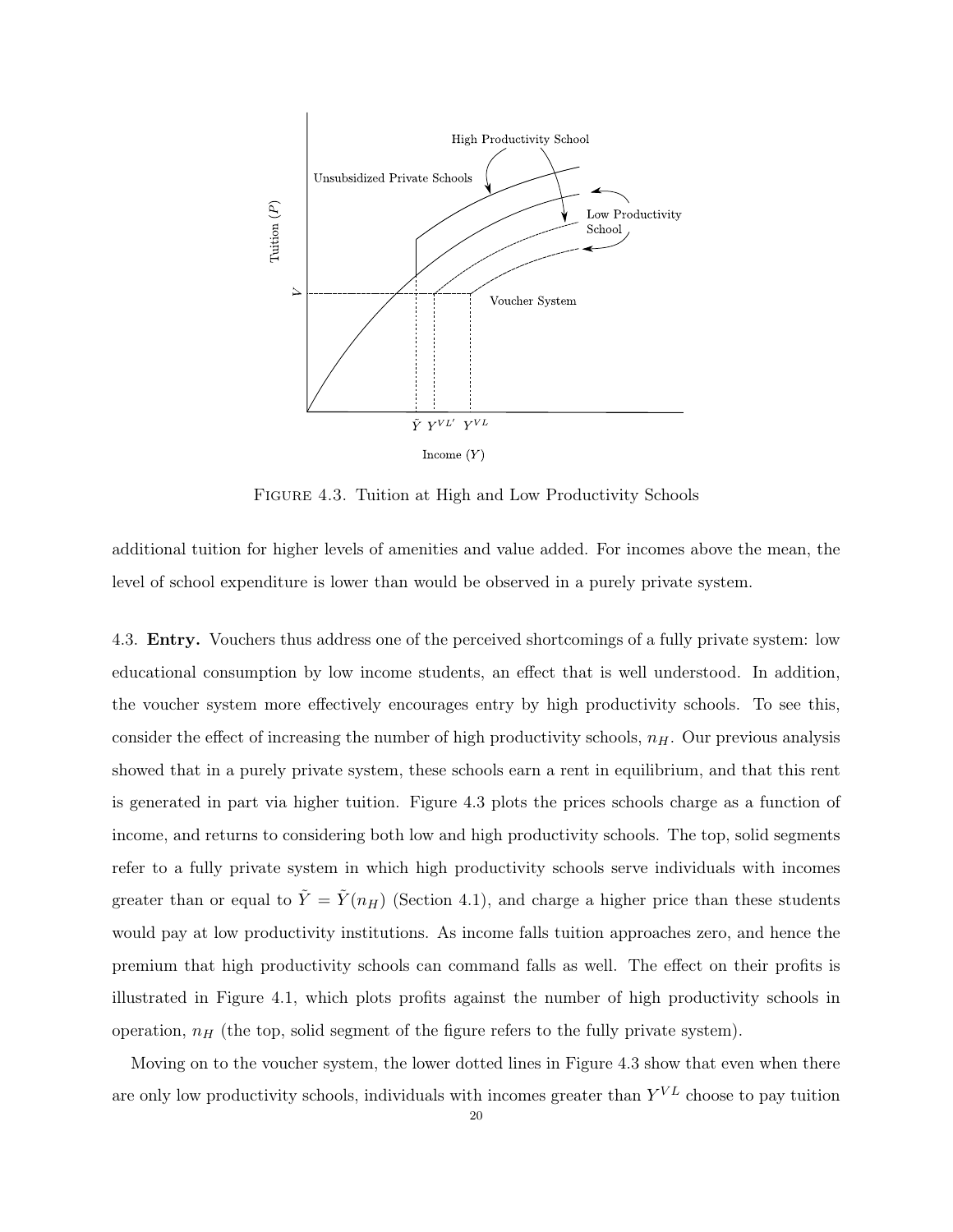above the voucher—they choose the same level of educational expenditure as in the purely private system save for the redistribution effect. This also implies, under the hypothesis that the voucher is not set too high, that some parents are willing to pay tuition greater than the voucher even to attend a low productivity school.

Suppose that high productivity schools can enter, and consider a student on the margin between a low and a high productivity school. At a low productivity school, her utility would be:

$$
U_L^V(n_H) = max_{p \ge V, z} U(p, z, 0, e^{NS} | Y^v(\tilde{Y}(n_H), V), 0).
$$

At a high productivity school her utility would be:

(4.7) 
$$
U_H^V(n_H, \Pi) = max_{p \ge V, z} U(p, z, \Pi, e^{NS} | Y^v(\tilde{Y}(n_H), V), 1).
$$

The equilibrium profit makes the marginal student indifferent between the two choices:

$$
U_{H}^{V}\left(n_{H},\Pi^{V}\left(n_{H}\right)\right)=U_{L}^{V}\left(n_{H}\right).
$$

When the number of high productivity schools is small, these will serve only the highest income individuals. This implies that like a purely private system, a voucher system will be characterized by stratification, with high income parents being served by the high productivity schools.

However, with vouchers the relationship between profit and the number of high productivity schools is different from that observed in a purely private scheme. To see this, note that with vouchers high productivity entrants will eventually serve a student who would pay tuition equal to the voucher at a low productivity school; this happens when their number reaches  $n_H^{VL}$  and the associated marginal student has income  $Y^{VL} = \tilde{Y}(n_H^{VL})$ . At this point, the marginal student is indifferent between the two schools, but the productivity advantage of the high productivity school implies that it will charge tuition at least slightly above the voucher,  $P(Y^v(Y^{VL}), \phi, 1) > V$ , and that it will earn strictly positive profits.

Figure 4.4 illustrates the intuition behind this. Point A is the level of value added and amenities that would be chosen at a low productivity school. A high productivity school earns profits that make the student indifferent between point A and the combination at a high productivity school, point C (where the x-intercept illustrates that this school makes positive profits).<sup>14</sup>

<sup>&</sup>lt;sup>14</sup> Notice that at a high productivity school operating under a zero profit constraint, value added would be higher while the level of amenities would be lower, as illustrated by point B.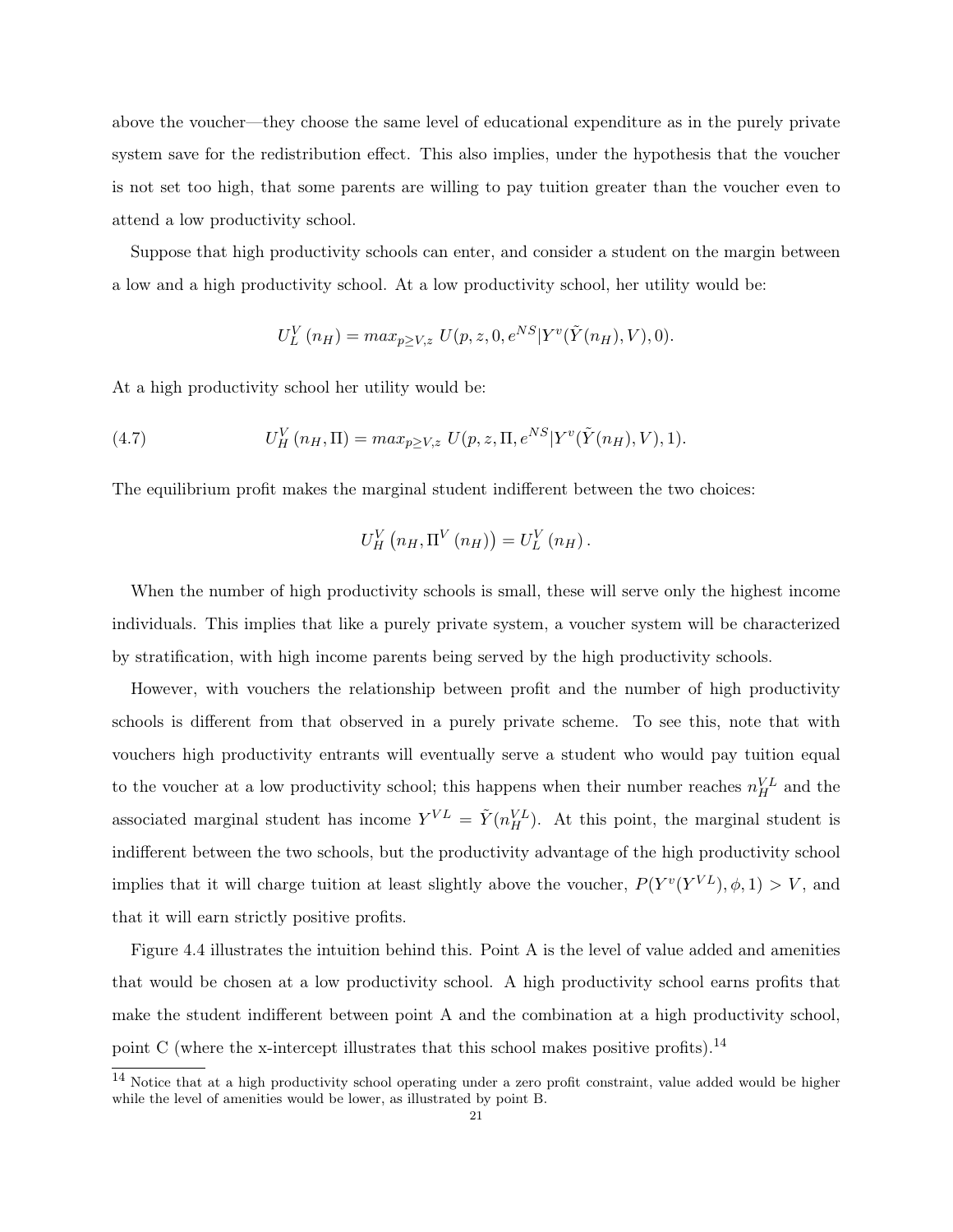

Figure 4.4. Productivity-Amenities Trade-off

Further entry will continue to drive down tuition until it reaches the voucher level, which happens at income  $Y^{VL'}$  in Figure 4.3. At this point the associated number of high productivity schools is  $n_H^{VL'}$  (that is  $Y^{VL'} = \tilde{Y}(n_H^{VL'})$ ). After this, tuition cannot fall any further, and hence the profits of high productivity schools do not decline more until all students are served. This point is illustrated in the lower, dotted segment of Figure 4.1. In short, while profits in the purely private system decline strictly monotonically, in the voucher system they are constant for a range. The implication is that a voucher scheme provides enhanced incentives for high productivity schools to enter and serve low income individuals. The intuition is that as long as students' outside option is a low productivity school, and as long as they are forced to spend at least the voucher on tuition, the high productivity schools will be strictly preferred and able to earn a positive rent (Figure 4.4).

To summarize, the results in this section confirm and bolster Friedman's (1962) intuition that a for-profit system combined with voucher subsidies would enhance skill accumulation. However, the assumption that schools are non-selective turns out to be crucial to this result, as explored in the next section.

### 5. Selective for-profit schools and the Anti-Lemons Effect

This section relaxes the assumption that for-profit schools must be non-selective, and shows that this substantially qualifies the conclusions regarding the positive effects of competition (discussed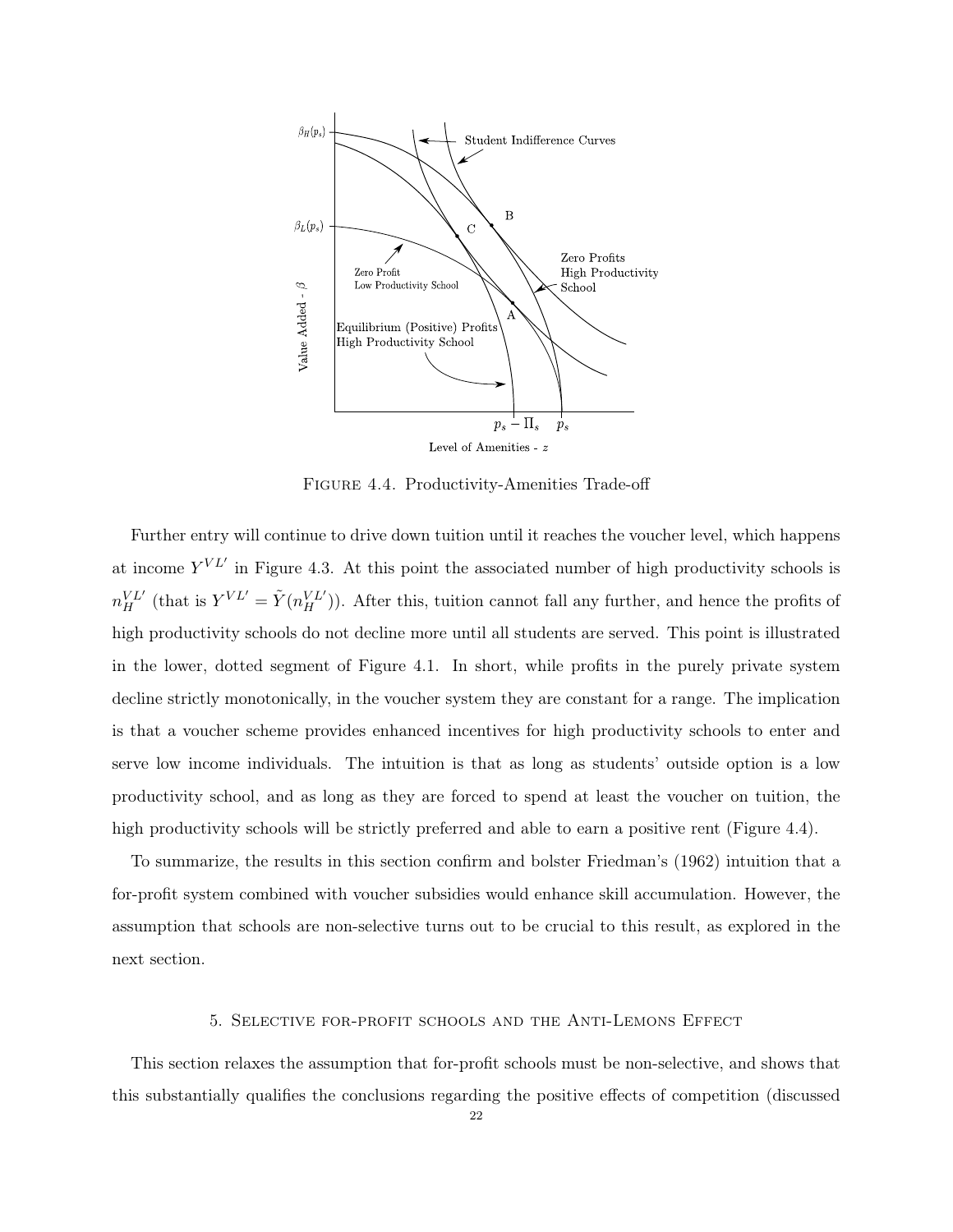in Section 4). Specifically, consider a non-selective public system in which school characteristics are chosen by a median voter, and suppose that private schools can enter and select their student population based upon an entrance exam that measures innate ability. Would these schools find it profitable to enter such an environment?

To focus on some of the key aspects selectivity raises, this section makes a series of assumptions that would seem to essentially foreclose such entry. First, suppose that all students have the same characteristics  $\gamma = \{Y, \phi, a, \delta\}$ , and hence differ only with respect to innate ability.<sup>15</sup> This eliminates for-profit schools' ability to cater to heterogeneity in tastes for amenities. Second, assume all schools are of the same productivity, so that for-profit entrants cannot offer consumers an advantage in this dimension. Third, suppose that for-profit schools must operate unsubsidized, such that individuals using them have to pay tuition in addition to the taxes that give them access to public schools.

Despite all this, private entry is profitable, which reflects two aspects. First, when a school is selective, its reputation derives not just from its value added, but also from the composition of its student body; all else equal, schools that are able to select students of high innate ability will enjoy good reputations. Second, employers will rationally offer higher salaries to graduates from more selective schools, and hence higher ability students will be willing to pay for-profit schools' tuition as long as these are sufficiently selective. In general, equilibrium will therefore be characterized by the coexistence of a stratified for-profit selective sector that contains the highest innate ability students, and a non-selective public sector containing those whose ability was too low to secure admission into a selective school.

Finally, this section illustrates that while such sorting is not inefficient per se (recall we assume no peer effects), it does have two negative consequences. First, it lowers academic effort in both sectors. This reflects that selectivity allows the school system to transmit a clearer signal of students' skill in the form of school reputation. This lowers students' incentive to exert academic effort to manipulate the other signal, the graduation test score. Second, as a result, lower innate ability students receive lower incomes than they would if the school system were entirely non-selective.

5.1. Selectivity and private entry. Suppose for-profit schools can select students using an *admissions test* that measures innate ability with error:

$$
\tau_i = \alpha_i + \epsilon_i^{\tau}
$$

 $15$  We also assume that before they have been tested, all students have the same belief regarding this attribute.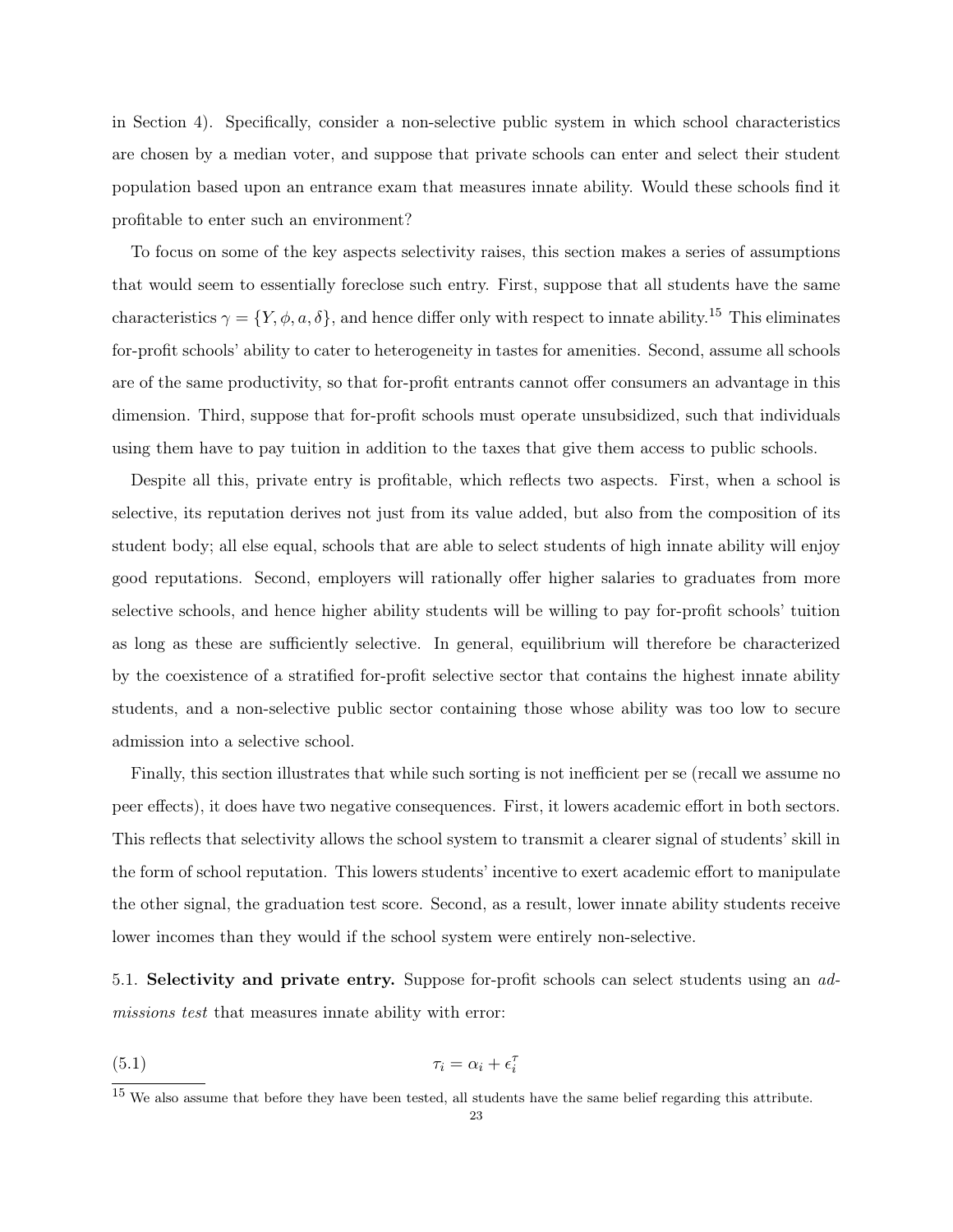where the error term is normally distributed with precision  $\rho^{\tau}$ ;  $\epsilon_i^{\tau} \sim N(0, \sigma_{\tau}^2)$  and  $\sigma_{\tau}^2 = \frac{1}{\rho^{\tau}}$ . As with the graduation test, suppose that the precision of the admission test is bounded above. Additionally, assume that the market is sufficiently thick so that competition among selective schools leads each one to specialize in admitting students with a test score exactly equal to  $\tau_s$ .

Suppose also that students' performance on the admissions test is observed only by schools, and is not available to employers. Although this assumption is stark, the motivation is that schools might have an advantage in certifying innate ability. For example, while an outside agency might try to administer admissions exams and disseminate their results, it might find it hard to replicate the admissions process at selective schools.

The key impact of introducing selective admissions is that schools' reputations then partially depend on their student composition. To see this, recall that when all schools are non-selective, the market expects that students, regardless of their school of origin, have expected innate ability equal to the mean,  $E\{\alpha_i\} = 0$ . When school s admits only students with an entrance score of  $\tau_s$ , however, the expected innate ability among its graduates is:

(5.2) 
$$
E\{\alpha_i|s\} = \pi^{(\alpha)\tau}E\{\alpha_i\} + \pi^{(\tau)\alpha}\tau_s = \pi^{(\tau)\alpha}\tau_s
$$

where  $\pi^{(\tau)}{}^{\alpha} = \frac{\rho^{\tau}}{\rho^{\alpha}+}$  $\frac{\rho^{\tau}}{\rho^{\alpha}+\rho^{\tau}}$  is an increasing function of the precision of the admissions test.<sup>16</sup>

When a school is selective, its reputation (always given by the market's correct expectation of its graduates' skill) is therefore:

(5.3) 
$$
R_s = E\{\alpha_i|i \in s\} + \hat{e}_s + \beta_s = \pi^{(\tau)\alpha}\tau_s + \hat{e}_s + \beta_s.
$$

In short, in the educational industry the perceived quality of a firm can vary with the quality of its *buyers*. Education is not the only sector with this feature; private clubs, New York apartment coops, and consulting firms are all partially judged by the characteristics of their clients.

One key consequence of this is that knowledge that a student attended a selective school lowers the variance of her estimated skill. Specifically, given the assumption of a linear learning model  $(\theta_{is} = \alpha_i + e_{is} + \beta_s)$ , the posterior distribution of skill among the graduates from school s is

<sup>&</sup>lt;sup>16</sup> As defined above,  $\pi^{(\alpha)\tau} = \frac{\rho^{\alpha}}{\rho^{\alpha} + \rho^{\tau}}$ .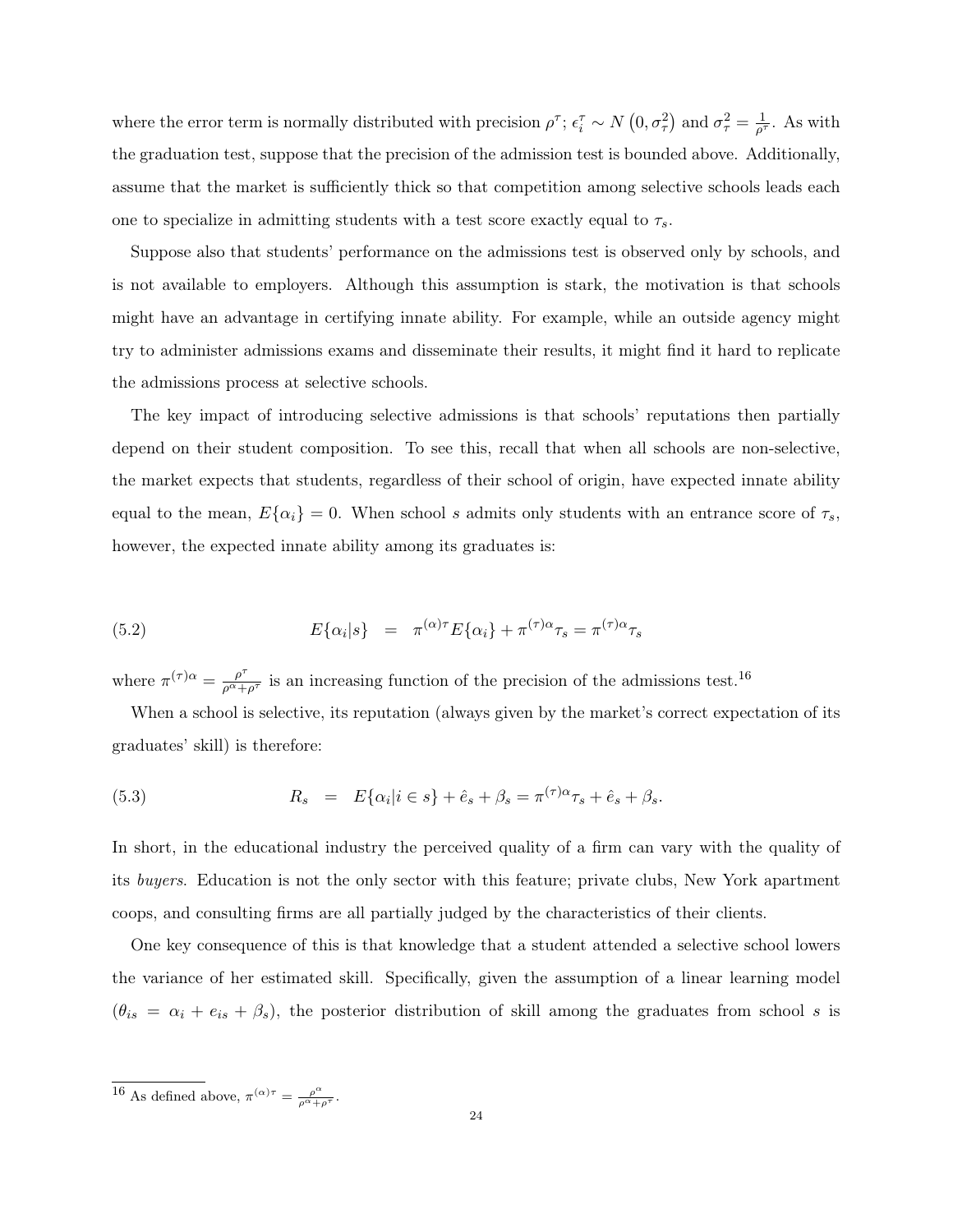normally distributed and given by:  $\theta \sim N(R_s, 1/(\rho^{\alpha} + \rho^{\tau}))$  (DeGroot, 1972). The implications are summarized in the following proposition:

**Proposition 4.** *Upon admission to a school s that takes only students with admission test score*  $\tau_s$ , *a student has expected log wage:*

(5.4) 
$$
w_s = \pi^{(\tau)\alpha}\tau_s + \hat{e}_s + \beta_s.
$$

*Conditional on obtaining a graduation test score*,  $t_i$ *, this individual's wage is:* 

(5.5) 
$$
w_{is}(R_s,t_{is}) = \pi^{(t)\tau\alpha}t_i + \pi^{(\tau\alpha)t}R_s.
$$

The first result (5.4) reflects that upon acceptance to a selective school, a student's expected log wage is equal to the sum of the average effort of the students at the school, the school's value added, and a term that is strictly increasing in school selectivity. In particular, note that  $\frac{\partial w_s}{\partial \tau_s} = \pi^{(\tau)\alpha} > 0$ , i.e., future wages increase without limit as a function of selectivity.<sup>17</sup> This implies that if a forprofit school is sufficiently selective, some parents will be willing to pay its tuition even if the school otherwise has no productivity advantage, and even if they can use a non-selective public school at no cost. The implication is that it will be feasible for a very selective school to enter the market.<sup>18</sup> This implies that if it is profitable for a school with selectivity  $\tau_s$  to enter, then it is profitable for all schools with higher selectivity to enter.

Consider a related question: if a selective school entered the market "at the top," say by admitting only students of the highest ability, would it seek to grow by accepting students of lower ability? Expression (5.4) implies that expected wages rise with school selectivity, and hence once a student has been admitted to a selective school it is not in her interest that the school admit students of lower ability, although she would always welcome higher ability peers.

Putting these facts together yields that if for-profit selective entry is allowed, the market will be characterized by some cutoff point,  $\bar{\tau}$ , such that there are selective schools for all levels of admissions test performance greater than or equal to  $\bar{\tau}$ , which we explicitly derive below.<sup>19</sup> The assumption of

<sup>&</sup>lt;sup>17</sup> Increases in the precision of the entrance exam also raise the returns to enrolling in a more selective school.

<sup>&</sup>lt;sup>18</sup> For another illustration, let  $U(e^*(\tau_s, \rho^\tau) | \tau_s, \rho^\tau)$  be the equilibrium utility of a student accepted at a school s with selectivity  $\tau_s$  and admission test precision  $\rho^{\tau}$ . From (5.4) and the envelope theorem,  $\frac{\partial U}{\partial \tau_s} = \delta \pi^{(\tau) \alpha} > 0$ .

<sup>19</sup>

Note that the fact that income grows without bound as  $\tau_s$  rises implies that  $\bar{\tau} < \infty$ . Further, the assumption here is that all students take the same admissions test with with the same precision. If schools could set their own precision, they would set it as high as possible, since the envelope theorem implies that a small change in the precision has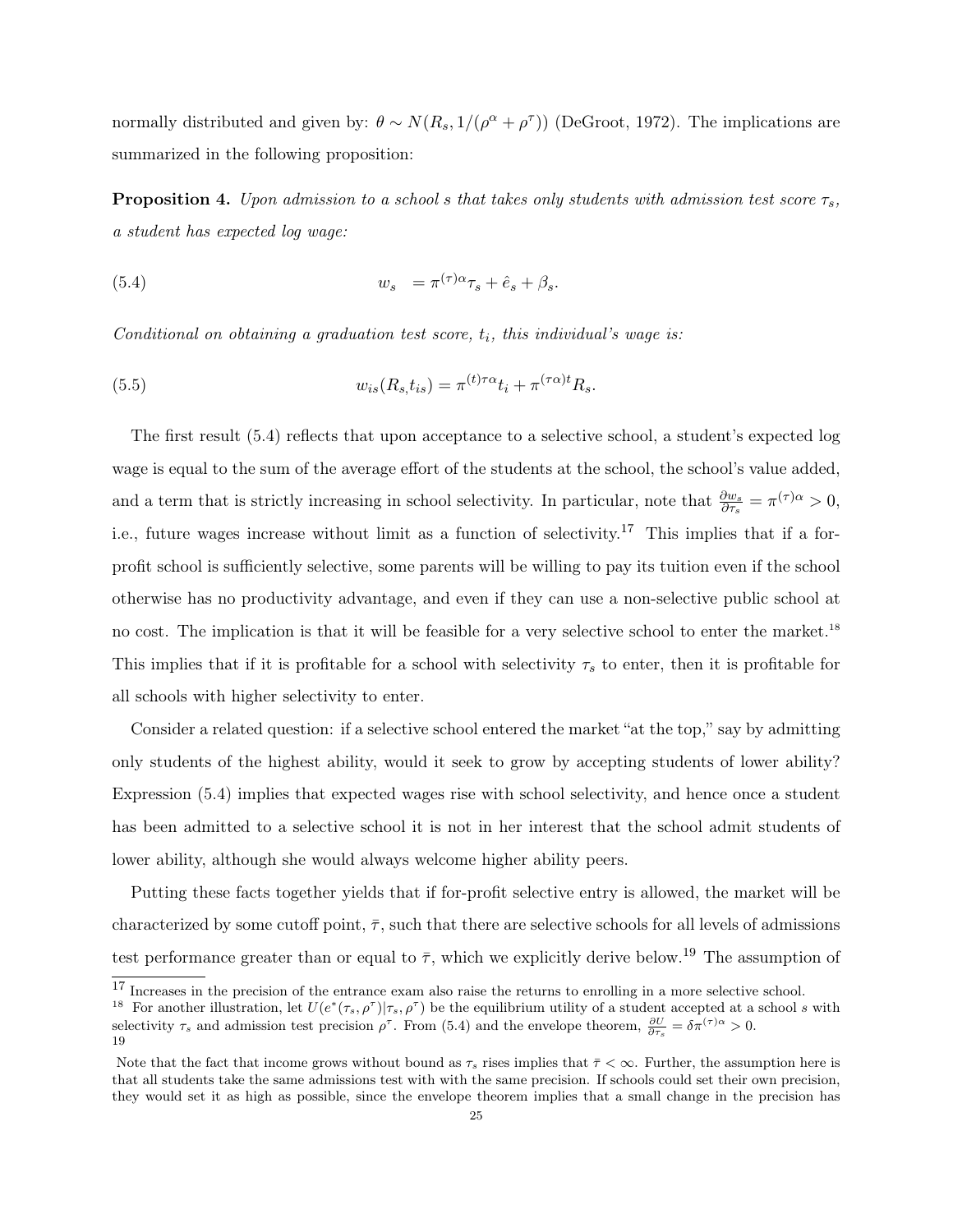thick markets implies that each school will specialize in students with admissions scores exactly equal to  $\tau_s$ , since students with higher scores choose more selective schools, while incumbents experience a loss in utility if students with low innate ability are admitted. Thus, we may conclude:

Proposition 5. *With free entry of private selective schools with a common admission exam and the same* productivity, the equilibrium is characterized by an admissions test score  $\bar{\tau}$  and precision  $\rho^{\tau}$ *such* that all students with a score  $\tau_i \geq \overline{\tau}$  attend a selective school, while the rest attend non-selective *public schools.*

5.2. Selectivity and student effort. Now consider the consequences of selectivity on effort. The second result in Proposition 4 illustrates the effect of the graduation test upon wages in this context:

(5.6) 
$$
\frac{\partial w_s}{\partial t_i} = \pi^{(t)\tau\alpha} = \frac{\rho^t}{\rho^t + \rho^\tau + \rho^\alpha} > 0.
$$

As before, an increase in the precision of the graduation test,  $\rho^t$ , increases the sensitivity of wages to students' performance on this test. In contrast, an increase in the precision of the admissions test,  $\rho^{\tau}$ , *reduces* the sensitivity of wages to performance on the graduation test. This in turn reduces the incentives for effort experienced by students in selective schools. More specifically:

Proposition 6. *A student attending a selective school chooses academic effort to satisfy:*

(5.7) 
$$
-\Psi'(e_s, a) = \delta \pi^{(t)\tau\alpha} < \delta \pi^{(t)\alpha},
$$

where  $\pi^{(t)\alpha\tau} = \frac{\rho^t}{\rho^{\alpha} + \rho^{\tau}}$  $\frac{\rho^t}{\rho^{\alpha}+\rho^{\tau}+\rho^t} < \frac{\rho^t}{\rho^{\alpha}+}$  $\frac{\rho^c}{\rho^{\alpha} + \rho^t} = \pi^{(t)\alpha}$ . *Given the concavity of*  $\Psi$ *, it follows that an increase in* the precision of the admissions test, or a decrease in the precision of the graduation test, results in *lower academic effort*. 20

no effect upon effort, but it does have a first order effect upon utility:  $\frac{\partial U}{\partial \rho^{\tau}} = \frac{\delta}{(\rho^{\tau} + \rho^{\alpha})} \left(1 - \frac{\rho^t}{\rho^{\tau} + \rho^{\alpha}}\right) \tau_s$ . Note further that the sign of this expression depends upon the sign of  $\tau_s$ ; if  $\tau_s > 0$ , then the school is more selective than the population average, and students would prefer admission with a more precise admissions test. The opposite occurs if the school has standards below the population average. This implies that a necessary condition for the entry of a for-profit selective school is that it selects students whose innate ability is above the population average.

<sup>20</sup> Holmstrom (1999) was the first to make the point that <sup>a</sup> better reputation may *reduce* performance incentives. Gibbons and Murphy (1992) find evidence consistent with this for CEO compensation. Namely, more senior CEOs with better reputations should be less concerned about their careers, and hence firms should rationally provide them with more performance pay; this is consistent with the data that Gibbons and Murphy analyze.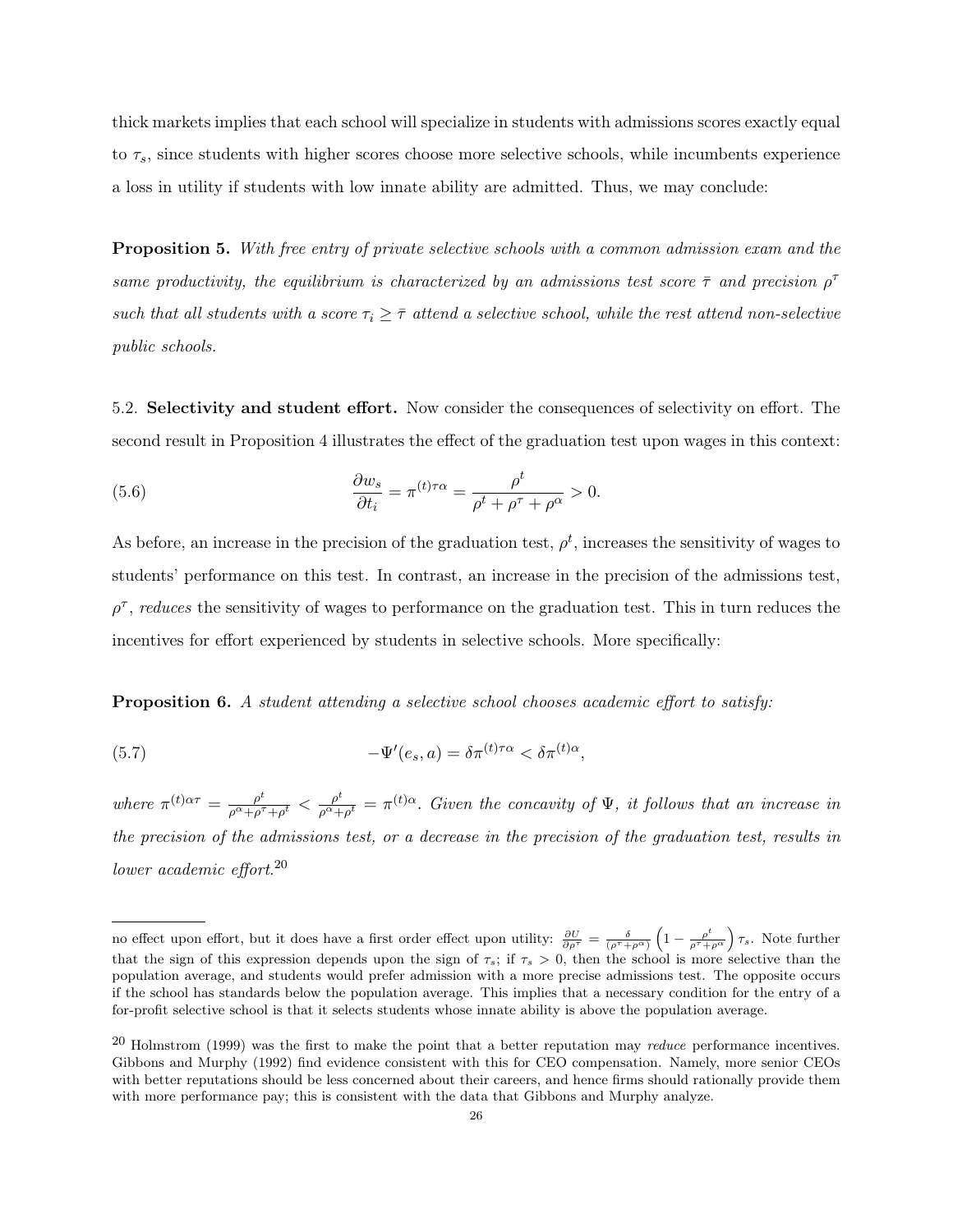Again, the intuition reflects that selectivity allows the school system to transmit a clearer signal of students' skill in the form of school reputation. This lowers students' incentive to exert academic effort to manipulate the other signal (the only one they can affect): the graduation test score.

To summarize, thus far this section illustrates that if schools can select students, then free entry and competition can entail negative effects (Section 4 illustrated they can have positive effects as well). In the extreme, for-profit entry is feasible even if private schools are not more productive, and this entry will result in lower academic effort among students attending selective schools. This is the essence of the anti-lemons effect—entry by selective schools that derive their reputation for high quality from selectivity. In the next two subsections, we work out the equilibrium of the market with selection. A necessary preliminary to pinning down  $\bar{\tau}$  is determining the effort of students who do not gain entry into a selective school.

5.3. Academic effort in non-selective schools when they co-exist with selective ones. Proposition 6 shows that students at selective schools will exert lower academic effort than they would in a non-selective school system. In this subsection, we characterize the consequences that entry by selective for-profit schools has on the academic effort of students "left behind" in the nonselective public sector. This requires some technical detail because these students, by failing to secure admission into a selective school, are revealed to come from an *adversely selected* pool of individuals. The bottom line is that these students will also display lower effort than they would in a non-selective system.

To see this, let  $\bar{\tau}$  denote the cutoff score such that all students with admission test performance below this level remain in the non-selective sector. Let  $\bar{s}$  denote any school in the non-selective sector, and let  $\hat{e}_{\overline{s}}$  be the equilibrium academic effort level observed among them. The expected log wage of individuals who cannot make it into a selective school is therefore:

$$
w_{i\bar{s}}(t_{is}) = E\{\alpha_i|\tau_{\bar{s}} < \overline{\tau}, t_{is}\} + \hat{e}_{\bar{s}} + \beta_{\bar{s}}
$$

where in a manner analogous to that seen above, the first term on the right hand side reflects that the market will use the sector of origin to estimate students' innate ability.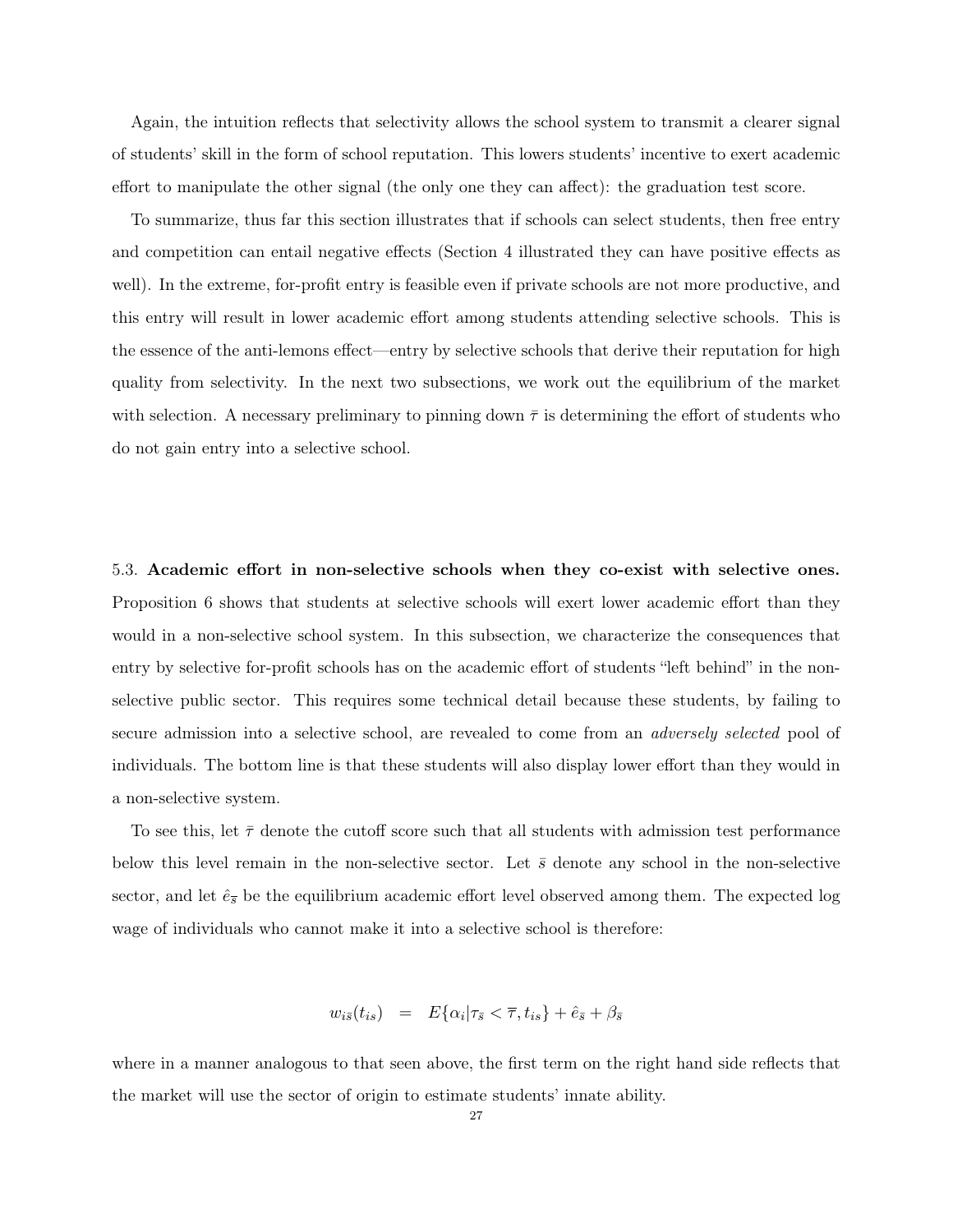This expression can be explicitly computed because it is the expected value of a normally distributed variable given that another normally distributed variable with which it is correlated is truncated. The details of this computation are in Appendix B. There we show the following.

Proposition 7. *The expected log wage of an individual entering a non-selective school is:*

$$
w(\overline{\tau}) = -\frac{\sigma_{\alpha}^2}{\sigma_{\tau}} \Gamma\left(-\frac{\overline{\tau}}{\sigma_{\tau}}\right) + \hat{e}_{\overline{s}} + \beta_{\overline{s}},
$$

*where*  $\Gamma(x) = \frac{f(x)}{1 - F(x)}$ 1−F(x) *is the hazard function and* f *and* F *are density and cumulative distribution functions for the normal distribution.*

This illustrates that an expansion of the selective sector (a decrease in  $\bar{\tau}$ ) lowers the expected wage of students in the non-selective sector. This implies that "cream-skimming" can hurt those left in the non-selective public sector, even without peer effects.

One can bound the hazard function, from which it is possible to show that for  $\bar{\tau} \leq 0$ :

$$
\pi^{(\tau)\alpha}\overline{\tau} + \hat{e}_{\bar{s}} + \beta_{\bar{s}} \ge w(\overline{\tau}) \ge \pi^{(\tau)\alpha}\overline{\tau} + \frac{1}{\pi^{(\tau)\alpha}\overline{\tau}} + \hat{e}_{\bar{s}} + \beta_{\bar{s}}.
$$

As  $\bar{\tau}$  falls,  $w(\bar{\tau})$  approaches a linear function of  $\bar{\tau}$ , with slope  $\pi^{(\tau)\alpha}$  < 1. As before, to determine the effect on the incentives for effort, one needs to compute the contribution of the graduation test to wages. It is not possible to obtain a simple closed form solution, so consider an approximation (also detailed in the appendix). Specifically, the marginal impact of academic effort on wages for students in the non-selective schools is:

(5.8) 
$$
-\Psi'(\hat{e}_{\bar{s}}(\overline{\tau}),a) = \delta \frac{\partial w(\overline{\tau})}{\partial e} \simeq \delta \pi^{(t)\alpha} \left(1 - \pi^{(\tau)\alpha t} \Gamma'\left(-\frac{\pi^{(t)\alpha} \frac{\sigma_{\alpha}^2}{\sigma_{\tau}} \Gamma\left(-\frac{\overline{\tau}}{\sigma_{\tau}}\right) + \overline{\tau}}{\sigma_{\tau|t}}\right)\right).
$$

The hazard rate grows without limit, and hence as  $\bar{\tau}$  falls, the expected log wage falls without limit. The marginal hazard rate satisfies  $\Gamma' \in [0,1]$ , and therefore we have:

$$
\pi^{(t)\alpha} \ge \frac{\partial w(\overline{\tau})}{\partial e} \ge \pi^{(t)\alpha\tau}.
$$

This result has two key implications. First, as long as a selective sector exists, the incentives for academic effort in the non-selective sector will never exceed those that would prevail in the complete absence of selection. Second, when the selective sector is small ( $\bar{\tau}$  is high), the marginal incentive for academic effort in the non-selective sector is higher than in selective schools. As the selective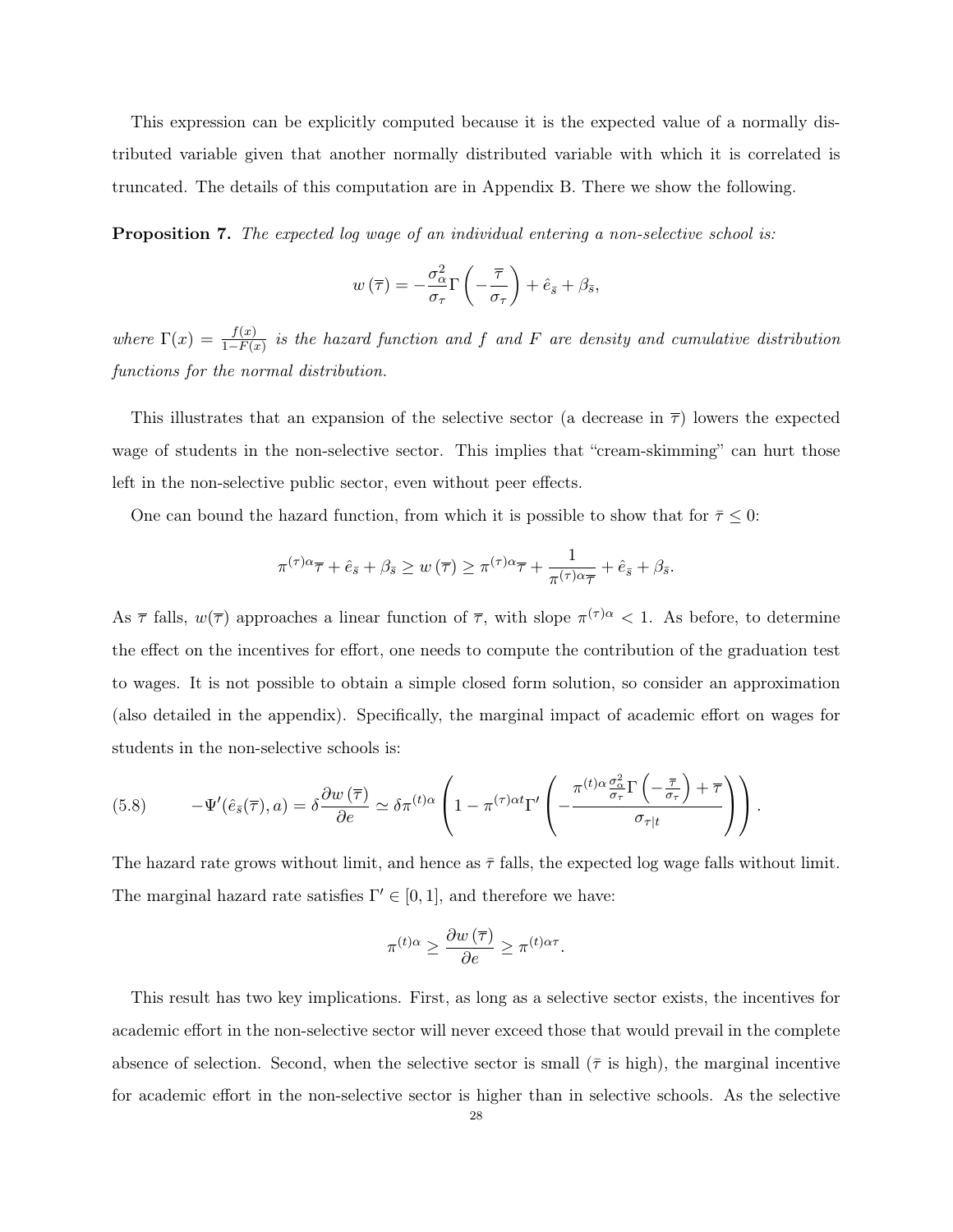sector grows, however, it falls to that observed among selective schools. Again, given the existence of a selective sector, increasing its size reduces performance incentives in the non-selective sector, adversely impacting the most disadvantaged students.

5.4. **Equilibrium.** We now compute the equilibrium admission cutoff,  $\bar{\tau}$ , where students with scores above this level attend selective private schools, while the rest remain in the non-selective public sector. Let  $p^m$  be the cost of a public school in the latter, where the utility of a student who uses it is given by:

$$
(5.9) \ \ U^{Pub}(\overline{\tau}) = argmax_{z,\beta,p^m} log(Y-p^m) + \delta[\beta_{\bar{s}} + \hat{e}_{\bar{s}}(\overline{\tau}) - \frac{\sigma_{\alpha}^2}{\sigma_{\tau}} \Gamma\left(-\frac{\overline{\tau}}{\sigma_{\tau}}\right)] + \phi log(z) + \Psi(\hat{e}_{\bar{s}}(\overline{\tau}),a),
$$

where,  $\hat{e}_{\bar{s}}(\bar{\tau})$  solves (5.8). The total cost of operating the public schools is given by  $p^m(\bar{\tau}) =$  $(z^m + \bar{q}C(\beta^m))F(\bar{\tau})$ , which is the per-student amount ( $\bar{q}$  is the average quality of these schools) multiplied by  $F(\bar{\tau})$ , the fraction of the population that attends public school. Suppose that  $\bar{\tau} > 0$ so that the median voter actually attends public school.

Let  $z_{\bar{s}}, \beta_{\bar{s}},$  and  $p_{\bar{s}}^m$  denote the solution to this problem, and observe that their optimal values are independent of  $\bar{\tau}$ . Note also that only effort and the final term in (5.9) vary with  $\bar{\tau}$ , and hence the utility of individuals who enter the non-selective public sector can be rewritten as:

$$
U^{Pub}(\bar{\tau}) = \bar{u}^{Pub} + E(\bar{\tau}) - \delta \frac{\sigma_{\alpha}^2}{\sigma_{\tau}} \Gamma \left(-\frac{\bar{\tau}}{\sigma_{\tau}}\right),
$$

where  $E(\bar{\tau}) = \delta e_{\bar{s}}(\bar{\tau}) + \Psi(e_{\bar{s}}(\bar{\tau}), a)$ , and  $\bar{u}^{Pub}$  collects the remaining constant terms.<sup>21</sup> Notice that the payoff in the non-selective sector is strictly increasing with  $\bar{\tau}$ , and converges to the utility students would experience if there were only non-selective public schools (Section 3).

At an equilibrium, it must be the case that an individual with admission exam score  $\bar{\tau}$  is indifferent between the public and private sector. Because a student attending a private school must nonetheless pay the taxes that entitle him to use the public sector, the utility from attending a private school with entrance requirement  $\bar{\tau}$  is:

$$
U^{Prv}(\overline{\tau}) = \overline{u}^{Prv} + E^{Prv} + \delta \pi^{(\tau)\alpha} \overline{\tau},
$$

where:

$$
\overline{u}^{Prv} = argmax_{z,\beta} log[Y - z - \overline{q}C(\beta) - p^m(\overline{\tau})] + \phi log(z) + \delta\beta,
$$

<sup>&</sup>lt;sup>21</sup> More precisely,  $\bar{u}^{Pub} = log(Y - p_{\bar{s}}^m) + \phi log(z_{\bar{s}}) + \delta \beta_{\bar{s}}$ .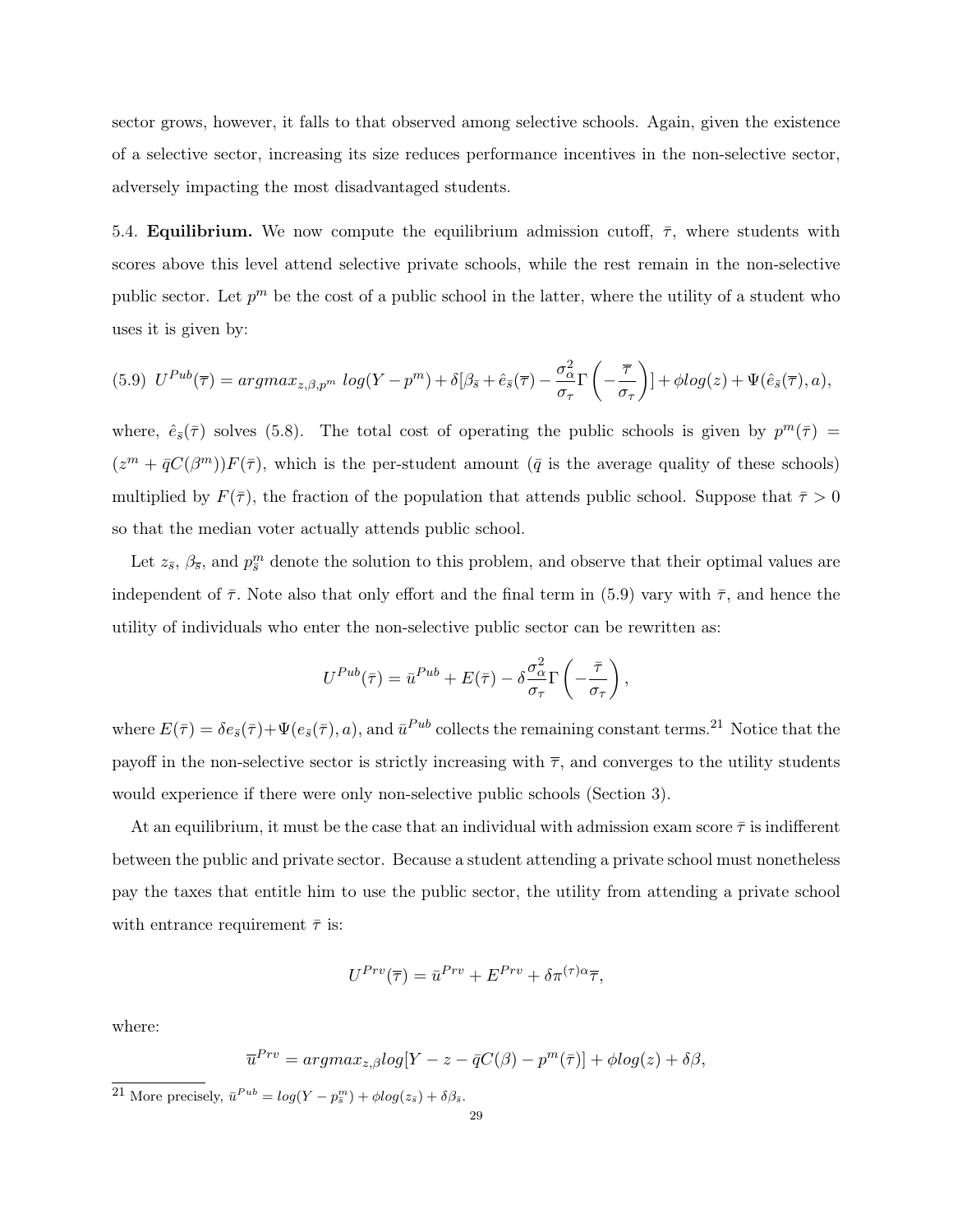$$
E^{Prv} = \delta e_s + \Psi(e_s, a),
$$

and  $e_s$  is the unique solution to (5.7). Notice that  $\bar{u}^{Prv} + E^{Prv} < \bar{u}^{Pub} + E(\bar{\tau})$ , such that without selection, the public school would always be preferred due to the higher cost of private school. However, as stated the payoff to the private school increases without bound as  $\bar{\tau}$  increases, and hence if a school is sufficiently selective it will always be preferred to a public school.

5.5. Vouchers. Finally, consider the impact of giving all students vouchers equal to  $p_{\overline{s}}^m$ , and of allowing them to choose any school they wish. With this, the cost of a selective school would be the same as that of a non-selective school. All students with high test scores strictly prefer selective to non-selective schools if they come at the same price. By construction, the average ability of an individual in the non-selective sector is less than  $\bar{\tau}$ , and now there is no additional cost associated with the selective sector. One therefore has an extreme form of the *anti-lemons* effect: the nonselective schools are driven from the market, leaving only selective schools. Given that this reduces the incentives for effort, this outcome is strictly worse than a pure, non-selective public system. Therefore, in the absence of heterogeneity in school productivity, the anti-lemons effect leads to a highly stratified school system with strictly worse outcome in terms of student performance.

Finally, note that introducing income heterogeneity would significantly complicate the analysis while adding little insight. If the market were sufficiently thick then in the absence of vouchers high income individuals would leave the public system, regardless of ability. For this group, there would be stratification by both ability and income. The introduction of vouchers would simply allow the stratification by ability to extend to individuals with lower incomes.

### 6. Discussion

The reputation model explores that educational systems not only produce skills but also serve as settings for the transmission of information on individual ability. As this section discusses, taking this into account has numerous policy implications and helps to account for puzzles in the literature.

6.1. The impact of competition. There is clear evidence that parents value school choice and schools with higher achievement. For instance, in 1981 Chile essentially implemented Friedman's (1962) voucher proposal, and the private sector's market share subsequently increased by about 45 percentage points (McEwan, Urquiola, and Vegas (2008)). In the U.S., Black (1999) and Figlio and Lucas (2004) find that parents are willing to pay more for residences tied to schools with higher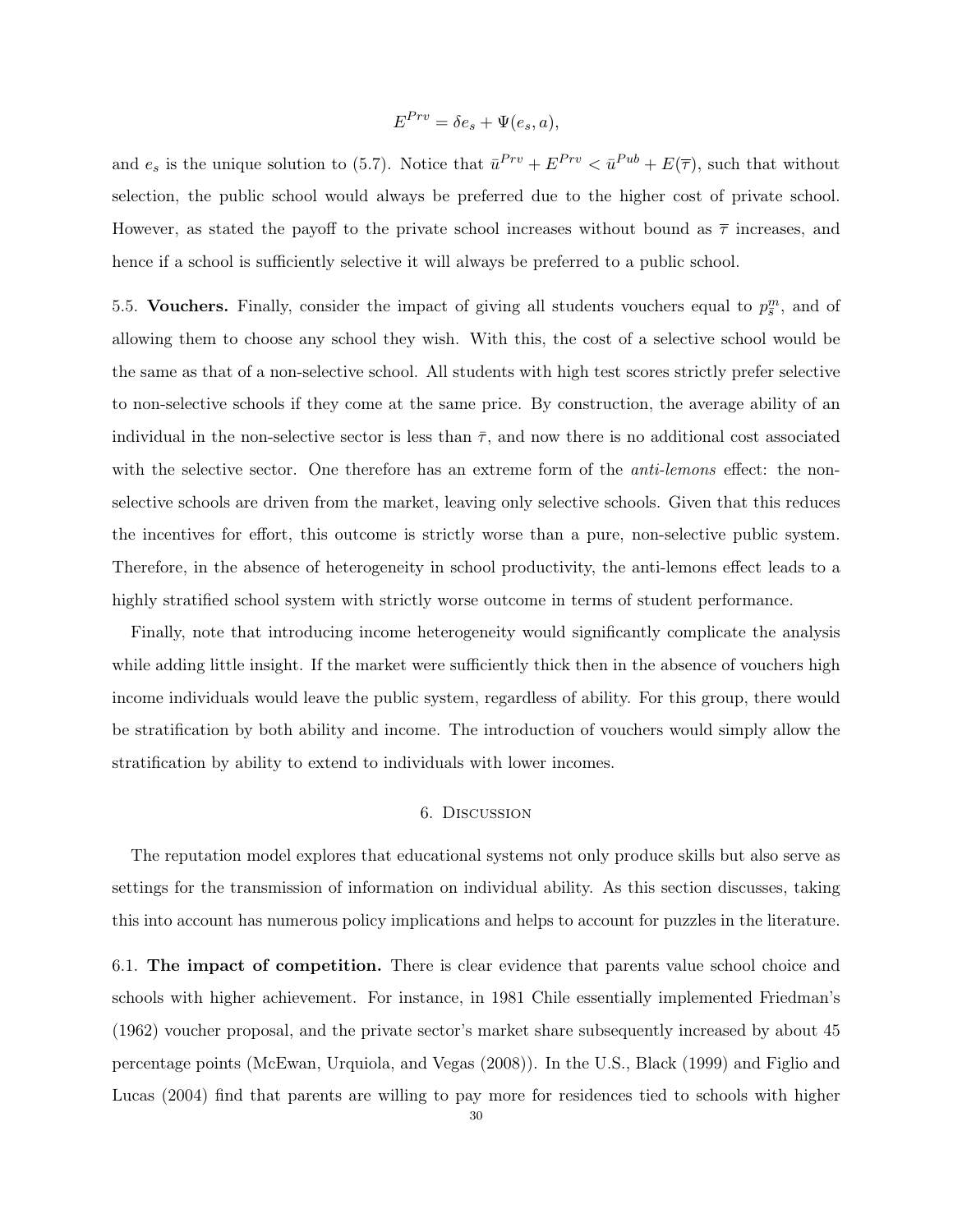test scores, and Hastings and Weinstein (2008) present evidence that parents' school choices react to information on achievement.

In the reputation model, however, a parental preference for higher performing schools does not necessarily imply that competition will improve outcomes—Section 5, for example, illustrates that extensive private entry can be associated with no gains in average school productivity. Such a disappointing outcome is consistent with stylized evidence surrounding the first example cited, Chile's introduction of vouchers. Specifically, at the start of the 1980's Chile's school system in many ways resembled the scenario of Section 5: it had a large, generally non-selective public sector, and a smaller selective private one; on average private schools enjoyed much better reputations than their public counterparts. In 1981 the government introduced an unrestricted voucher scheme by which any student could in principle attend any subsidized school, public or private, religious or secular. Importantly, private voucher schools were allowed to implement a wide range of admissions policies.

The reputation model predicts that these measures would result in substantial entry, with the private sector cream-skimming the best students from the public sector, and private schools themselves becoming stratified. The evidence is consistent with this. First, mainly for-profit private schools presently account for most enrollments, up from about a ten percent share at the time of the reform. Second, Hsieh and Urquiola (2006) suggest that this growth was associated with the "middle class" largely following upper income households into the private sector, with the lowest income students remaining in public schools. Third, at present one observes clear hierarchies of schools by income.<sup>22</sup>

There is no consistent evidence that this reform had a substantial net effect on test scores, despite the large reallocation of students to the private sector. While some studies find positive effects (for example Gallego (2006)), Hsieh and Urquiola (2006) find private entry had little if any impact on average test scores or years of schooling. Consistent with this, Chile's international testing performance has not displayed major changes since the 1970s, and disappointment with the evolution of learning outcomes is widespread.<sup>23</sup>

 $^{22}$  For instance, Mizala, Romaguera, and Urquiola (2007) suggest that a full set of school dummies accounts for about 80 percent of the variation in student income in Chile.

 $^{23}$  McEwan, Urquiola, and Vegas (2008) revisit the disappointing impact of this reform on testing results, and in a comment on the piece, Gallego (2008) points out that a lack of improved learning is indeed one of the "stylized facts" of Chile's experience with vouchers.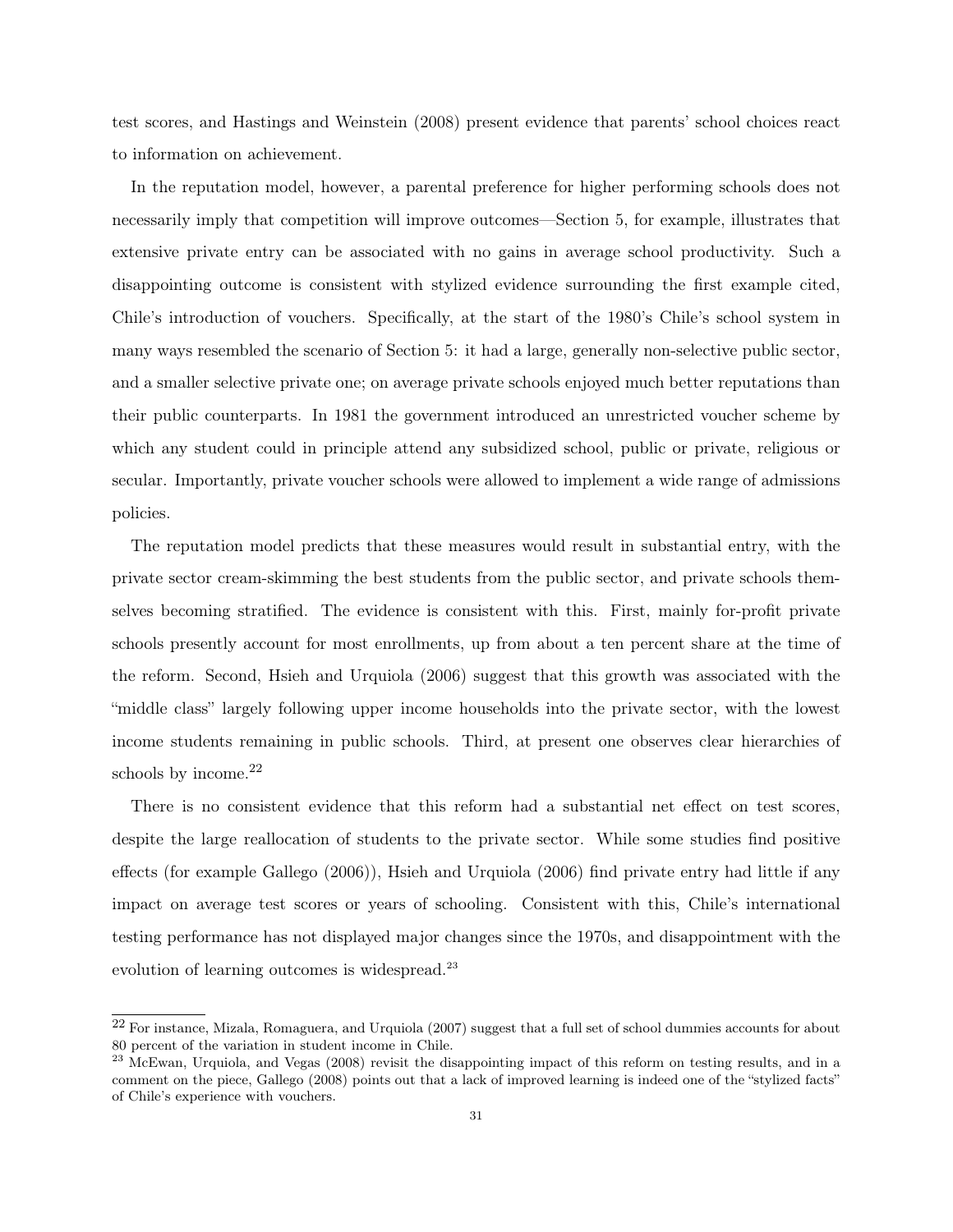Further, the reputation model predicts that the growth of the private sector would have very different consequences on those transferring into it and on those left behind. On the one hand, students attending selective private voucher schools might experience an increase in wages, as Bravo, Mukhopadhyay, and Todd (2008) suggest in fact happened. On the other hand, the growth of the selective sector would generally lower the welfare of individuals remaining in the public sector. Consistent with this, over the past few years Chilean public high school students, despite having access to schools that have improved substantially at least in terms of amenities, have taken to at times violently demanding changes in the laws that govern the school sector. In short, the reputation model suggests that the Chilean voucher system was perhaps structured in a way that led schools to compete on selectivity (or amenities) rather than productivity in the generation of skill.

For some contrast, consider the case of Sweden. In the early 1990s, Sweden allowed independent schools to begin receiving per-student subsidies equal to about 80 percent of those given to public schools. Independent schools can have explicit religious affiliations, and can be operated for-profit. In relevant dimensions, therefore, the Swedish system is quite similar to Chile's. However, Swedish private schools must be operated on a "first-come, first-served" basis, and cannot select students based on ability, income, or ethnicity. Although in practice the allocation of students to schools is probably never random, the reputation model suggests that this design would produce less stratification and greater effects on learning. The literature is broadly consistent with Swedish private schools on average not being that different from public schools in terms of socioeconomic composition (Sandstrom and Bergstrom (2005)), in stark contrast with the outcome in Chile. In terms of impacts on learning, the evidence is mixed (see Sandstrom and Bergstrom (2005) and Bohlmark and Lindahl (2008)).

Additionally, Sweden has experienced less private entry than Chile—at present the private enrollment rate is about 15 percent in Sweden relative to about 55 percent in Chile. This could reflect a variety of factors, including that Sweden's reform is more recent. Nonetheless, it is also consistent with the possibility that without selection, private entrants have to build competitive strategies that rely on catering to heterogeneity in parental tastes for value added or amenities, as opposed to strategies than emphasize cream skimming.

For a final case, note that competition in the U.S. also takes forms that the reputation model predicts would have heterogeneous effects on learning. As Hoxby (2000) points out, "Tiebout"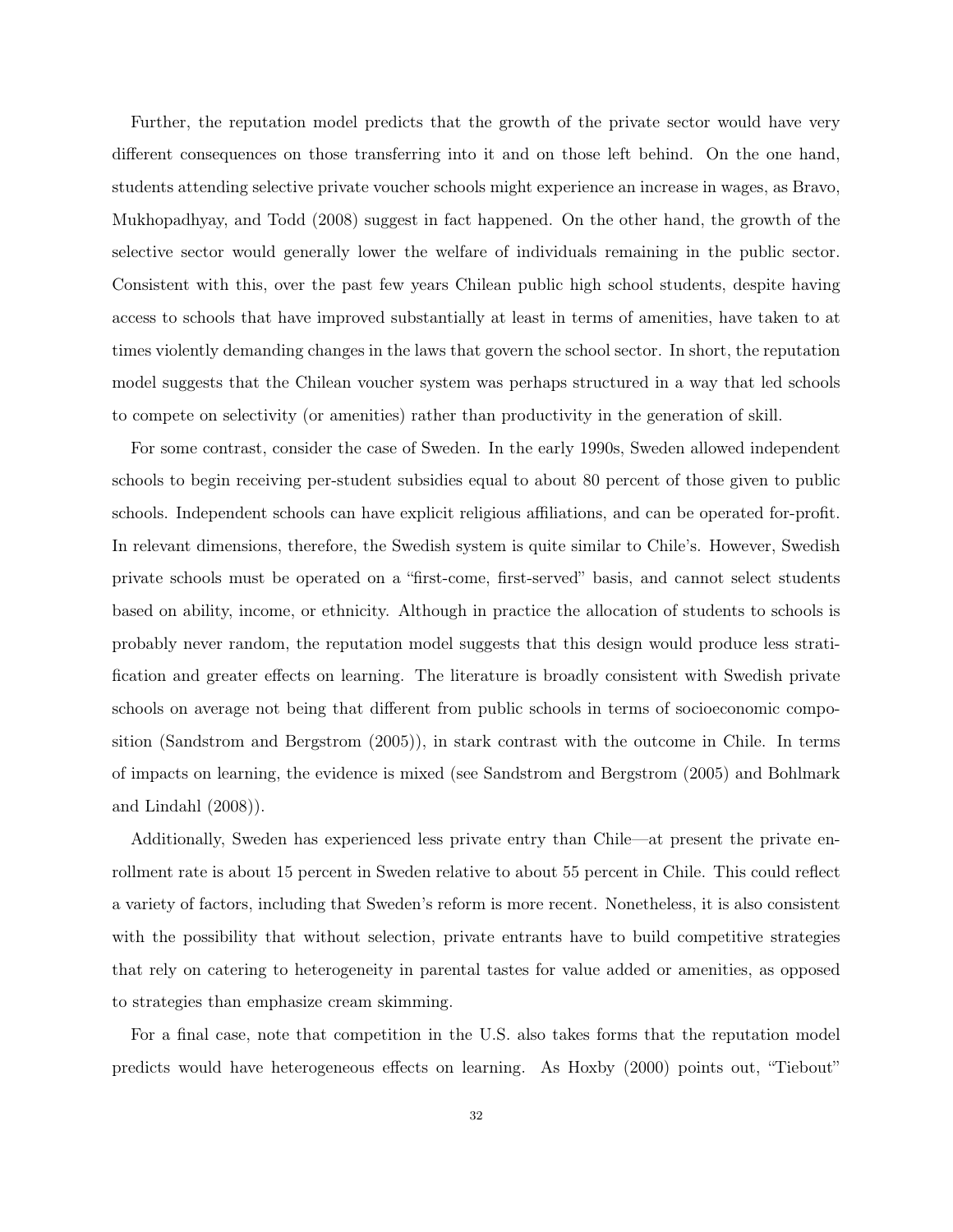choice between independent districts is probably the most important form of school choice in the U.S. One might expect this mechanism to be associated with stratification, since admission into a "good" district depends exclusively on households' ability to buy or rent a house within its confines. In terms of stratification, Clotfelter (1999) and Urquiola (2005) suggest that increased district availability leads to sorting; there is mixed evidence on its impact on performance (see Hoxby (2000) and Rothstein (2006)).

In contrast, consider competition induced by charter schools, which generally have significantly less latitude in selecting students than private schools. The reputation model would suggest these would have a more positive impact, as Hoxby and Murarka (2008) and Abdulkadiroglu, Angrist, Cohodes, Dynarski, Fullerton, Kane, and Phatak (2009) recently find using randomized designs.

The bottom line is that competition may lead to enhanced learning, but the specifics of market design may matter. If so, then it is not surprising, for example, that the literature on whether private schools are more effective has produced mixed findings.<sup>24</sup> More broadly, the private advantage itself may be endogenous, and more likely to reflect greater value added in settings in which market design gives private schools greater incentives to differentiate along dimensions related to value added.

6.2. Resource policies. The reputation model is also consistent with disappointment surrounding another major set of educational policies: those focused on providing schools with more inputs. This reflects that while such initiatives can enable schools to provide greater value added, they do not fundamentally affect the incentives faced by students or schools.

In fact, the claim that resource-oriented policies can disappoint is almost non-controversial. Specifically, while recent research shows that certain inputs raise learning, the broader picture is one in which most countries have seen their educational expenditures climb substantially over recent decades, often with scant testing gains to show for it. This has led Pritchett (2003) to argue that there has been a generalized decline in school productivity across the OECD; while Hoxby (2002) suggests that U.S. school productivity has declined by 50 percent since the 1970s.

6.3. Testing policies. The reputation model highlights three determinants of individual educational performance: innate ability, effort, and school value added. The interventions discussed thus far in this section—competition and resources—are generally aimed at improving value added, and

<sup>&</sup>lt;sup>24</sup> To illustrate, Angrist, Bettinger, Bloom, King, and Kremer (2002) present experimental evidence of a private school advantage in Colombia, while the evidence in the U.S. has been more mixed (e.g. Howell and Peterson (2002), and Krueger and Zhu (2004)).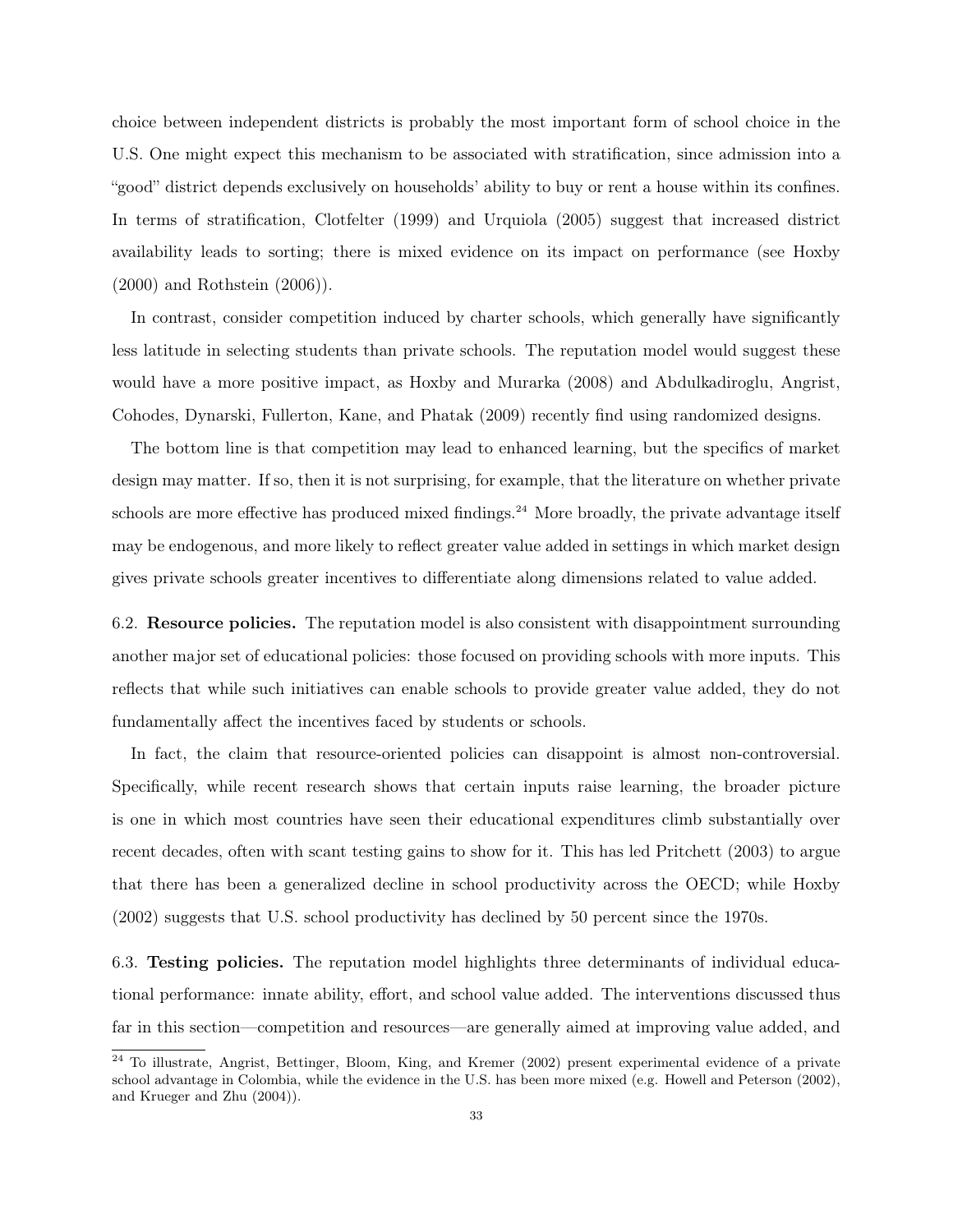have only indirect effects on the other two. Of these, innate ability is often considered to be outside the domain of education (but is affected by public health policies, e.g., Currie (2009)). The third determinant, student effort, has not been the object of much analysis, although there are exceptions; for example, Bishop (2004) has long highlighted its importance. The point here is that competition, if accompanied with stratification, can reduce the incentives for effort.

The model makes this point starkly because, for simplicity, it assumes that upon entry to a selective school there is no further selection. In practice, this is not the case for at least some students. For example, the best students from selective high schools cannot all go to the best universities, and they compete with each other to obtain entry to these institutions. Similarly, students at top graduate programs are sometimes ranked. One might therefore expect the incentive effects of selection to be mitigated for such groups, a prediction that is consistent with casual observation that motivating the best students is rarely a challenge.

The reputation model also suggests that national testing can be useful in motivating the rest the claim is that educational systems that provide individual-specific measures of learning tied to outcomes parents care about will tend to develop school systems geared toward higher achievement. Consistent with this, Woessmann (2007) suggests that countries with standardized graduation or college admissions exams perform better than expected in international tests. In anecdotal evidence, few observers disagree that such high stakes national examinations result in high levels of student and parental effort.<sup>25</sup> For instance, Romania and South Korea display extensive private tutoring industries that parents use to supplement their children's learning at school.<sup>26</sup>

At the opposite extreme, consider cases in which the labor market observes no independent signal of individual attainment, a scenario that is particularly relevant in the U.S. In terms of the model, in such a setting the assumption of perfect selection means that all individuals who attend a selective school s will have admissions scores,  $\tau_i$ , equal to  $\tau_s$ , and wages  $w_{is} = \pi^{(\tau)\alpha}\tau_s + \hat{e}_s + \beta_s$ . This implies that the wages of individuals who attend selective schools will vary with their admissions score:

<sup>&</sup>lt;sup>25</sup> The New York Times (2008) reports that some South Korean children react to failure in college-entry exams by enrolling in "boot camp"-type institutions that heavily restrict all activities but preparing for the next annual round of examinations. Analogous effort is also observed in the U.S., but in more isolated settings. For instance, admissions into the top public high schools in New York City are test-based, and as a result children planning to apply for them often devote much energy to preparation.

<sup>26</sup> These observations further suggest that while *No Child Left Behind* might have moved the U.S. in the right direction by increasing the availability and use of educational performance data, the initiative's impact might be enhanced if it made greater use of individual-specific information and incentives. For example, at present its testing results have few consequences on individuals as opposed to schools. Similarly, the main national testing effort in the U.S., the NAEP (National Assessment of Educational Progress), does not even generate scores at the student level.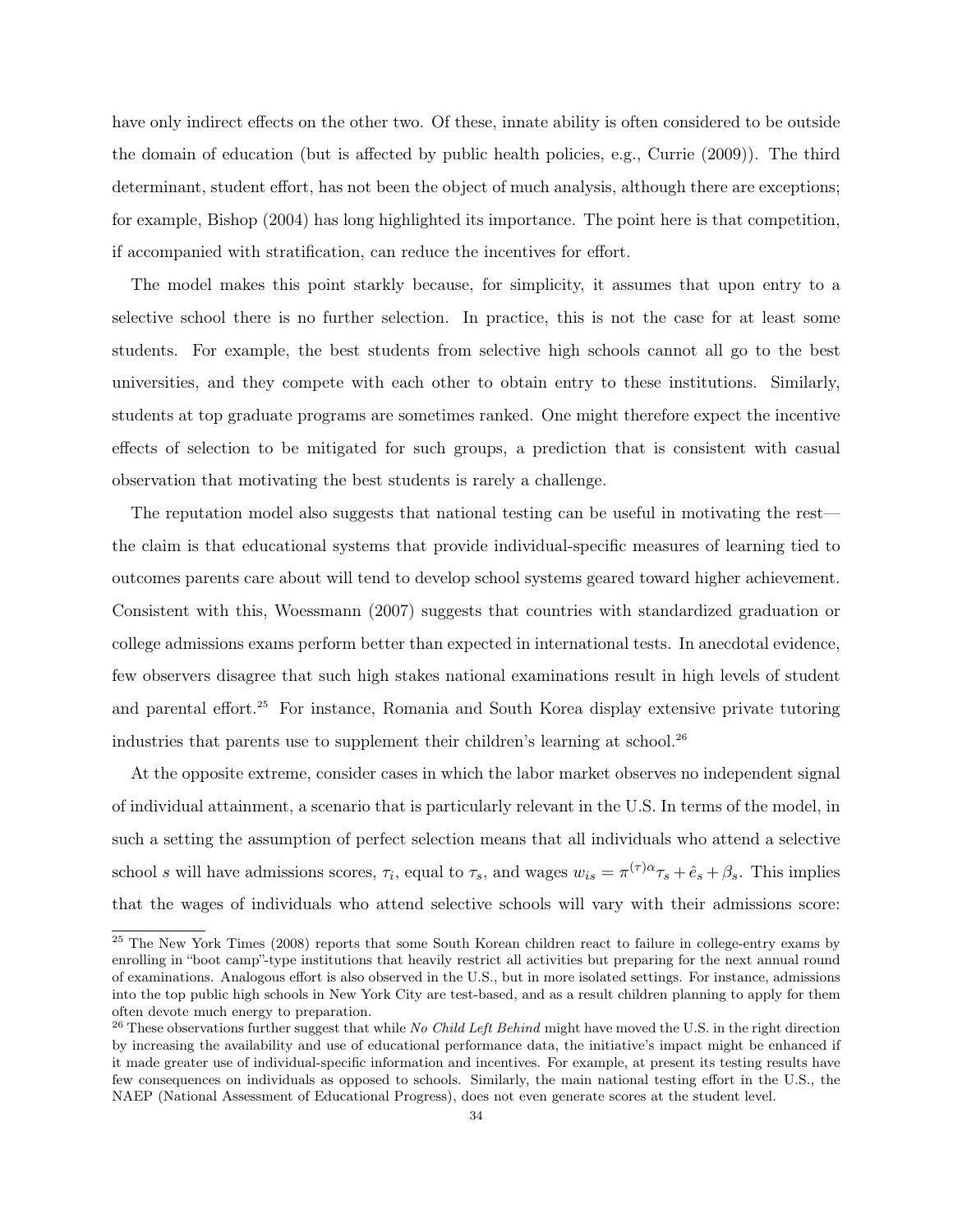$\partial w_s$  $\frac{\partial w_s}{\partial \tau_i} = \pi^{(\tau)} \sim 0$ . In contrast, students in the non-selective school have a starting wage  $w_{i\bar{s}} = w(\bar{\tau})$ , and hence for them  $\frac{\partial w_{i\bar{s}}}{\partial \tau_i} = 0$ .

In short, if the market observes no signal analogous to a graduation test score, then the correlation of workers' innate ability and their initial wages will be very different depending on the sector they attended—if they went to a selective school, the correlation will be positive; if they did not, it will be zero. Over time, employers will learn about individuals' true skill (e.g. Farber and Gibbons (1996) and Lange (2007)), and hence the wages of individuals from non-selective schools will also come to reflect  $\tau_i$  later in their careers, but this will not be the case initially.

Arcidiacono, Bayer, and Hizmo (2008) present evidence that is quite consistent with these predictions. They analyze individuals' scores in the AFQT, which is basically an aptitude test used by the armed forces, the results of which are generally not available to employers; hence, in the context of our model, this is a reasonable proxy for  $\tau_i$ . Given that most high school graduates who enter the labor force upon graduation attended lower quality public schools, one can suppose that these students come from a non-selective sector. In contrast, college graduates can be considered to originate in a selective sector. This reflects that college admissions in the U.S. are very competitive and at least partially rely on academic ability (e.g., they consider SAT scores). Further, it is easy for employers to observe graduates' colleges of origin. To summarize, the implication is that the starting wages of college graduates should be significantly correlated with AFQT scores; wages for high school graduates who entered the labor market immediately should initially not be correlated with AFQT scores, but become so over time. This is exactly what Arcidiacono, Bayer, and Hizmo  $(2008)$  find.<sup>27</sup>

This differential effect implies that the return to skill for high school graduates is delayed relative to college graduates. If individuals with lower cognitive skills indeed prefer more immediate rewards, then ideally high school graduates should face higher rather than lower immediate rewards for performance.<sup>28</sup> Yet, the U.S. educational system may be doing largely the opposite: high schoolers

<sup>27</sup> More specifically, Arcidiacono, Bayer, and Hizmo (2008) emphasize that analyses of employer learning should perhaps not pool data from all education levels, since employers learn slowly about the ability of high school graduates, while the ability of college graduates is "directly revealed." Our model suggests that this direct revelation may largely reflect that colleges are on average more selective than high schools (particularly than those high schools whose students typically enter the labor market immediately upon graduation). If this is the case, our model further suggests that actually controlling for the precise college of origin would reduce the observed correlation between AFQT and wages. Whether or not this effect would go to zero (as in the extreme our model would predict) is an empirical question.

<sup>&</sup>lt;sup>28</sup> See Shamosh and Gray (2008) for a meta-analysis of studies on the relationship between cognitive skill and delayed gratification.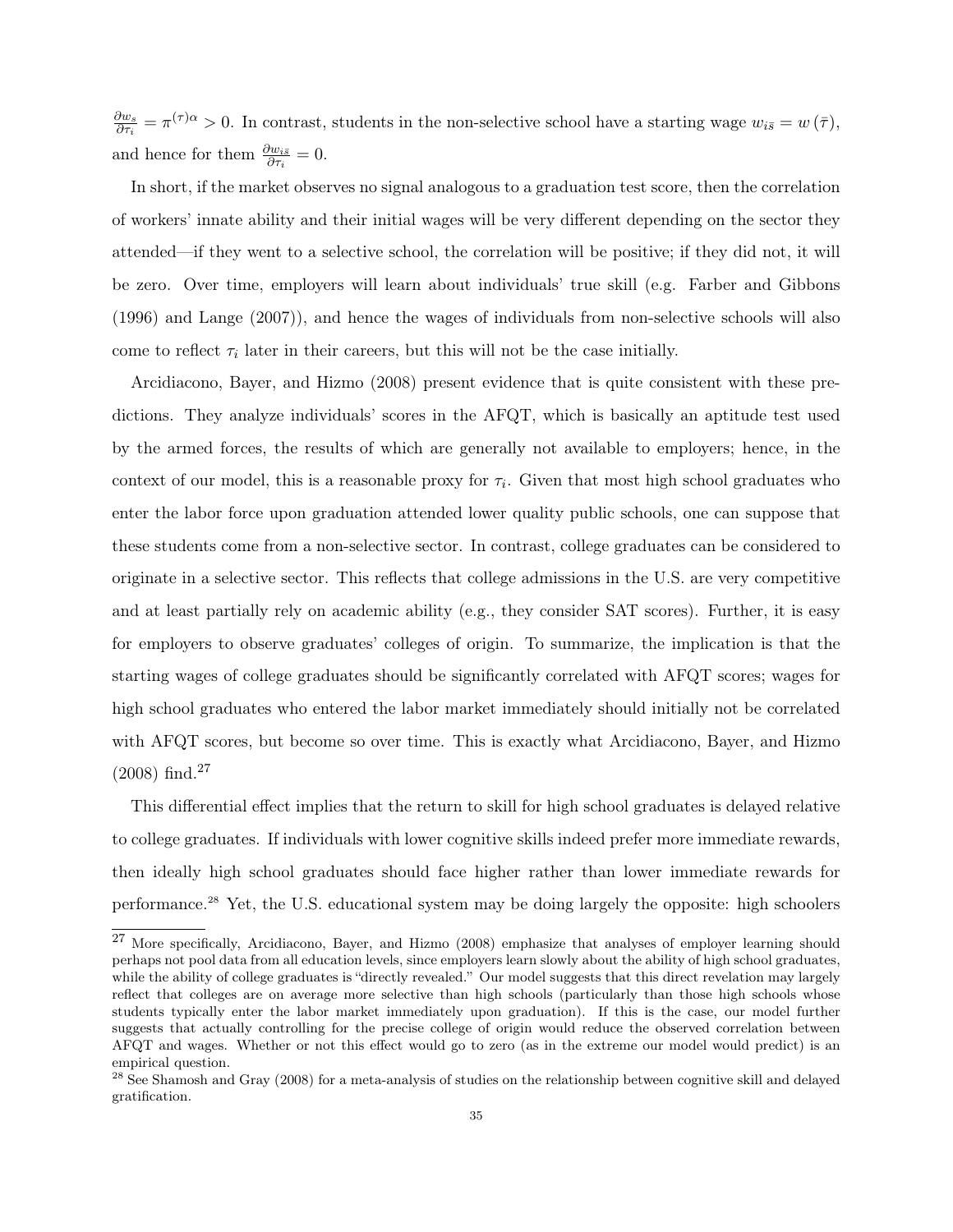of higher innate ability are rewarded with entry into elite colleges and then high paying jobs; in contrast, the more skilled individuals in the group of high school graduates (who do not go on to college) face delayed rewards.

Finally, the model highlights the fact that raising test scores, say by strengthening national testing, entails some trade-offs. If students spend more time preparing for a national test, then they necessarily spend less time at other activities such as debating clubs and sports. This may explain why many observers in countries that perform well on international tests express concern that children spend too much time studying, while the U.S., despite its poor performance in tests like PISA, produces high school graduates that go on to be part of one of the most successful higher educational systems.

6.4. Pro-social behavior. In the reputation model, academic effort is assumed to describe activities that enhance an individual's labor market outcome. The model explicitly allows for variation in the return to non-academic activities via the preference term  $\Psi(e, a)$ . There is a recent economics literature that explicitly considers some of the factors that affect the parameter a.

Benabou and Tirole (2006) observe that people's reputation depends not only on their ability, but also upon the extent to which they can be trusted. Hence, if it is important for individuals to signal such characteristics then they will allocate some of their time to pro-social activities. We do not explicitly model this effect here, but their point implies that schools have an incentive to also acquire a reputation for producing pro-social individuals. The anecdotal evidence is consistent with this in that private schools often have programs promoting pro-social behavior. At Andover, an elite private school in the U.S., the admissions process explicitly considers whether applicants are "nice."

Akerlof and Kranton (2002) make the point that individuals create distinctive group identities *within* a school. These groups in turn can affect the extent to which individuals invest into study versus activities rewarded by the group (such as delinquent behavior). Fryer (2005) extends these ideas to explore the economic implications for identity with a particular racial group. If "acting white" is associated with study, then individuals who believe there is a higher return from group membership would reduce study time, and hence overall labor marker performance.

This literature illustrates that schools have the potential to shape the perceived trade-off between study and other activities. In the model, these would be reflected in the  $\beta$  term. The main result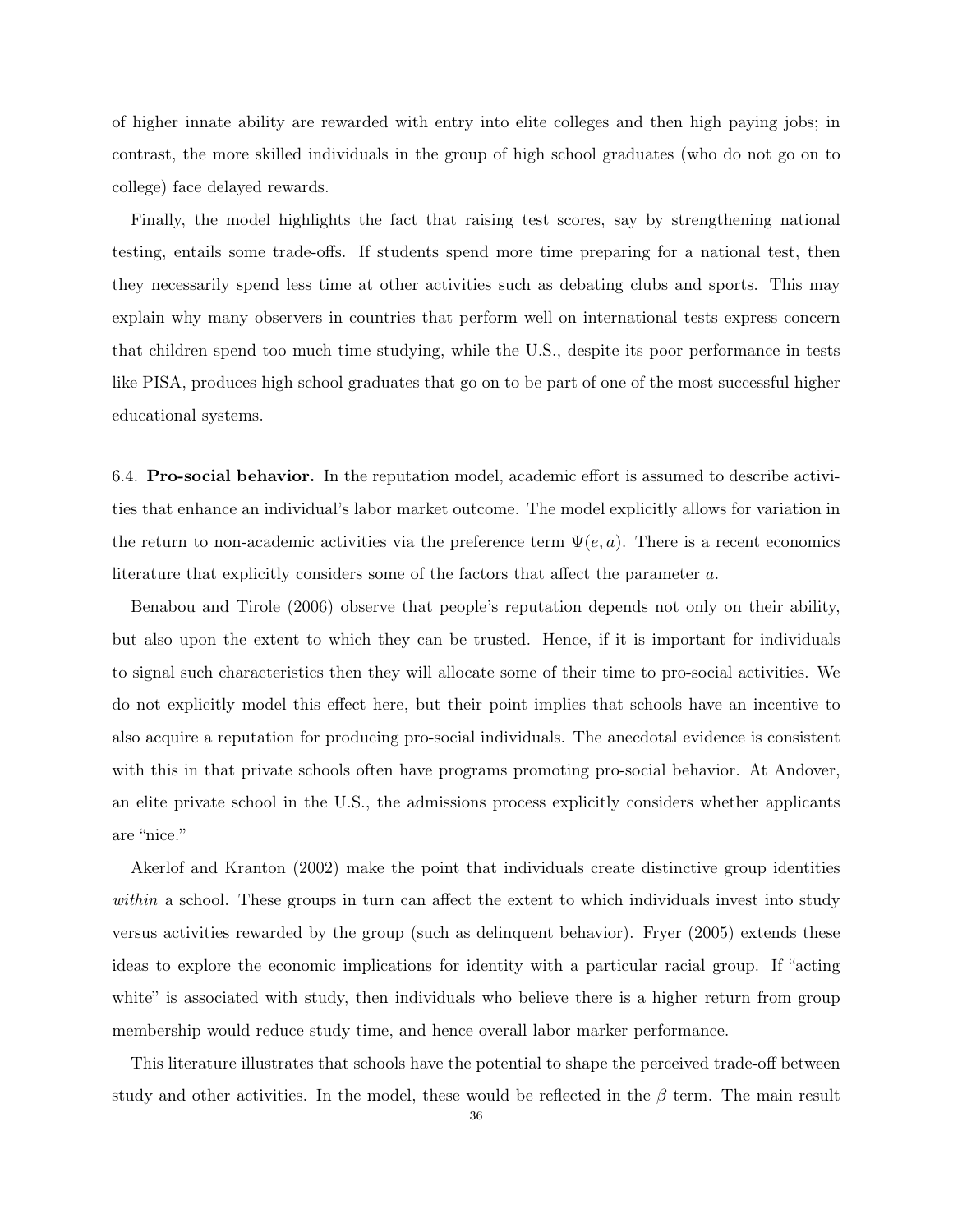still applies—namely if schools are non-selective then it is easier for the market to measure the extent to which they are able to create an environment that produces high value. On the flip side, if pro-social behavior is valued by the market, then schools can also increase their reputations by selecting students that exhibit more pro-social behavior (Andover's solution), which in turn will make it more difficult for other schools to teach such skills.

6.5. Peer effects. Models that emphasize peer effects, such as Manski (1992), Epple and Romano (1998), and Ferreyra (2007), also predict stratification in equilibrium. From the perspective of parents, peer effects and reputation may be viewed as two good reasons for choosing a selective school—at such a school children benefit from high quality peers and can expect good future job opportunities because of the school's reputation. In practice, therefore, peer effect and reputation concerns may reinforce each other, making it hard to distinguish between them.

There is nonetheless evidence suggesting that the reputation model should be considered seriously. First, it is consistent with the observation that parents care a great deal about peer composition, yet the literature often fails to find clear evidence of peer effects (e.g. Oreopoulos (2003), and Katz, Kling, and Liebman (2006)). Second, if peer effects have some of the commonly considered functional forms, then one might expect countries that display significant stratification to have high average levels of learning, or at least very good test scores "at the top." Specifically, if students benefit from not interacting with low-ability peers (e.g., Epple and Romano (1998)), then one would expect good outcomes for the students at the best schools. On the other hand, if peer-related gains come mainly from homogeneity (e.g. Duflo, Dupas, and Kremer (2008)), then one might expect countries with extensive sorting to perform well across the distribution.

To our knowledge, there is no standardized measure of educational stratification that would allow for cross-country comparisons in this spirit. Nevertheless, and on a speculative note, one might expect countries with extensive school choice, like the U.S. or Chile, to be relatively stratified. The evidence is that both of these countries do not perform well for their income levels. For instance, Murfin (2007) considers PISA 2003 performance among 20 high income countries including the U.S. In terms of average  $8^{th}$  grade Math performance, the U.S. places last. When the comparison considers only students at the  $95<sup>th</sup>$  percentile in each of these 20 countries, the U.S. places second to last. The latter result is particularly surprising given that upper income households in the U.S. have access to substantial school choice.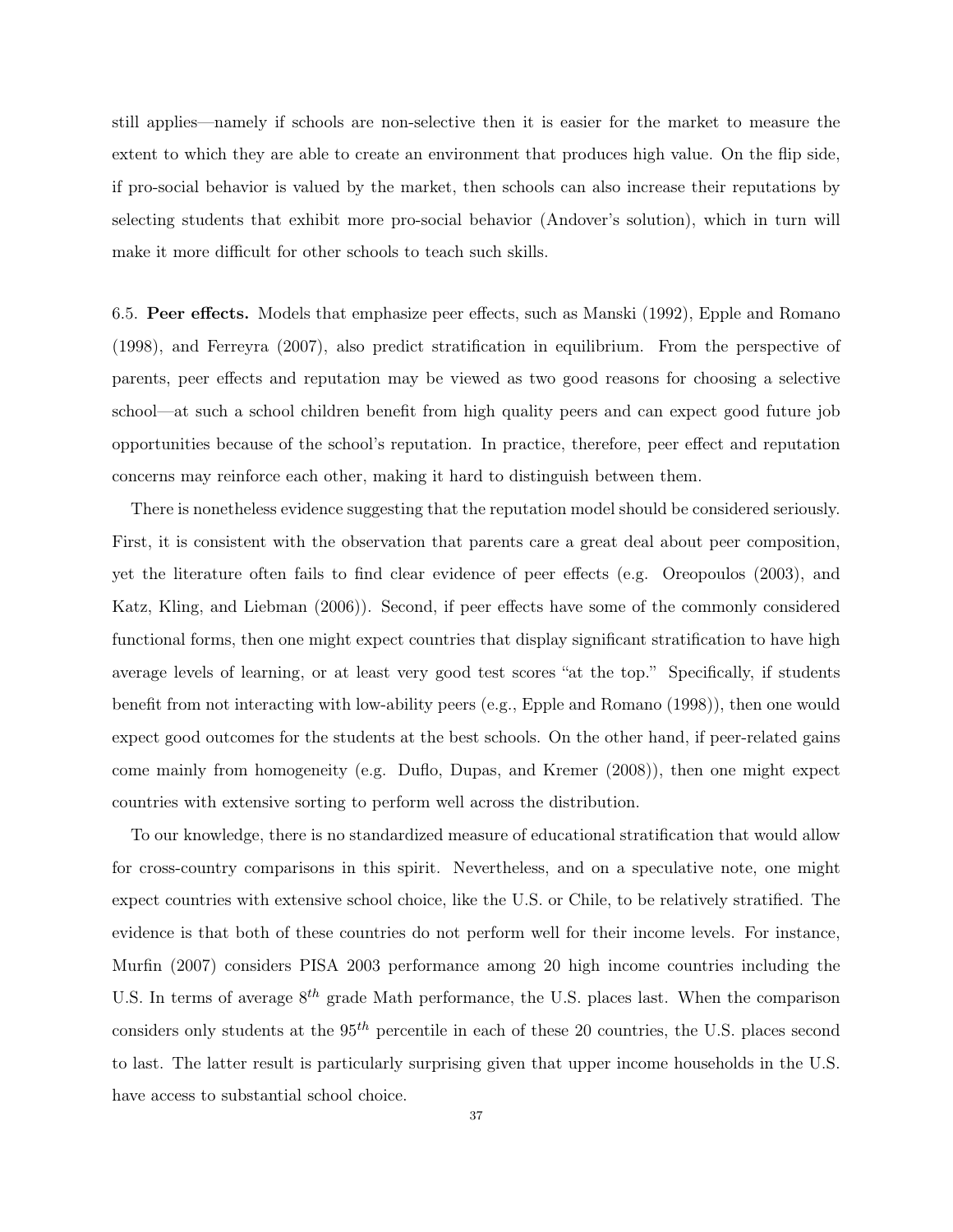6.6. The impact of information. Policy makers increasingly appreciate that in order to measure school quality one must take selection into account. As a result, several jurisdictions (e.g., New York City) are carrying out efforts to publicize information that approximates school value added. These efforts complement much more widespread initiatives that simply disseminate information on schools' absolute testing performance.

What is possibly less well appreciated is that public and private objectives may be different; namely, while policy makers might wish households used information to choose schools with higher value added ( $\beta$ ), parents may be more concerned with reputation  $(R_s = \pi^{(\tau)\alpha}\tau_s + \hat{e}_s + \beta_s)$ , of which value added is only one component. If so, then parents may prefer a given school to another that has higher value added but is less selective. Consistent with this, recent research suggests that while parents react to information on absolute achievement (e.g. Hastings and Weinstein (2008)) they are less sensitive to data that might approximate value added (e.g. Rothstein (2006) and Mizala and Urquiola (2008)).

We do not wish to suggest that one should not attempt to measure or disseminate data on absolute achievement or value added, but that the impact of such initiatives on overall school productivity might be less clear or pronounced than policy makers hope. In the extreme, these policies might supply another example of the list described by Steve Kerr (1975) in his classic article *On the folly of rewarding A while hoping for B.*

As an alternative to improving schools via information provision, policy makers might use data on value added to introduce remedial interventions or financial penalties for poorly performing schools (as New York City is currently doing). Alternatively, they might insist that schools be non-selective, in which case a school's reputation would provide a "clean" signal of performance. The latter scheme would face multiple obstacles, among them that it is difficult to truly allow parental choice while constraining schools to be non-selective.

6.7. A summary of empirical implications. This section closes by summarizing the empirical implications it covered. Specifically, if the reputation model holds for a school market:

- Parents will have a clear preference for schools with higher absolute achievement—this will not necessarily translate into a preference for schools with greater value added.
- If schools can select students based upon ability then: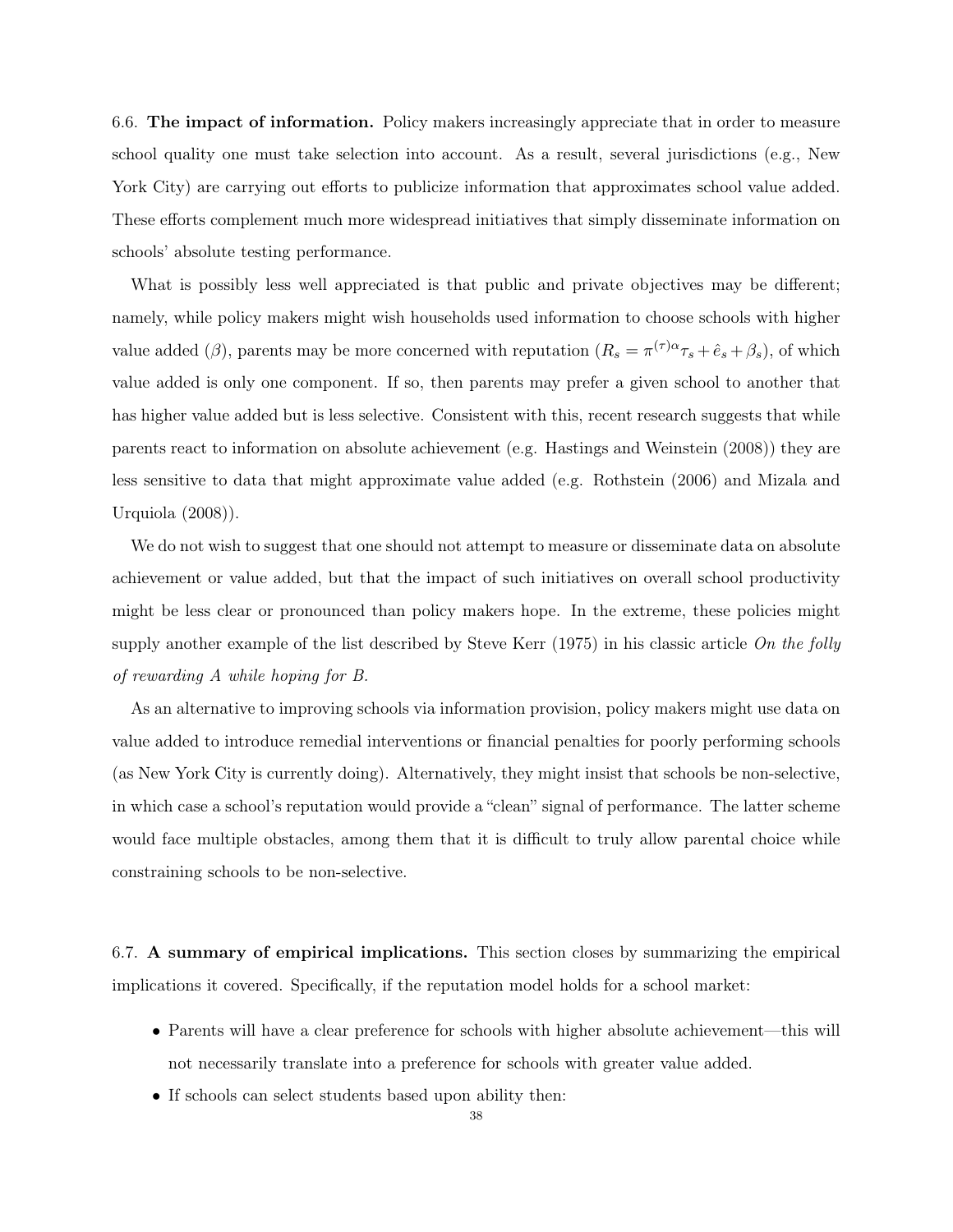- School choice will result in stratification, with the highest ability/income children going to the most desirable and productive schools.
- School choice will result in lower student effort, and in lower incomes for students who do not gain admission to selective schools. (Note that if peer effects exist, then changes in the distribution of students will have additional effects on the level and distribution of achievement.)
- If schools cannot select on ability, the introduction of school choice will unambiguously raise school performance and student outcomes.
- All else equal, educational attainment will be higher in school systems that make use of individual-specific measures of learning observed by the labor market.
- Selective school systems will reveal individual ability more effectively than non-selective systems. In terms of labor market outcomes, this implies that innate ability will be immediately correlated with wages even when the market observes no individual-specific measures of learning. In contrast, in non-selective systems without individual-specific measures of learning, this correlation will only emerge over time.

## 7. Conclusion

In this paper, we study the characteristics of a competitive market for education in which schools are able to acquire a reputation for quality, as measured by the achievements of their graduates. When schools are able to select students based upon innate ability there is an "anti-lemons" effect: namely entry by relatively small schools that serve students within a specific ability range. This leads to stratification, where the most able students attend the schools with the best reputations and subsequently earn the highest incomes, while the least able remain in the worst schools. In general, this is not an efficient solution for two reasons. First, all students face weaker incentives for academic effort than they would in a non-selective setting. Second, reputation effects dilute schools' incentive to enhance productivity, since a low value added school can always enhance its reputation by being more selective. In contrast, if schools are non-selective, competition leads to an efficient outcome.

Contrary to Friedman's (1962) claim, these results illustrate that reputation effects are not sufficient to ensure that free markets ensure the efficient provision of complex goods. Analogous phenomena have been observed in other markets. For example, Dranove, Kessler, McClellan, and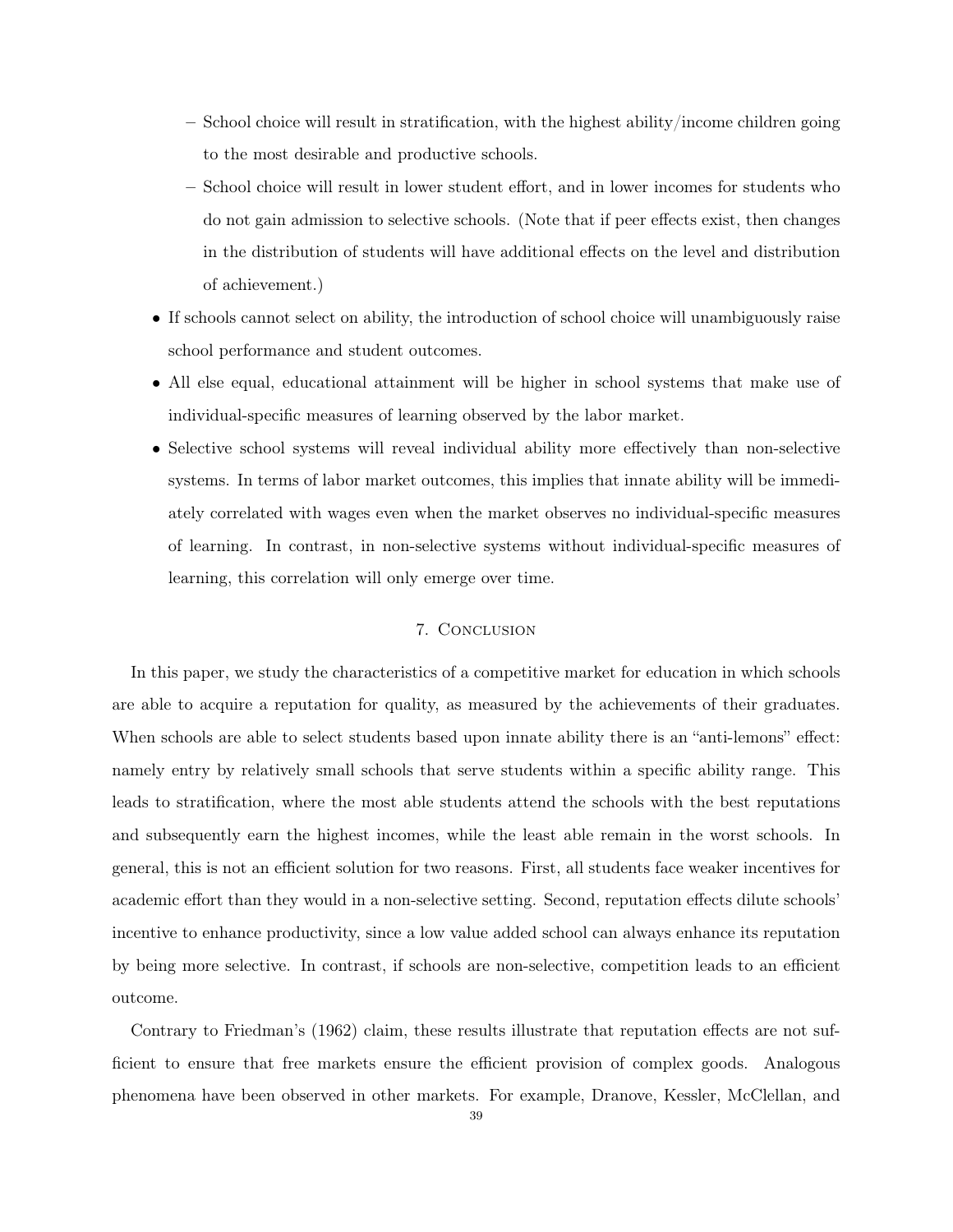Satterthwaite (2003) show that health report cards can result in cream skimming of patients by physicians, leading to under provision of services to the most needy individuals. Similarly, the recent financial meltdown made clear that reputation effects are not sufficient to ensure that financial firms behave in a prudent fashion. Thus, as Posner (2009) argues in his discussion of the financial crisis, some form of regulation or market design must supplement reputation effects to ensure the success of the market system.

Our results also illustrate the challenges one faces when attempting to enhance school performance. For instance, it is well appreciated that schools' average test scores are not a good measure of their value added. As a consequence, jurisdictions such as New York City are publicizing estimates of value added. However, our model predicts that parents care not only about schools' value added, but also about schools' student composition. Hence, their reactions to these informational initiatives may be weaker than policymakers hope.

The reputation model also has implications regarding the political economy of school reform. For example, once stratification takes hold, parents with children at schools with good reputations will rationally resist efforts to make schools less selective. This may make it difficult to enhance school performance by reducing selectivity. However, the model also predicts that the introduction of more rigorous national testing provides an alternate way to enhance performance. This prediction is consistent with Bishop (1997), who has long advocated the importance of enhancing individual incentives.

Finally, our model may help explain why it is so difficult to enhance school performance in urban areas where competition for admission into selective schools leaves many students behind in schools with adversely selected populations. The model predicts that these students should expect a lower return from academic study, and hence will rationally allocate their time to non-academic activities such as sports, part time jobs, crime, and parenthood. Understanding the link between school selectivity and academic performance among those in the lowest ranked schools is an important topic for future research.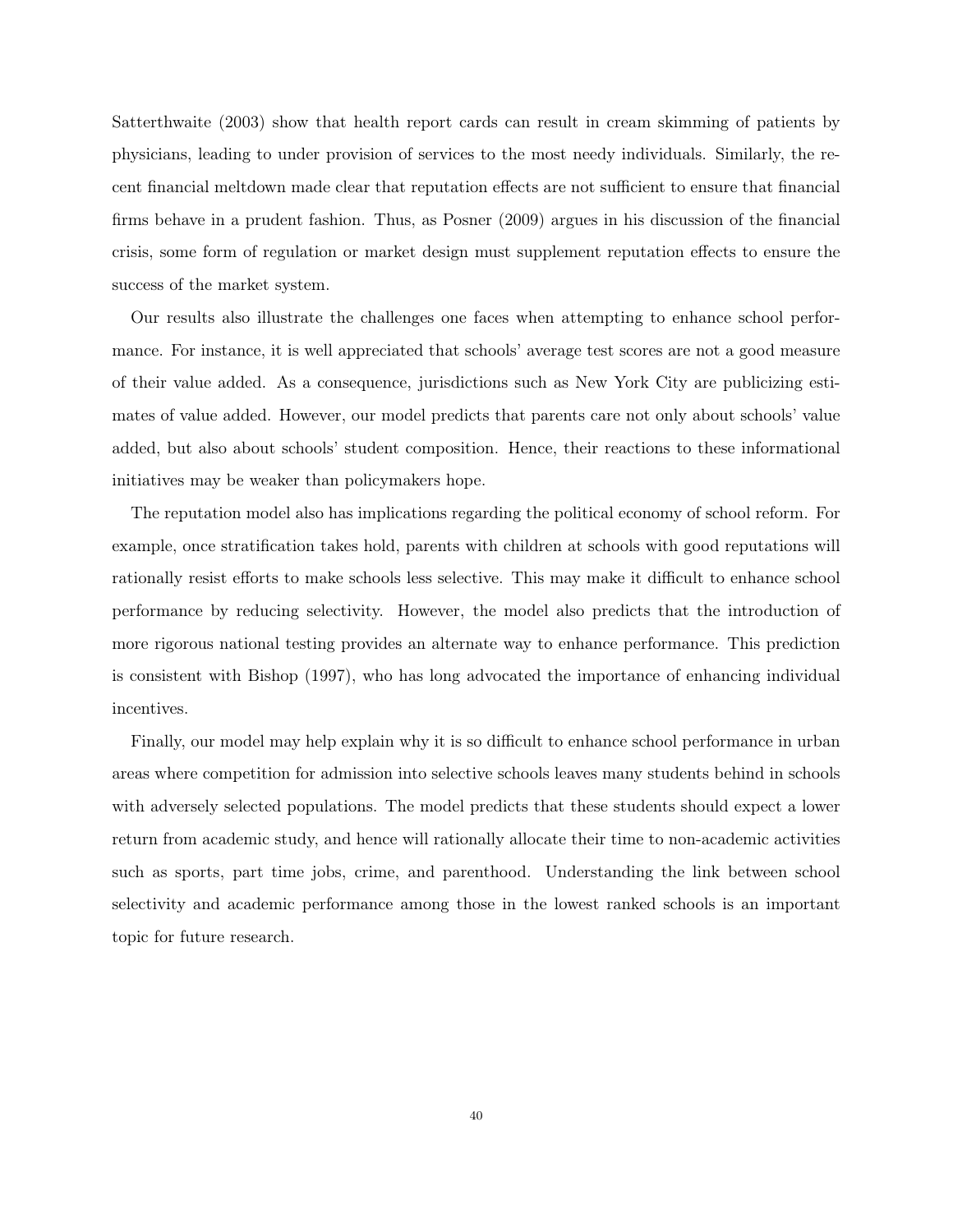## APPENDIX A. OPTIMAL INVESTMENT INTO VALUE ADDED

**Proposition 8.** In a optimal non-selective public school system the expenditure on value added is increasing in income  $\left(\frac{\partial I}{\partial Y} > 0\right)$  and school productivity,  $\left(\frac{\partial I}{\partial \lambda} > 0\right)$ , but decreasing in the taste for amenities,  $\left(\frac{\partial I}{\partial \phi} < 0\right)$ .

*Proof.* It is straightforward to show this result graphically. In Figure A.1 the x-axis is investment in value added, I. The equilibrium level of instruction is the intersection of the curves  $\frac{1}{MB(I,\lambda)}$  and  $\frac{Y-I}{(1+\phi)}$ . The latter is downward sloping and intersects the x-axis at  $Y = I$ . If productivity increases from  $\lambda_s$  to  $\lambda'_s$ , this raises the marginal benefit of instruction and shifts the  $\frac{1}{MB}$  curve to shift right, such that spending on value added rises from  $I_0$  to  $I_1$ . If the taste for amenities increases from  $\phi$ to  $\phi'$ , it causes the curve  $\frac{Y-I}{(1+\phi)}$  to shift down, and expenditure on value added to go from  $I_0$  to  $I_2$ . A similar argument shows that an increase in income leads to an increase in spending on value  $\Box$ added.



FIGURE A.1. Optimal Investment into Value Added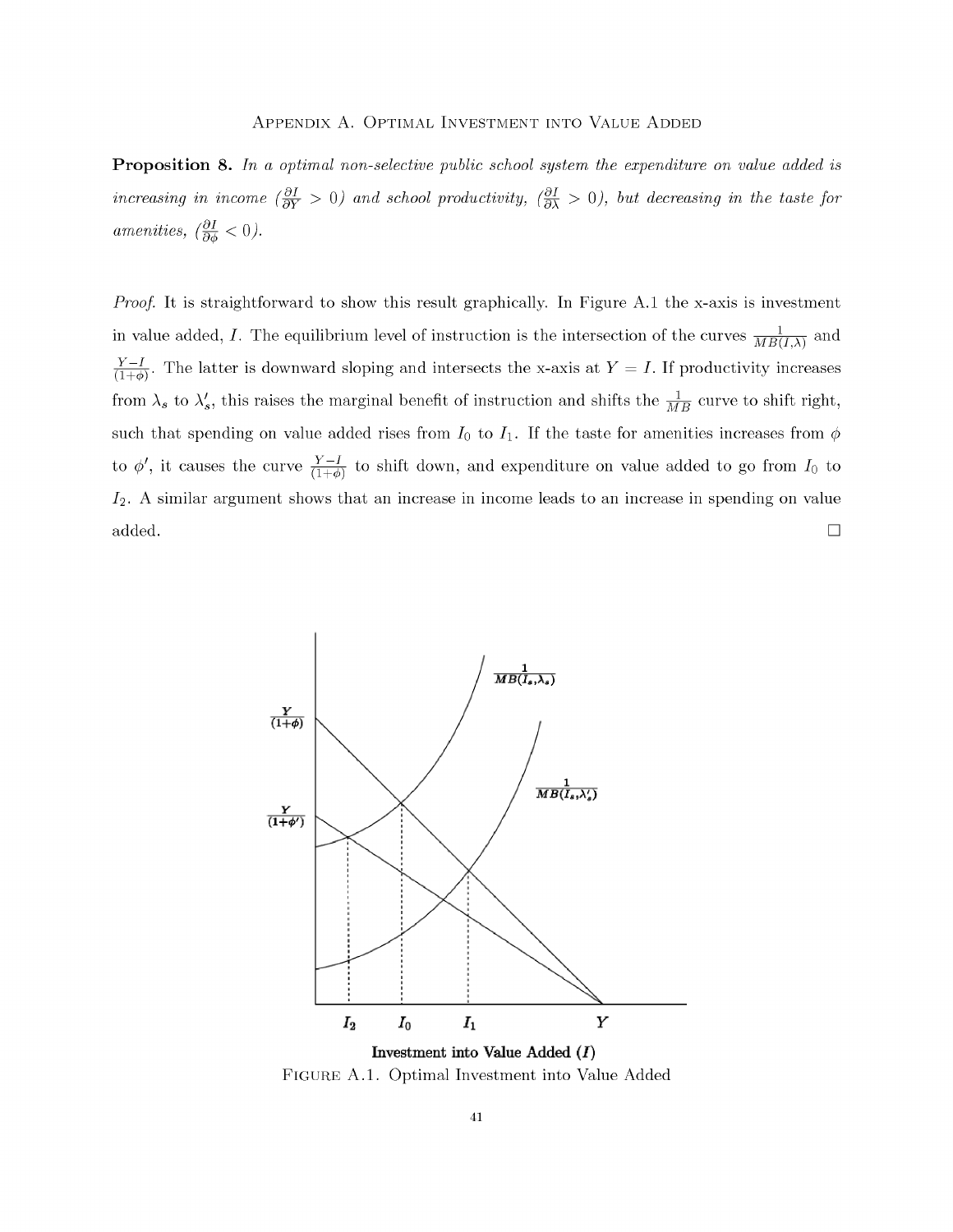#### Appendix B. Derivation of the Selection Effect

The effect of selection upon expected ability can be computed using results on conditional expectations of normal random variates with truncation. From Birnbaum (1950) we have:

$$
E\{X|Z\geq z\}=\mu\Gamma(z),
$$

where X and Z are standard normal random variables with zero mean and unit variance;  $\mu =$  $E{XZ}, \Gamma(z) = \frac{f(z)}{1 - F(z)}$  $\frac{f(z)}{1-F(z)}$  is the inverse mills ratio or hazard rate, and f, F are the p.d.f. and c.d.f. for the standard normal distribution, respectively. If  $X$  and  $Z$  have normal distributions with variances  $\sigma_X^2$  and  $\sigma_Z^2$ , respectively, then:

(B.1) 
$$
E\left\{X|Z \leq z\right\} = E\left\{X\right\} - \frac{\operatorname{cov}\left\{X, Z\right\}}{\sigma_Z} \Gamma\left(\frac{E\left\{Z\right\} - z}{\sigma_Z}\right)
$$

The expected future wage of a person who is admitted to the non-selective sector is given by:

.

$$
w_s(\tau) = E\{\alpha | \tau \leq \bar{\tau}\} + \hat{e}_s + \beta_s.
$$

We have that  $E\{\alpha\} = E\{\tau\} = 0$  and  $cov\{\alpha, \tau\} = \sigma_{\alpha}^2$ . Applying (B.1) implies:

**Proposition.** The expected innate ability and wage,  $w(\bar{\tau})$ , of a student entering a non-selective *school* where  $\tau \leq \overline{\tau}$  *is:* 

$$
E\left\{\alpha|\tau \leq \overline{\tau}\right\} = -\frac{\sigma_{\alpha}^2}{\sigma_{\tau}}\Gamma\left(-\frac{\overline{\tau}}{\sigma_{\tau}}\right)
$$

$$
w(\overline{\tau}) = -\frac{\sigma_{\alpha}^2}{\sigma_{\tau}}\Gamma\left(-\frac{\overline{\tau}}{\sigma_{\tau}}\right) + e_{\overline{s}} + \beta_{\overline{s}},
$$

*where*  $e_{\bar{s}}$  *and*  $\beta_{\bar{s}}$  *are the equilibrium effort and value added in this sector.* 

Moreover, we also have from Birnbaum (1950) that  $x+\frac{1}{x} \ge \Gamma(x) \ge x$  for  $x \ge 0$ , and  $\lim_{x \to -\infty} \Gamma(x) =$ 0. Thus we have:

**Proposition.** *For*  $\bar{\tau} \leq 0$ *:* 

$$
\pi^{(\tau)\alpha}\overline{\tau} + e_{\bar{s}} + \beta_{\bar{s}} \ge w(\overline{\tau}) \ge \pi^{(\tau)\alpha}\overline{\tau} + \frac{1}{\pi^{(\tau)\alpha}\overline{\tau}} + e_{\bar{s}} + \beta_{\bar{s}}.
$$

Notice that as  $\bar{\tau}$  falls, then so does the expected wage. Hence, as the selective sector increases in size, the expected income of individuals in the non-selective sector falls.

The equilibrium effort in the non-selective sector depends upon how effort is rewarded when its students enter the labor market. An individual's choice does not affect the average effort in the sector, only her test score,  $t_{i\bar{s}}$ , upon leaving school. By construction we know that  $\frac{\partial t_{i\bar{s}}}{\partial e_{i\bar{s}}} = 1$ , so the next step is to work out the effect of test scores on future wages. Let  $w(t, \overline{\tau})$  be the expected wage of an individual from the non-selective sector who enters the labor market with a test score of  $t$ .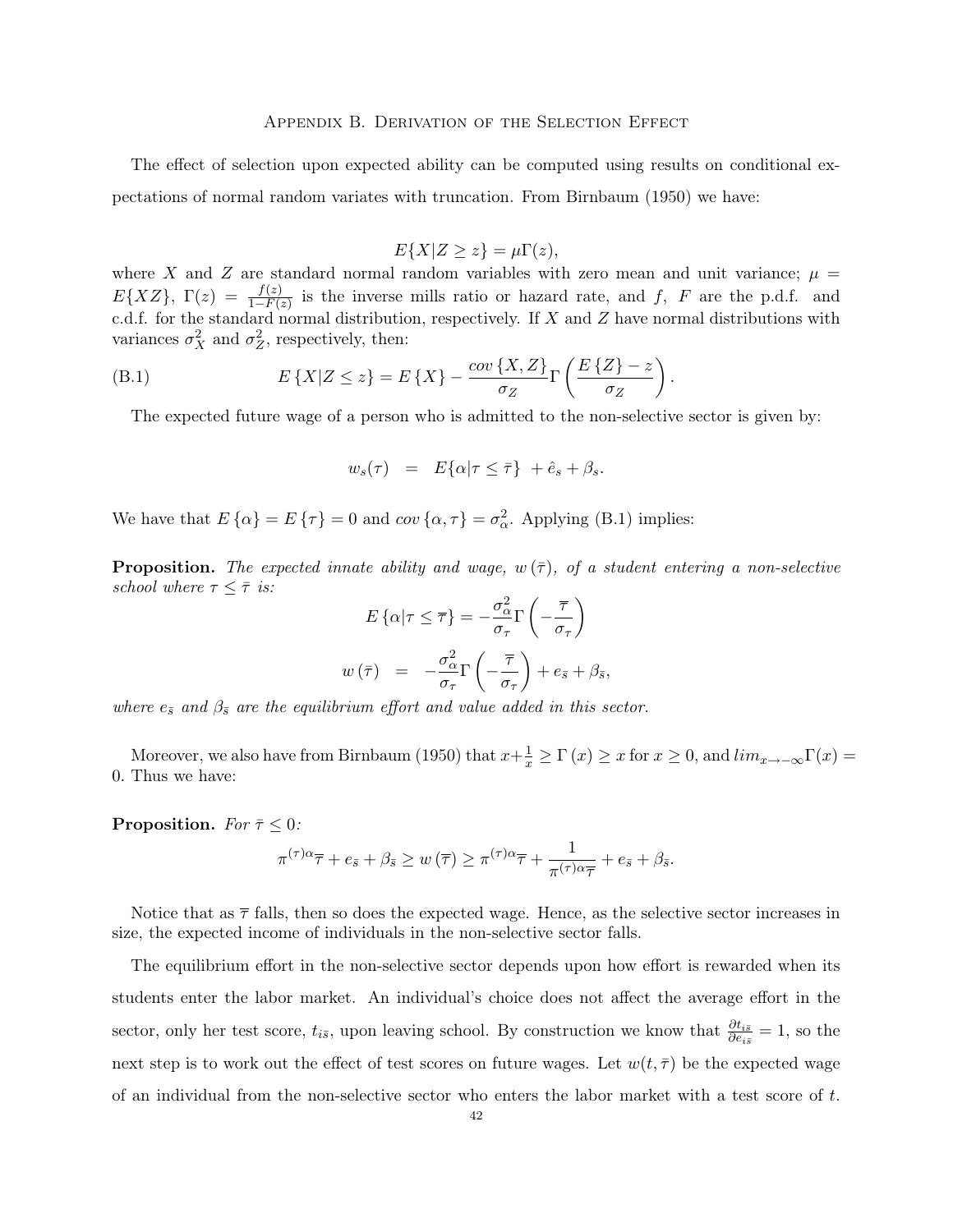Under the assumption that all individuals have the same taste for non-academic activities,  $a$ , the level of effort,  $\hat{e}_{\bar{s}}(\bar{\tau})$ , in this sector is the solution to:

$$
-\Psi'(\hat{e}_{\bar{s}}(\overline{\tau}),a) = \delta \frac{\partial w(\overline{\tau})}{\partial e} \equiv \delta E \left\{ \frac{\partial w(t,\overline{\tau})}{\partial t} \right\}.
$$

We begin by finding  $w(t, \overline{\tau})$ . It is the solution to:

$$
w(t,\overline{\tau})=E\left\{\alpha|t,\tau\leq\overline{\tau}\right\}+\hat{e}_{\overline{s}}(\overline{\tau})+\beta_{\overline{s}}.
$$

Given that the last two terms do not depend upon  $t$  we need only work out the expected ability:

$$
E\{\alpha|t,\tau \leq \bar{\tau}\} = E\{E\{\alpha|t,\tau\}|t,\tau \leq \bar{\tau}\}
$$
  

$$
= E\{\pi^{(t)\alpha\tau}(t-\beta_{\bar{s}}-\hat{e}_{\bar{s}}) + \pi^{(\tau)\alpha t}\tau|t,\tau \leq \bar{\tau}\}
$$
  

$$
= \pi^{(t)\alpha\tau}(t-\beta_{\bar{s}}-\hat{e}_{\bar{s}}) + \pi^{(\tau)\alpha t}E\{\tau|t,\tau \leq \bar{\tau}\}
$$

To compute the final expectation notice that we can view  $\tau$  as a random variable conditional upon the test score  $t$ , such that:

$$
E\{\tau|t\} = E\{\alpha|t,s\} + E\{\epsilon^{\tau}|t\}
$$

$$
= \pi^{(t)\alpha}(t - \beta_s - \hat{e}_s),
$$

where  $\pi^{(t)}$ <sup> $\alpha$ </sup> is the optimal weight when only the test score is known. Note also that the variance of  $\tau$  is equal to the conditional variance given t plus the variance of the error term:

$$
var\left\{\tau|t\right\} = var\left\{\alpha|t\right\} + var\left\{\epsilon^{\tau}\right\}
$$

$$
= \frac{1}{\rho^{\alpha} + \rho^{t}} + \sigma_{\tau}^{2}
$$

$$
= \sigma_{\tau|t}^{2}.
$$

We can now use formula (B.1) with  $X = Z = \tau$ , to compute:

$$
E\{\tau|t,\tau<\overline{\tau}\}=\pi^{(t)\alpha}t-\sigma_{\tau|t}\Gamma\left(\frac{\pi^{(t)\alpha}t-\overline{\tau}}{\sigma_{\tau|t}}\right).
$$

Using this result we have that the expected skill of an individual who obtains a test score  $t$  and who went to school in a non-selective sector with cutoff score  $\bar{\tau}$  is: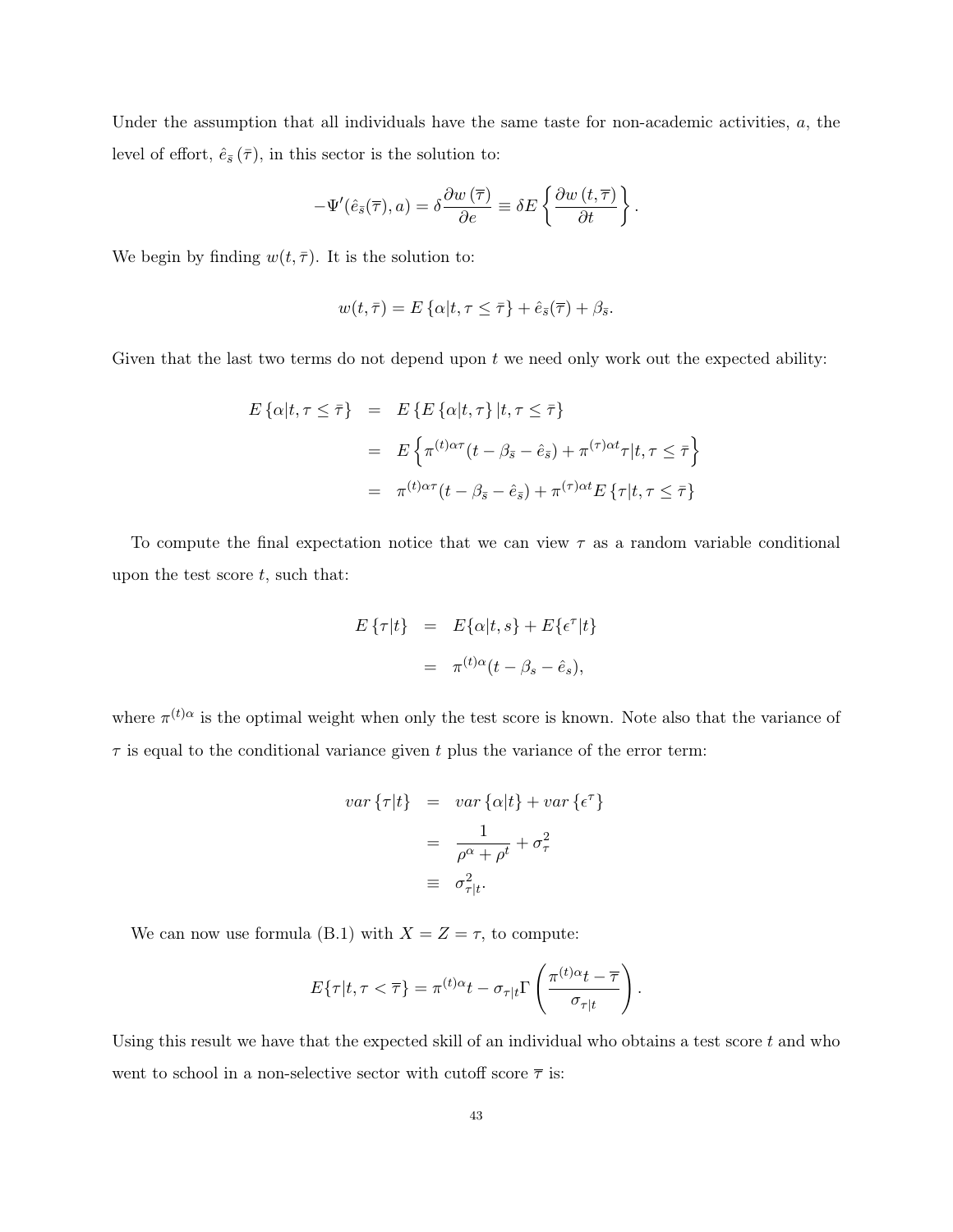(B.2) 
$$
w(t,\bar{\tau}) = E\{\theta_{\bar{s}}|t,\tau < \bar{\tau}\} = \pi^{(t)\alpha}t - \pi^{(\tau)\alpha t}\sigma_{\tau|t}\Gamma\left(\frac{\pi^{(t)\alpha}(t-\beta_{\bar{s}}-\bar{e})-\bar{\tau}}{\sigma_{\tau|t}}\right) + (1-\pi^{(t)\alpha})(\beta_{\bar{s}}+e_{\bar{s}})
$$

We can compute a simple formula that captures the main effects on effort incentives by supposing that  $\Gamma'$  is approximately linear locally, and observing that  $E\left\{t - e_{\bar{s}} - \beta_{\bar{s}} | \tau \leq \overline{\tau}\right\} = E\left\{\alpha | \tau \leq \overline{\tau}\right\} =$  $-\frac{\sigma_{\alpha}^2}{\sigma_{\tau}}\Gamma\left(-\frac{\overline{\tau}}{\sigma_{\tau}}\right)$  $\left(\frac{\overline{\tau}}{\sigma_{\tau}}\right)$ . From this we get.

Proposition 9. *The marginal incentive for effort that students face in such schools is approximately:*

$$
\frac{\partial w(\overline{\tau})}{\partial e} = E \left\{ \frac{\partial w(t, \overline{\tau})}{\partial t} \right\} \simeq \pi^{(t)\alpha} - \pi^{(\tau)\alpha t} \pi^{(t)\alpha} \Gamma' \left( \frac{-\pi^{(t)\alpha} \frac{\sigma_{\alpha}^2}{\sigma_{\tau}} \Gamma\left(-\frac{\overline{\tau}}{\sigma_{\tau}}\right) - \overline{\tau}}{\sigma_{\tau|t}} \right).
$$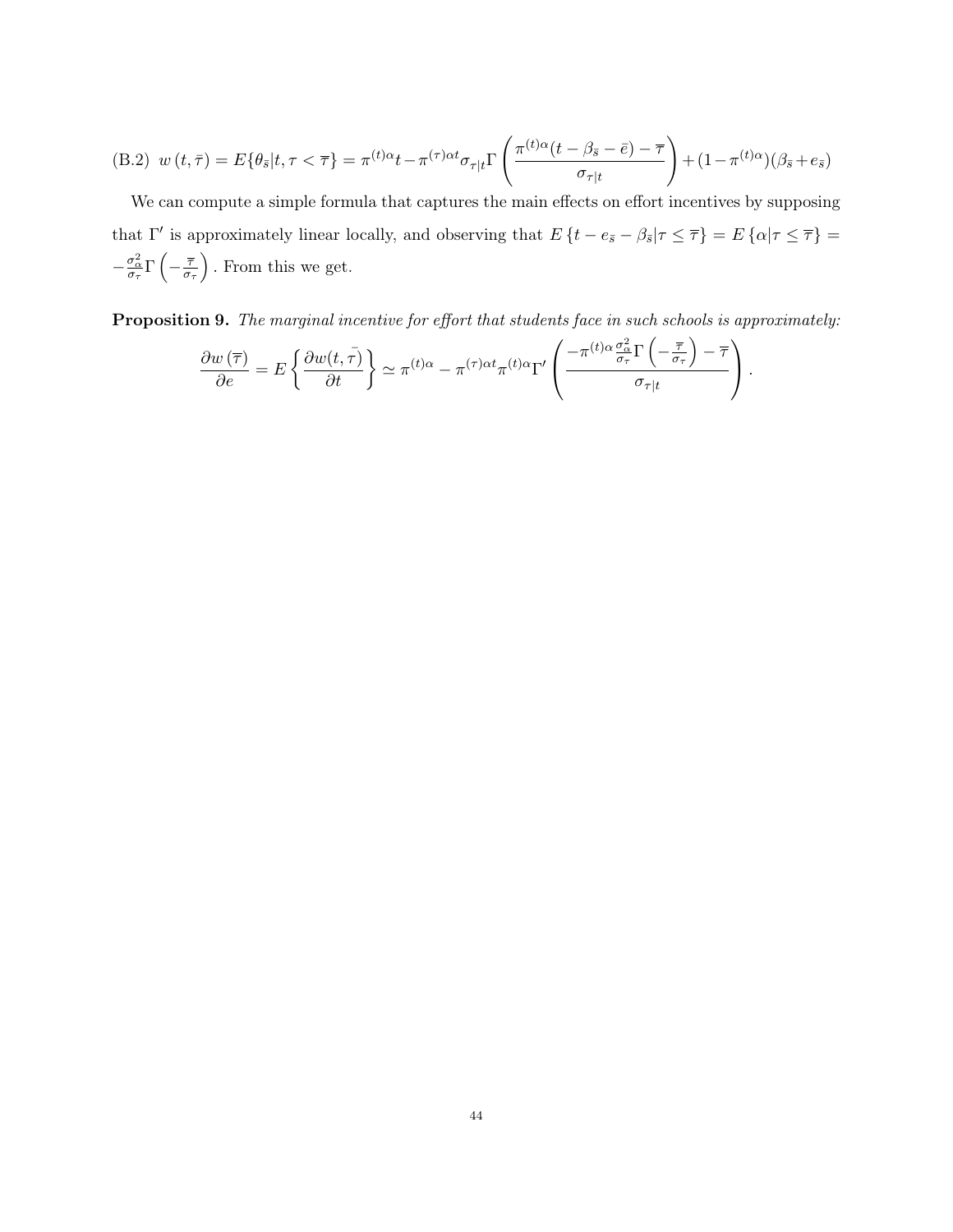#### **REFERENCES**

- Abdulkadiroglu, A., J. Angrist, S. Cohodes, S. Dynarski, J. Fullerton, T. Kane, and P. Phatak (2009): "Informing the debate: Comparing Boston's charter, pilot, and traditional schools," Discussion paper, Boston Foundation.
- Akerlof, G., and R. Kranton (2002): "Identity and schooling: Some lessons for the economics of education," *Journal of Economic Literature*, XL, 1167–1201.
- Akerlof, G. A. (1970): "The Market for 'Lemons': Quality Uncertainty and the Market Mechanism," *Quarterly Journal of Economics*, 84(3), 488–500.
- ALTONJI, J. G., AND C. R. PIERRET (2001): "Employer Learning and Statistical Discrimination," *Quarterly Journal of Economics*, 116(1), 313–50.
- Angrist, J., E. Bettinger, E. Bloom, E. King, and M. Kremer (2002): "Vouchers for private schooling in Colombia: Evidence from a randomized natural experiment," *America Economic Review*, 92(5), 1535–1558.
- Angrist, J., D. Lang, and P. Oreopoulos (2006): "Incentives and Services for College Achievement: Evidence from a Randomized Trial," Working paper no. 12790, National Bureau of Economic Research.
- Arcidiacono, P., P. Bayer, and A. Hizmo (2008): "Beyond Signaling and Human Capital: Education and the Revelation of Ability," Discussion Paper 13951, National Bureau for Economic Research, Cambridge, MA.
- BANERJEE, A., S. COLE, E. DUFLO, AND L. LINDEN (2007): "Remedying Education: Evidence from Two Randomized Experiments in India," *Quarterly Journal of Economics*, 122(3), 1235– 1264.
- Benabou, R., and J. Tirole (2006): "Incentives and prosocial behavior," *American Economic Review*, 96(5), 1652–1678.
- Birnbaum, Z. W. (1950): "Effect of Linear Truncation on a Multinormal Population," *The Annals of Mathematical Statistics*, 21(2), 272–279.
- Bishop, J. H. (1997): "The Effect of National Standards and Curriculum-Based Exams on Achievement," *The American Economic Review*, 87(2), 260–264.
- (2004): "Drinking from the fountain of knowledge: Student Incentive to Study and Learn– Externalities, Information Problems, and Peer Pressure," Working paper, Center for Advanced Human Resource Studies.
- Black, S. (1999): "Do better schools matter? Parental valuation of elementary education," *The Quarterly Journal of Economics*, 114(2), 577–599.
- BOHLMARK, A., AND M. LINDAHL (2008): "Does school privatization improve educational achievement? Evidence from Sweden's voucher reform," Discussion Paper 3691, IZA.
- BRAVO, D., S. MUKHOPADHYAY, AND P. TODD (2008): "Effects of a universal school voucher system on educational and labor market outcomes," Discussion paper, University of Pennsylvannia.
- Clotfelter, C. (1999): "Public school segregation in metropolitan areas," *Land Economics*, 75(4), 487–504.
- CURRIE, J. (2009): "Healthy, Wealthy, and Wise: Socioeconomic Status, Poor Health in Childhood, and Human Capital Development," *Forthcoming Journal of Economic Literature*.
- DALE, S. B., AND A. B. KRUEGER (2002): "Estimating the Payoff to Attending A More Selective College: An Application of Selection on Observables and Unobservables\*," *Quarterly Journal of Economics*, 117(4), 1491–1527.
- DeGroot, M. H. (1972): *Optimal Statistical Decisions*. McGraw-Hill Book C., New York, NY.
- DRANOVE, D., D. KESSLER, M. MCCLELLAN, AND M. A. SATTERTHWAITE (2003): "Is More Information Better? The Effects of "Report Cards" on Health Care Providers," *Journal of Political Economy*, 111(3), 555–587.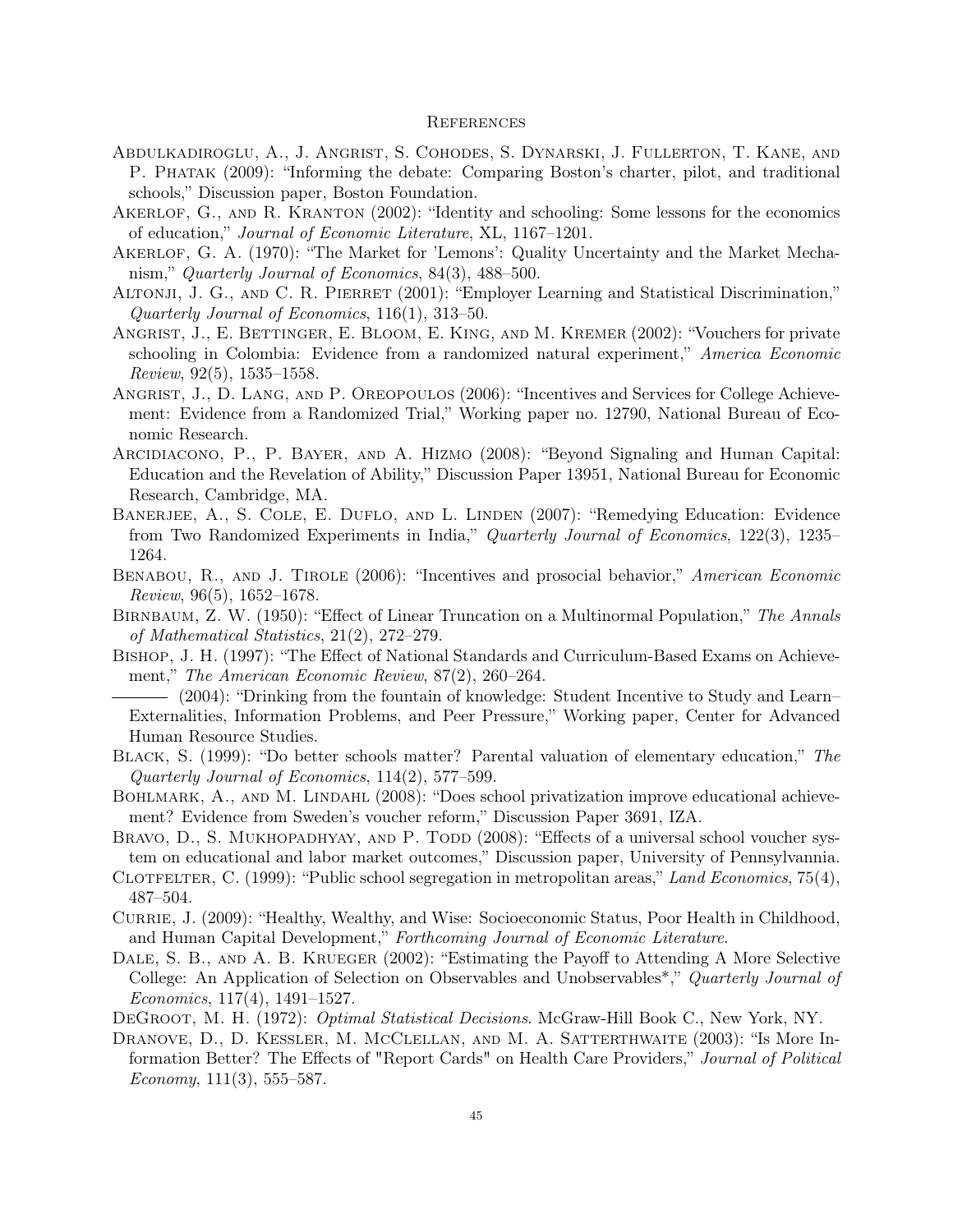- Duflo, E., P. Dupas, and M. Kremer (2008): "Peer Effects and the Impact of Tracking: Evidence from a Randomized Evaluation in Kenya," Mimeo, Dartmouth College.
- Epple, D., and R. E. Romano (1998): "Competition between Private and Public Schools, Vouchers, and Peer-Group Effects," *American Economic Review*, 88(1), 33–62, TY - JOUR Accession Number: 0455952 . Geographic Descriptors: U.S.. Publication Type: Journal Article. Update Code: 199806.

(2002): "Educational vouchers and cream skimming," Working paper no. 9354, NBER.

- Farber, H. S., and R. Gibbons (1996): "Learning and Wage Dynamics," *Quarterly Journal of Economics*, 111(4), 1007–47.
- FERREYRA, M. M. (2007): "Estimating the Effects of Private School Vouchers in Multi-District Economies," *American Economic Review*, 97, 789–817.
- FIGLIO, D. N., AND M. E. LUCAS (2004): "What's in a Grade? School Report Cards and the Housing Market," *American Economic Review*, 94(3), 591–604.
- Friedman, M. (1962): *Capitalism and Freedom*. University of Chicago Press, Chicago, With the assistance of Rose D. Friedman. 23 cm.
- Fryer, R. (2005): "An Economic Analysis of 'Acting White'," *Quarterly Journal of Economics*, 120(2), 551–583.
- Gallego, F. (2006): "Voucher School Competition, Incentives, and Outcomes: Evidence from Chile," Mimeo, MIT.
- (2008): "Comment on: School choice, stratification, and information on school performance: Lessons from Chile," *Economia*, 8(2), 32–37.
- Gibbons, R., and K. J. Murphy (1992): "Optimal Incentive Contracts in the Presence of Career Concerns," *Journal of Political Economy*, 100, 30–52.
- Harris, M., and B. Holmström (1982): "A Theory of Wage Dynamics," *Review of Economic Studies*, 49(3), 315–333.
- Hastings, J., and J. Weinstein (2008): "Information, School Choice, and Academic Achievement: Evidence from Two Experiments," *Quarterly Journal of Economics*, 123(4), 1373–1414.
- He, F., L. Linden, and M. MacLeod (2008): "How to teach english in India: Testing the relative productivity of instruction methods within the Pratham English language program," Mimeo, Columbia University.
- Hoekstra, M. (2009): "The effect of attending the flagship state university on earning: A discontinuity approach," *Review of Economics and Statistics*.
- Holmstrom, B. (1999): "Managerial incentive problems: A dynamic perspective," *Review Of Economic Studies*, 66(1), 169–182.
- Howell, W., and P. Peterson (2002): *The Education Gap: Vouchers and Urban Schools*. Brookings Institution Press, Washington, D.C.
- HOXBY, C. (2000): "Does Competition among Public Schools Benefit Students and Taxpayers?," *American Economic Review*, 90(5), 1209–1238.
- (2002): "School choice and school productivity (or could school choice be a tide that lifts all boats)?," Discussion Paper 8873, National Bureau of Economic Research, Cambridge, MA.
- HOXBY, C., AND S. MURARKA (2008): "New York City Charter Schools: Who Attends Them and How Well Are They Teaching Their Students?," *EducationNext*, 8(3).
- HSIEH, C.-T., AND M. URQUIOLA (2006): "The Effects of Generalized School Choice on Achievement and Stratification: Evidence from Chile's School Voucher Program," *Journal of Public Economics*, 90, 1477–1503.
- Jovanovic, B. (1979): "Job Matching and the Theory of Turnover," *Journal of Political Economy*, 87, 972–90.
- Katz, L., J. Kling, and J. Liebman (2006): "Experimental Analysis of Neighborhood Effects," *Econometrica*, 75(1), 83–119.